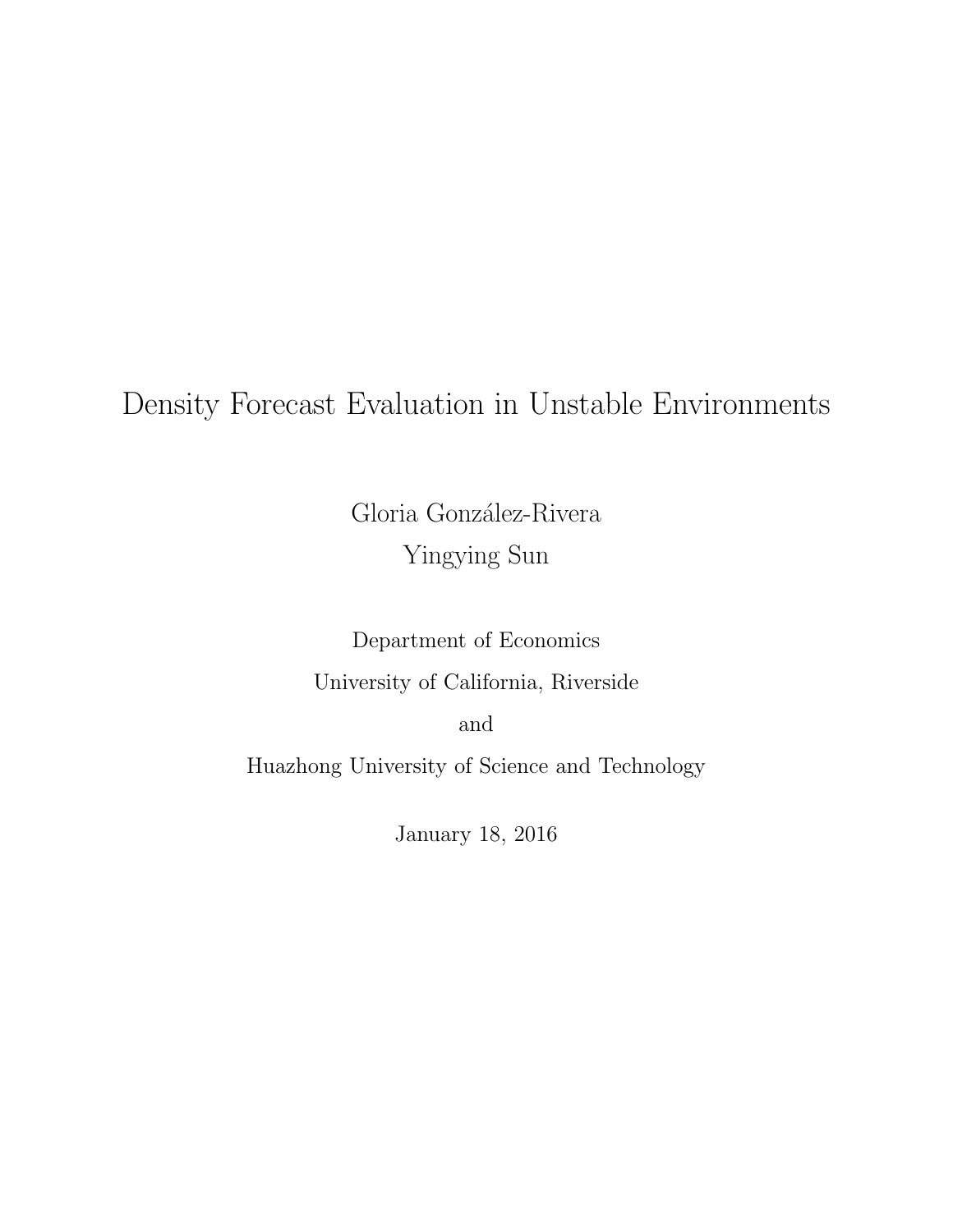#### Abstract

We propose a density forecast evaluation method in the presence of instabilities, which are defined as breaks in any conditional moment of interest and/or in the functional form of the conditional density of the process. Following the autocontour-based tests proposed in González-Rivera *et al.* (2011, 2014), we construct Sup- and Ave-type tests calculated over a collection of subsamples in the evaluation period. These tests enjoy asymptotic distributions that are nuisance-parameter free, they are correctly sized and very powerful on detecting breaks in the parameters of the conditional mean and conditional variance. We also provide an accurate procedure to detect the location of the breaks and the unstable periods. We analyze the stability of a dynamic Phillips curve and find that the best one-step-ahead density forecast of changes in inflation is generated by a Markov switching model where the unemployment coefficient is state-dependent.

Key Words: Autocontour testing, Structural breaks, Phillips Curve

JEL Classification: C01, C22, C53.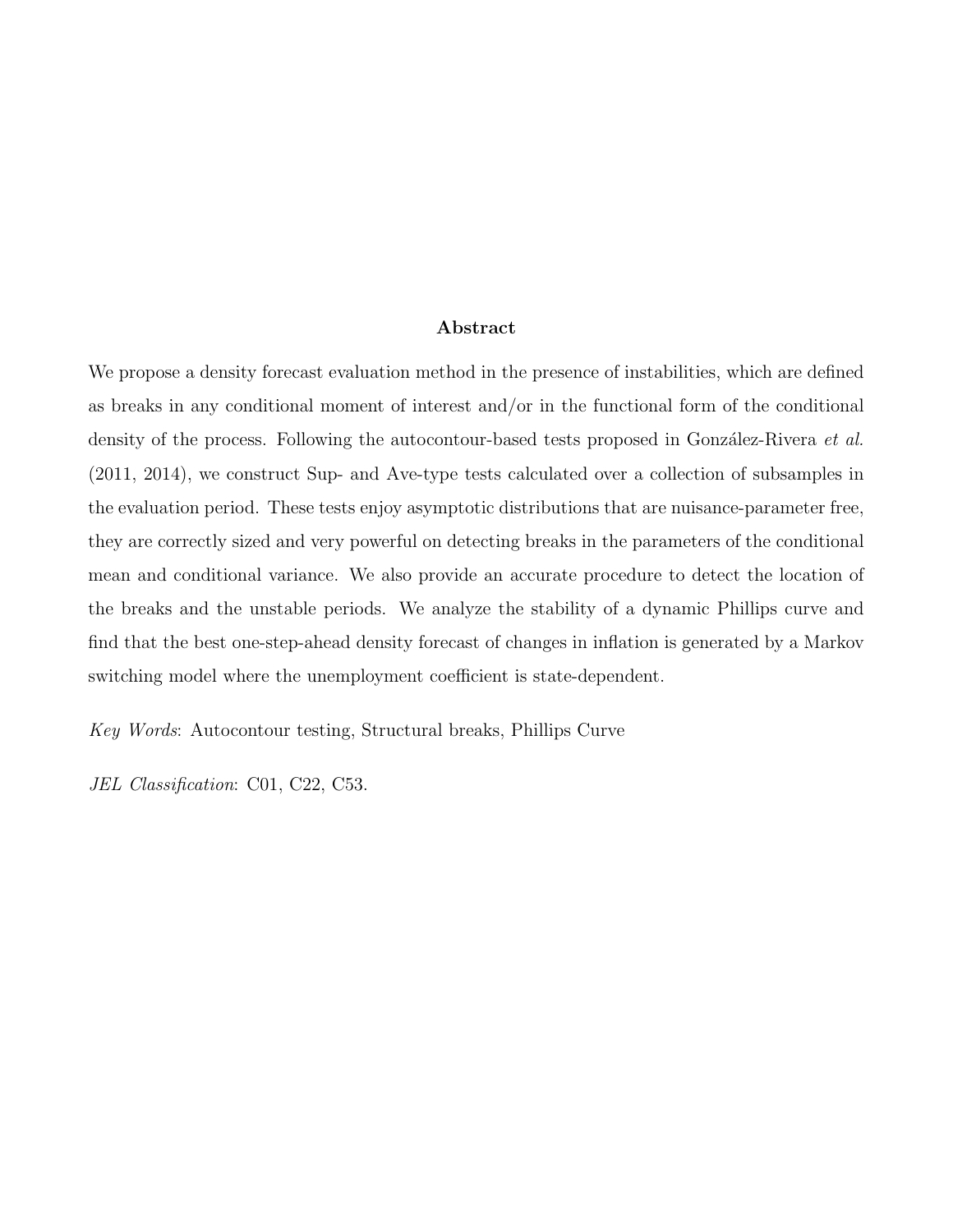# 1 Introduction

Generally, instability is understood as changes in the parameters of a proposed forecasting model over the forecasting horizon. For clarification purposes, consider a simple model  $y_{t+1} = \beta' x_t + \sigma \epsilon_{t+1}$ with  $\varepsilon_t \sim i.i.d.N(0,1)$ . The model is unstable over time if the slope coefficients  $\beta$  can change over the forecasting sample, either smoothly or abruptly to contain one or multiple breaks. We may also entertain a time varying variance such that  $\sigma$  may be also subject to breaks, and we may have different conditional probability density functions, e.g. more or less thick tails, over different periods of time. This definition is general enough to account for most types of instability discussed in the current applied econometric literature. Up to today, the most comprehensive survey in the subject is Rossi (2014) in the *Handbook of Economic Forecasting* that reports extensive empirical evidence of instabilities in macroeconomic and financial data. Some examples follow.

The instability of predictive regressions, in which the significance of predictive regressors varies over different subsamples, has been documented in studies of predictability of stock returns (see Goyal and Welch, 2003; Paye and Timmermann, 2006; Rapach and Zhou, 2014), in exchange rate predictions (see Rossi, 2006; Rogoff and Stavrakeva, 2008) and in output growth and inflation forecasts (see Stock and Watson, 2003; Rossi and Sekhposyan, 2010). Naturally linked to this evidence is the econometric question on testing for parameter stability and structural breaks in the data, which has an illustrious history. From Chow (1960) test to most recent works such as Andrews (1993), Andrews and Ploberger (1994) , Pesaran and Timmermann (2002), among others, testing for breaks has mainly focused on the behavior of the conditional mean. Our contribution aims to extend testing for instabilities to the *full* conditional density forecast that includes not only any conditional measure of interest, e.g. mean, variance, duration, etc. but also the functional form of the assumed conditional density function. To our knowledge, this is the first contribution that explores breaks in the functional form of the conditional density. Our analysis is framed more closely within the approach of Giacomini and Rossi (2009, 2010) and Rossi and Sekhposyan (2011) on the evaluation of out-of-sample forecasts in the presence of instability. However, differently from these works, we do not choose a particular loss function as we do not deal just with a point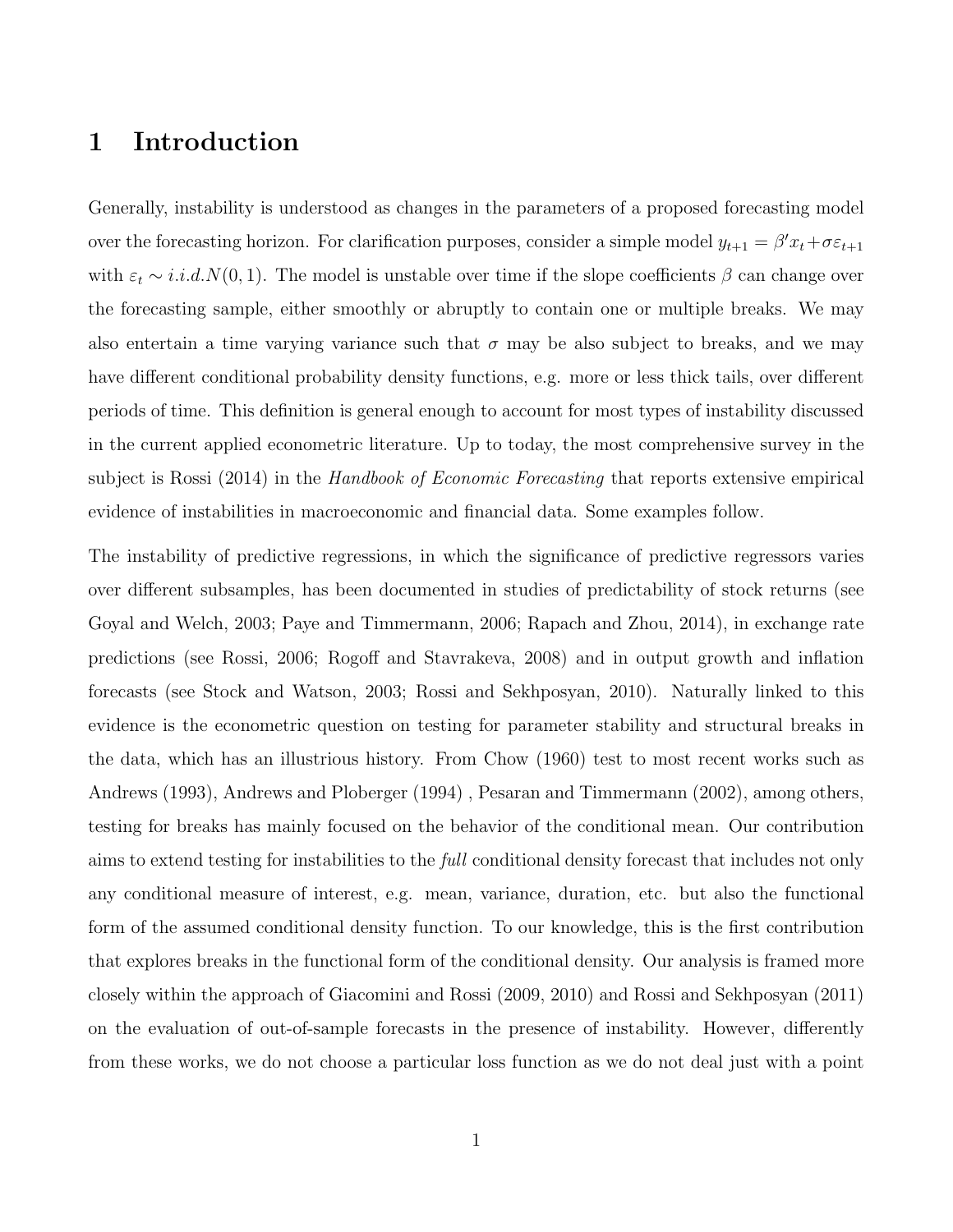forecast but with the full density model. We ask: is the density forecast stable over time? and if it is not, where are the breaks? and to some extent, where are they coming from? [1](#page-3-0)

The testing methodology that we propose is based on the AutoContouR (ACR) device introduced by González-Rivera *et al.* (2011, 2012) and generalized later on in González-Rivera and Sun (2014). The null hypothesis of our tests is a correctly specified density forecast (joint hypothesis of correct dynamics in the moments of interest and correct functional form of the density). Following Diebold's (1998) seminal work, we work with Rosenblatt's probability integral transforms (PIT) associated with the point forecasts. Under the null, the PITs must be i.i.d uniformly distributed  $U[0,1]$ . The Generalized AutoContouR (G-ACR) is a device (set of points) that is very sensitive to departures from the null in either direction and consequently, it provides the basis for very powerful tests. More specifically, for a time series of PITs, the G-ACRs are squares (in the univariate case) or hyper-cubes (in the multivariate case) of different (probability) areas or volumes within the maximum square or hyper-cube formed by a multidimensional uniform density  $[0, 1]^n$  for  $n \geq 2$ . By statistically comparing the location of the empirical PITs and the volume of the empirical G-ACRs with the location and volume of the population G-ACRs, we are able to construct a variety of tests for correct density forecast. Since the shapes of the G-ACRs can be visualized, we can extract information about where and how the rejection of the null hypothesis comes from. A great advantage of our approach is that it can also be applied quite easily to multivariate random processes of any dimension.

In a potential unstable data environment, we will form rolling subsamples within the forecasting sample. For every subsample, we apply a battery of G-ACR tests, and to detect instabilities, we construct a Sup- and an Ave-type statistics. Though the limiting distribution of these tests is a function of Brownian motions, the tests are nuisance-parameter free and their distribution can be tabulated. If the null hypothesis is rejected, we will be able to detect the timing of the break(s) rather accurately and the unstable periods. Though precise break detection is difficult, it is very important (Elliott and Muller, 2007) because it will help to improve the model forecast. Decisions

<span id="page-3-0"></span><sup>&</sup>lt;sup>1</sup>Though we focus on out-of-sample density forecasts, the methodology proposed in this paper can also be applied to in-sample specification testing.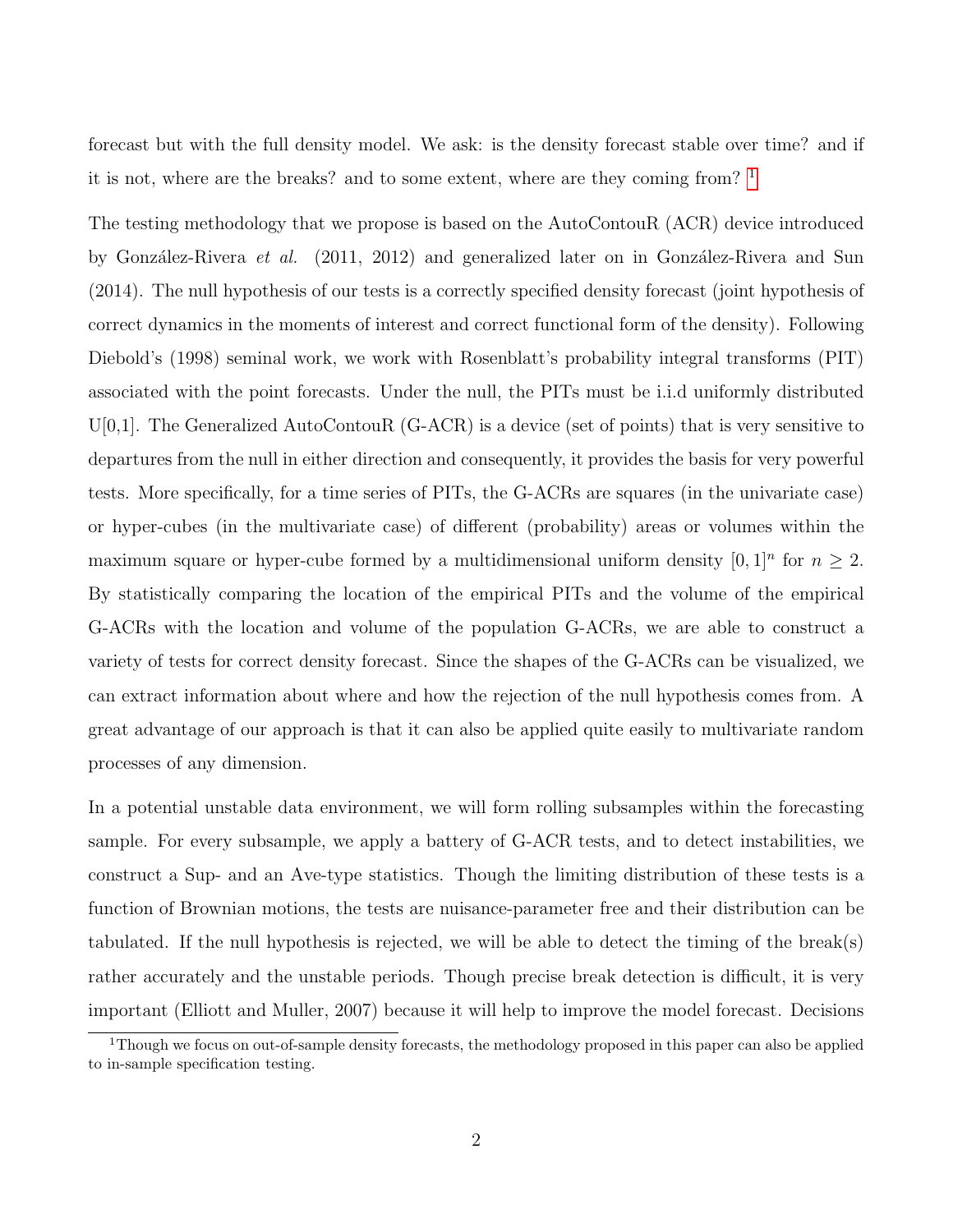regarding the choice of the estimation and evaluation windows and the estimation methods (e.g. recursive/rolling or time-varying parameter estimation) will be affected by the location of the break (Pesaran and Timmermann, 2007). In some instances, the break process can be modeled (Pesaran, Pettenuzzo, and Timmermann, 2006) and added to the model forecast.

The paper is organized as follows. In section 2, we review the G-ACR approach and introduce the new statistics with their asymptotic distributions. In section 3, we assess the finite sample properties (size and power) of the tests, and show how to detect potential breaks. We offer an extensive assessment by considering fixed, rolling, and recursive estimation schemes. In section 4, we apply the tests to assess the stability of the Phillips curve from 1958 on by evaluating the models proposed in Amisano and Giacomini (2007). We conclude in section 5. The appendix contains mathematical proofs.

# 2 Statistics and Asymptotic Distributions

## 2.1 Construction of the Statistics

The test statistics are based on the autocontour (ACR) and generalized autocontour (G-ACR) methodology proposed by González-Rivera *et al.*  $(2011, 2012, 2014)$  that provides powerful tests for dynamic specification of the conditional density model either in-sample or out-of-sample environments. In the present context, we adapt these tests to instances where instabilities may be present in the data so that, beyond the evaluation of the density model, we will also be able to detect unstable periods.

Let  $Y_t$  denote the random process of interest with conditional density function  $f(y_t|\Omega_{t-1})$ , where  $\Omega_{t-1}$  is the information set available up to time  $t-1$ . Observe that the random process  $Y_t$  could enjoy very general statistical properties, e.g. heterogeneous, dependence, etc. The researcher will construct the conditional model by specifying a conditional mean, conditional variance or other conditional moments of interest, and making distributional assumption on the functional form of  $f(.)$ . Based on the conditional model, she will proceed to construct a density forecast. If the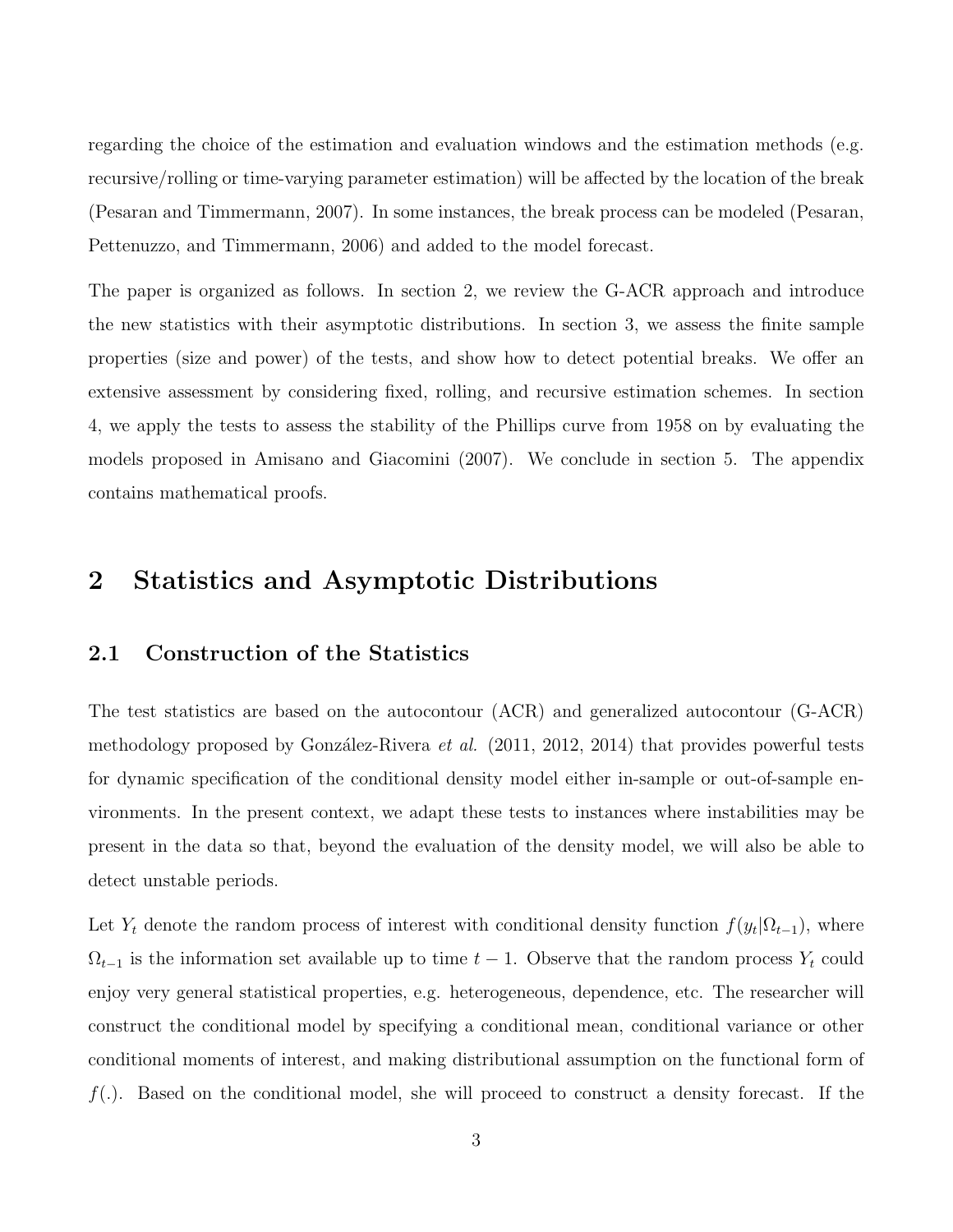proposed predictive density model for  $Y_t$ , i.e.  $\{f_t^*(y_t|\Omega_{t-1})\}_{t=1}^T$  coincides with the true conditional density  $\{f_t(y_t|\Omega_{t-1})\}_{t=1}^T$ , then the sequence of probability integral transforms (PIT) of  $\{Y_t\}_{t=1}^T$ w.r.t  $\{f_t^*(y_t|\Omega_{t-1})\}_{t=1}^T$  i.e.  $\{u_t\}_{t=1}^T$  must be *i.i.d*  $U(0, 1)$  where  $u_t = \int_{-\infty}^{y_t} f_t^*(v_t|\Omega_{t-1}) dv_t$ . Thus, the null hypothesis  $H_0: f_t^*(y_t | \Omega_{t-1}) = f_t(y_t | \Omega_{t-1})$  is equivalent to the null hypothesis  $H_0'$  $y_0'$  :  $\{u_t\}_{t=1}^T$  is *i.i.d*  $U(0, 1)$  (see Diebold *et al.*, 1998). Following González-Rivera and Sun (2014), we construct the generalized autocontours (G-ACR) under i.i.d. uniformity of predictive densities. Under  $H_0^{'}$  $\mathcal{L}_0':\{u_t\}_{t=1}^T i.i.d U(0,1)$ , the G-ACR<sub> $\alpha_i,k$ </sub> is defined as the set of points in the plane  $(u_t, u_{t-k})$  such that the square with  $\sqrt{\alpha_i}$ -side contains  $\alpha_i$ % of observations, i.e.,

$$
\text{G-ACR}_{\alpha_i,k} = \{ B(u_t, u_{t-k}) \subset \mathbb{R}^2 \mid 0 \le u_t \le \sqrt{\alpha_i} \text{ and } 0 \le u_{t-k} \le \sqrt{\alpha_i}, \text{ s.t. : } u_t \times u_{t-k} \le \alpha_i \}
$$

We construct an indicator series  $I_t^{k, \alpha_i}$  as follows

$$
I_t^{k, \alpha_i} = \mathbf{1}((u_t, u_{t-k}) \subset \text{G-ACR}_{\alpha_i, k}) = \mathbf{1}(0 \le u_t \le \sqrt{\alpha_i}, 0 \le u_{t-k} \le \sqrt{\alpha_i})
$$

Based on this indicator, González-Rivera and Sun (2014) proposed the following t-tests and chisquare statistics to test the null hypothesis  $H_0'$  $\mathcal{U}_0$ :  $\{u_t\}_{t=1}^T$  *i.i.d U*(0, 1), which is equivalent to testing for correct specification of the full conditional density model.

(1) t-ratio testing

$$
\frac{\sqrt{T-k}(\widehat{\alpha_i}-\alpha_i)}{\sigma_{k,i}} \xrightarrow{d} N(0,1)
$$

where  $\widehat{\alpha}_i = \frac{\sum_{t=k+1}^T I_t^{k, \alpha_i}}{T-k}$ , and  $\sigma_{k,i}^2$  is the asymptotic variance of  $\widehat{\alpha}_i$ .

(2) chi-squared testing

(2.1) For a fixed autocontour  $\alpha_i$ ,  $L'_{\alpha_i} \Lambda_{\alpha_i}^{-1} L_{\alpha_i} \longrightarrow \chi_K^2$  where  $L_{\alpha_i} = (\ell_{1,\alpha_i},...\ell_{K,\alpha_i})'$  is a  $K \times 1$  stacked vector with element  $\ell_{k,\alpha_i} =$ √  $T - k(\hat{\alpha}_i - \alpha_i)$ , and  $\Lambda_{\alpha_i}$  is the asymptotic variance-covariance matrix of the vector  $L_{\alpha_i}$ .

(2.2) For a fixed lag k,  $\mathbf{C}_k' \Omega_k^{-1} \mathbf{C}_k \stackrel{d}{\longrightarrow} \chi_C^2$  where  $\mathbf{C}_k = (c_{k,1},...c_{k,C})'$  is a  $C \times 1$  stacked vector with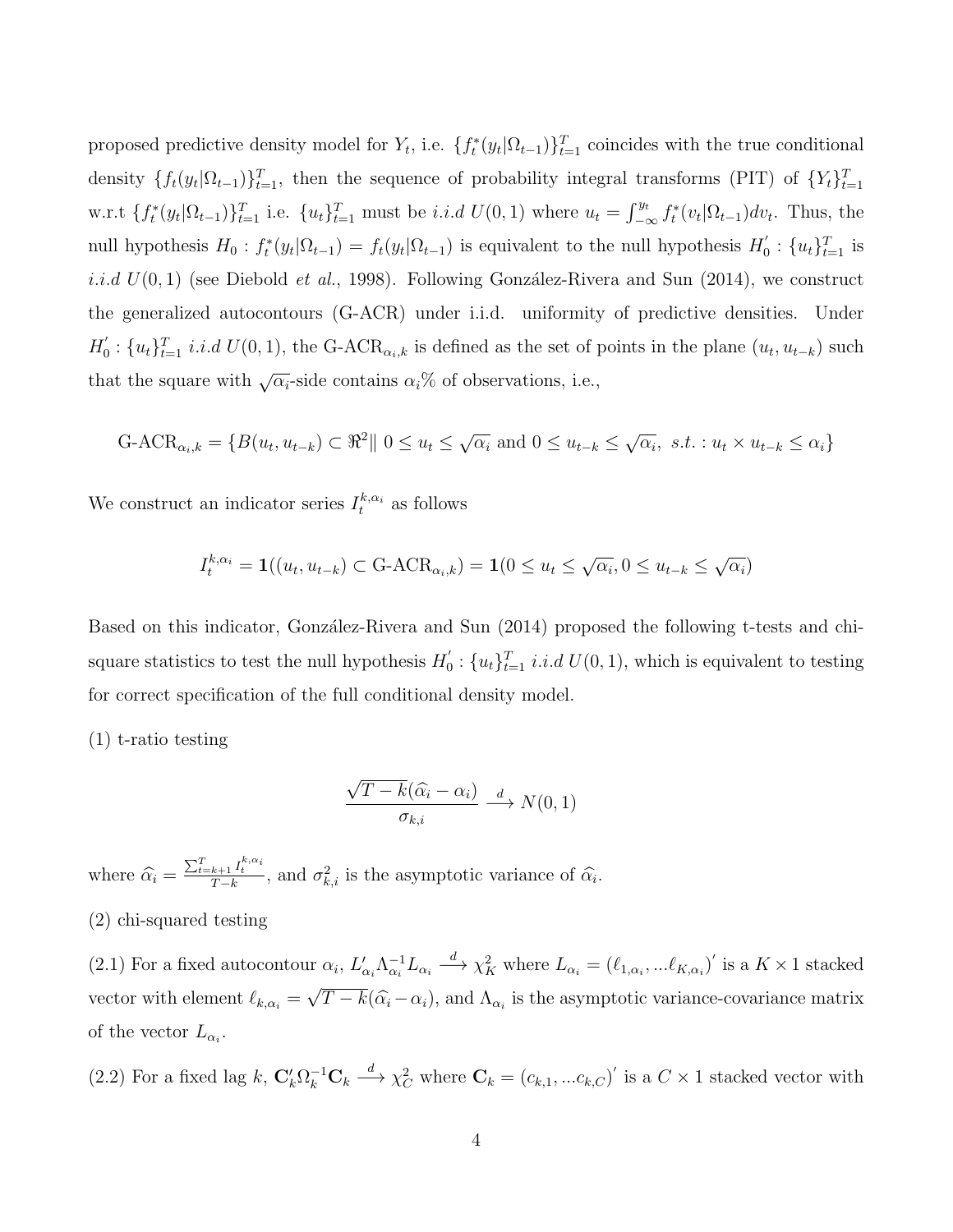element  $c_{k,i} =$ √  $T - k(\hat{\alpha}_i - \alpha_i)$ , and  $\Omega_k$  the asymptotic variance-covariance matrix of the vector  $\mathbf{C}_k$ .

In a potential unstable environment, we will construct the tests within the following rolling sample scheme. The total sample size T is divided into two parts: in-sample observations  $(R)$  and out-ofsample observations (P). We form subsamples of size r from  $t-r+1$  up to t, where  $t = R+r, \dots, T$ . In each subsample, we evaluate the proposed predictive density by calculating three different statistics (t, C and L). As a result, we obtain three sets of  $n \equiv T - r - R + 1$  tests each i.e.,  $\{t_j\}_{j=1}^n$ ,  $\{C_j\}_{j=1}^n$  and  $\{L_j\}_{j=1}^n$ . Finally, to detect instabilities, we construct Sup-type and Avg-type statistics by taking the supremum (S) and the average (A) respectively over each set  $\{ |t_j| \}_{j=1}^n$ ,  ${C_j}_{j=1}^n$  and  ${L_j}_{j=1}^n$  so that we obtain the following six statistics:  $S_{|t|}$ ,  $S_C$ ,  $S_L$  and  $A_{|t|}$ ,  $A_C$ ,  $A_L$ .

## 2.2 Asymptotic Properties of the Statistics

Under the following set of assumptions, we provide three propositions, which proofs are provided in the Appendix.

- A1: For  $T \to \infty$ ,  $R \to \infty$ ,  $P \to \infty$ ,  $\lim_{T \to \infty} \frac{P}{R} = 0$  and  $\lim_{T \to \infty} \frac{r-k}{P} = m$ , as  $r, P \to \infty$ , where r is the size of the rolling subsample in the evaluation set,  $m \in (0, 1)$  and k is the lag in the indicator  $I_t^{k, \alpha_i}$  <sup>[2](#page-6-0)</sup>.
- A2:  $E|I_t^{k,\alpha_i}|^q < \Delta < \infty$  for some  $q \geq 2$ . This assumption is trivial as the second moments of the indicator are well defined as we will see next.
- A[3](#page-6-1): The data  $\{y_t\}$  comes from a stationary and ergodic process <sup>3</sup>.

**Proposition 1** Let J be the index that identifies a particular subsample in the evaluation period, i.e.  $J = [Ps]$ ,  $s \in [m, 1]$ ,  $[Pm] = r - k$ , and let  $\widehat{\alpha}_i(J) = \frac{\sum_{t=R+1+J-r+k}^{R+J} I_t^{k,\alpha_i}}{r-k}$  be the corresponding

<span id="page-6-0"></span><sup>&</sup>lt;sup>2</sup>When this assumption is not satisfied, e.g., in a rolling forecasting scheme when the estimation sample R tends to be small and  $\lim_{T\to\infty}\frac{P}{R}\neq 0$  we, in practice, implement a parametric bootstrapping procedure to assess the distribution of the statistics.

<span id="page-6-1"></span><sup>3</sup>This assumption can be relaxed to include more general mixing processes because the relevant conditions to invoke limiting theorems as the FCLT are those of the indicator process.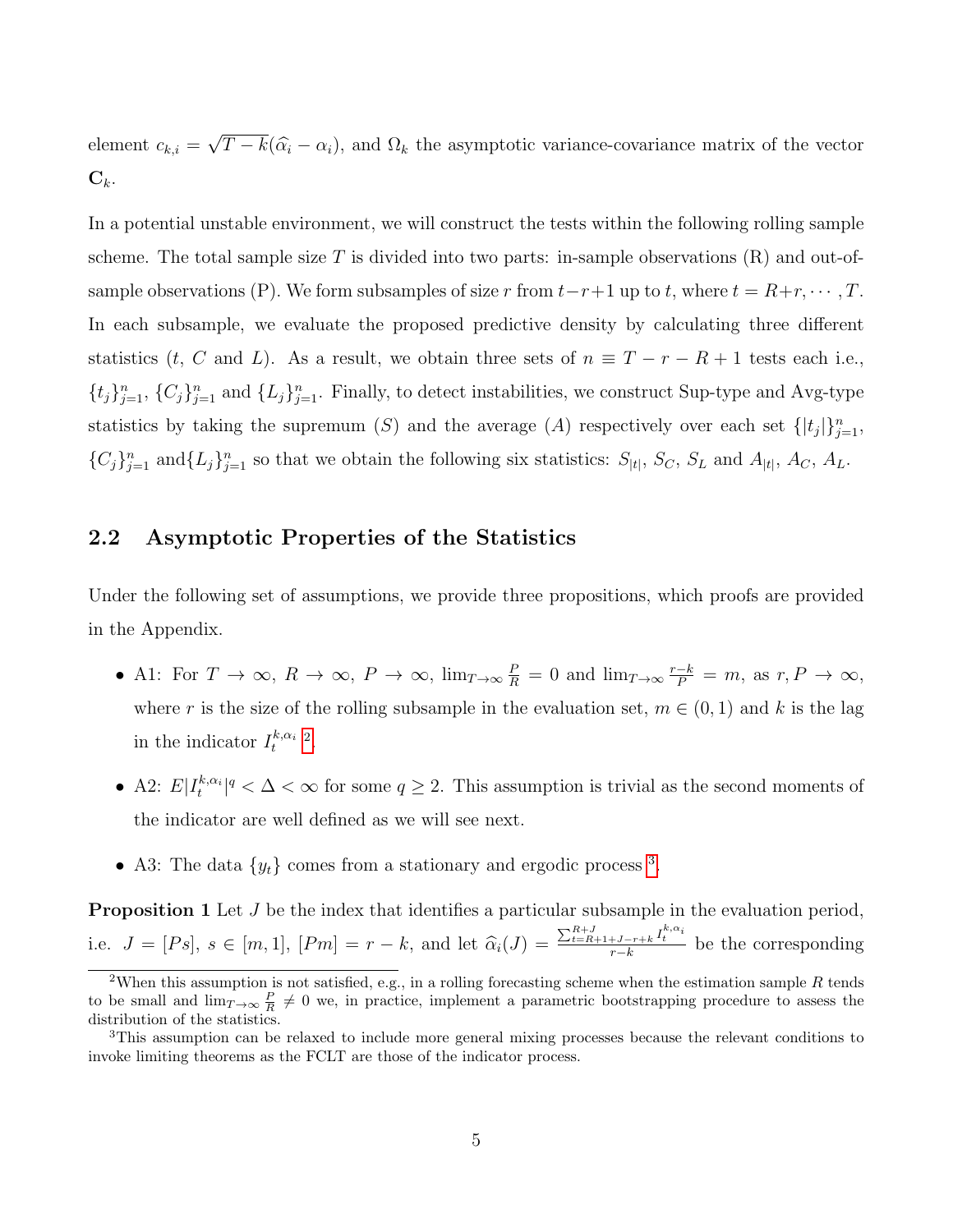subsample proportion based on the indicator. The Sup- and Avg-tests are

$$
S_{|t|} = \sup_{J} \left| \frac{\sqrt{r - k}(\widehat{\alpha}_{i}(J) - \alpha_{i})}{\sigma_{k, \alpha_{i}}} \right|
$$
  

$$
A_{|t|} = \frac{1}{P - r + 1} \sum_{J} \left| \frac{\sqrt{r - k}(\widehat{\alpha}_{i}(J) - \alpha_{i})}{\sigma_{k, \alpha_{i}}} \right|
$$

where  $\sigma_{k,\alpha_i}^2 = \alpha_i(1-\alpha_i) + 2\alpha_i^{3/2}$  $i^{3/2}(1-\alpha_i^{1/2})$  $\binom{1/2}{i}$ 

Given assumptions A1-A3, and under the null hypothesis of *i.i.d*  $U(0,1)$  PITs, the asymptotic distribution of the tests, for  $P \to \infty$ , are as follows

$$
S_{|t|} \xrightarrow{d} \sup_{s \in [m,1]} \frac{|W(s) - W(s - m)|}{\sqrt{m}}
$$

$$
A_{|t|} \xrightarrow{d} \int_{\underline{s}}^{\overline{s}} \frac{|W(s) - W(s - m)|}{\sqrt{m}} ds
$$

where  $W(.)$  is a standard univariate Brownian motion.

**Proposition 2** For a given lag k, write  $c_{k,i}(J) = \sqrt{r-k}(\widehat{\alpha_i}(J) - \alpha_i)$  and stack  $c_{k,i}(J)$  for different autocontours levels  $i = 1, 2, ...C$  such that  $\mathbf{C}_k(J) = (c_{k,1}(J), ... c_{k,C}(J))'$  is the  $C \times 1$  stacked vector. The Sup- and Avg-tests are

$$
S_C = \sup_J \mathbf{C}_k(J)'\Omega_k^{-1}\mathbf{C}_k(J)
$$
  

$$
A_C = \frac{1}{P - r + 1} \sum_J^J \mathbf{C}_k(J)'\Omega_k^{-1}\mathbf{C}_k(J)
$$

where  $\Omega_k$  is the asymptotic variance and covariance matrix of the random vector  $\mathbf{C}_k(J)$ . Given assumptions A1-A3, and under the null hypothesis of i.i.d  $U(0, 1)$  PITs, the asymptotic distribution of the tests, for  $P \to \infty$ , are as follows,

$$
S_C \quad \xrightarrow{d} \quad \sup_{s \in [m,1]} \frac{(\mathbf{W}(s) - \mathbf{W}(s-m))'(\mathbf{W}(s) - \mathbf{W}(s-m))}{m}
$$

$$
A_C \quad \xrightarrow{d} \quad \int_{\underline{s}}^{\bar{s}} \frac{(\mathbf{W}(s) - \mathbf{W}(s-m))'(\mathbf{W}(s) - \mathbf{W}(s-m))}{m} ds
$$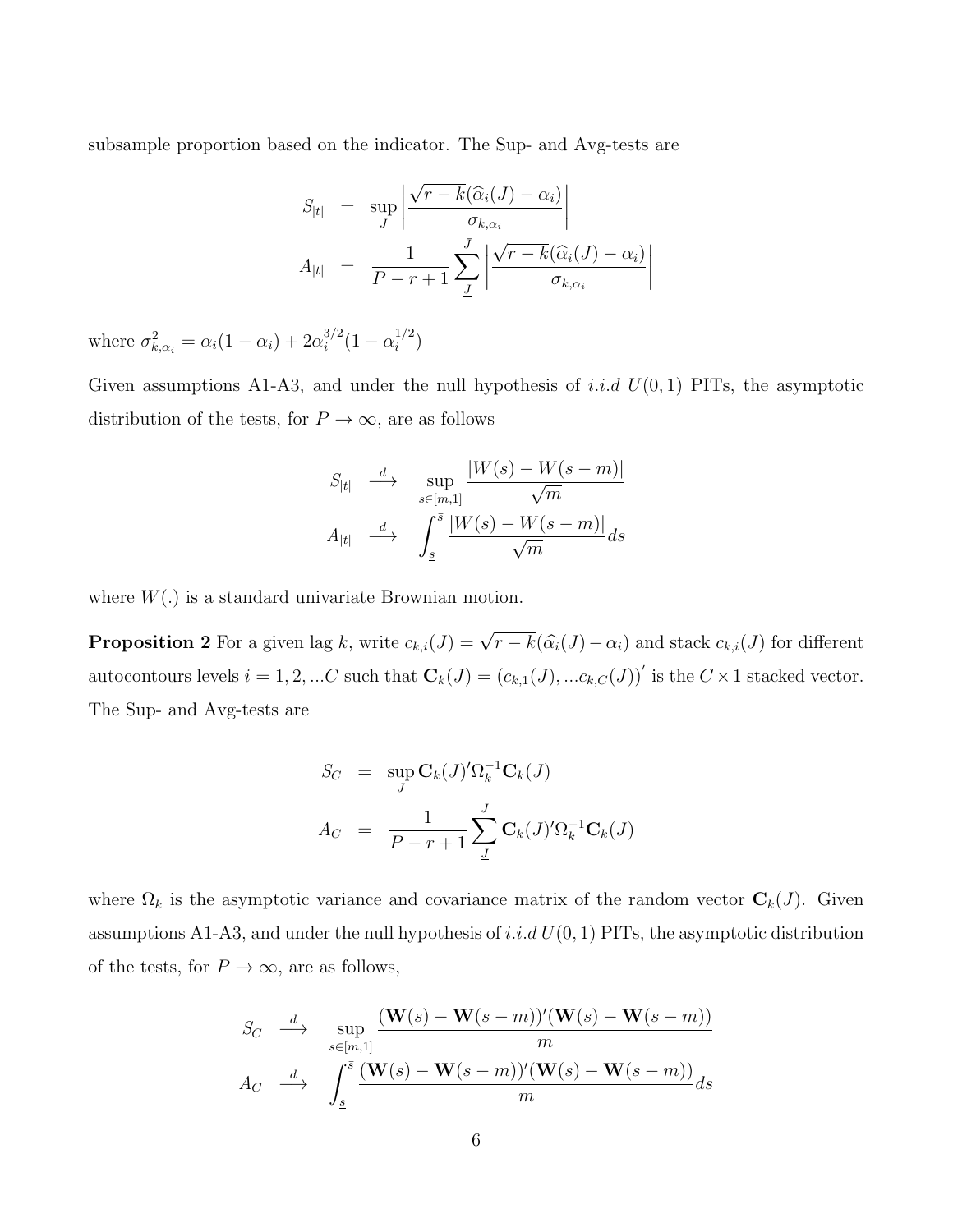where  $W(.)$  is a standard C-variate Brownian motion.

**Proposition 3** For a given contour  $\alpha_i$ , write  $\ell_{k,\alpha_i}(J) = \sqrt{\frac{\mu_{k,\alpha_i}(J)}{\sigma_i}}$  $r - k(\widehat{\alpha}_i(J) - \alpha_i)$  and stack  $\ell_{k,\alpha_i}$  for  $k = 1, \dots K$ . Let  $\mathbf{L}_{\alpha_i}(J) = (\ell_{1,\alpha_i}(J), \dots \ell_{K,\alpha_i}(J))'$  be the  $K \times 1$  stacked vector. The Sup- and Avg-tests are

$$
S_L = \sup_J \mathbf{L}_{\alpha_i}(J)' \Lambda_{\alpha_i}^{-1} \mathbf{L}_{\alpha_i}(J)
$$
  

$$
A_L = \frac{1}{P - r + 1} \sum_{\underline{J}}^{J} |\mathbf{L}_{\alpha_i}(J)' \Lambda_{\alpha_i}^{-1} \mathbf{L}_{\alpha_i}(J)|
$$

where  $\Lambda_{\alpha_i}$  is the asymptotic variance and covariance matrix for the random vector  $\mathbf{L}_{\alpha_i}$ . Given assumptions A1-A3, and under the null hypothesis of i.i.d  $U(0, 1)$  PITs, the asymptotic distribution of the tests, for  $P \to \infty$ , are as follows,

$$
S_L \xrightarrow{d} \sup_{s \in [m,1]} \frac{(\mathbf{W}(s) - \mathbf{W}(s-m))'(\mathbf{W}(s) - \mathbf{W}(s-m))}{m}
$$
  

$$
A_L \xrightarrow{d} \int_{\underline{s}}^{\overline{s}} \frac{(\mathbf{W}(s) - \mathbf{W}(s-m))'(\mathbf{W}(s) - \mathbf{W}(s-m))}{m} ds
$$

where  $W(.)$  is a standard *L*-variate Brownian motion.

We tabulate the percentiles of the asymptotic distributions of the tests provided in Propositions 1 to 3. Since the distributions depend on  $m$ , which is proportion of the rolling sample to the total evaluation sample, we consider the following values of  $m \in [0.1, 0.2, 0.3, 0.4, 0.5, 0.6, 0.7, 0.8, 0.9]$ . In Table [1,](#page-28-0) we report the percentiles of the distribution of the  $S_{|t|}$  and  $A_{|t|}$  statistics; in Table [2,](#page-29-0) those for the  $S_C$  and  $A_C$  considering the 13 autocontour  $C = [0.01, 0.05, 0.1, 0.2, 0.3, 0.4, 0.5, 0.6, 0.7, 0.8, 0.9, 0.95, 0.99]$ ; and in Table [3](#page-30-0) those for the  $S_L$  and  $A_L$  tests considering 5 lags.

#### [TABLES 1-3 ABOUT HERE]

Since a model can be considered misspecified whenever does not take into account breaks present in the data, the proposed stability tests can also be viewed as statistics assessing jointly the specification and the time stability of the model. However, in practice, the tests will be most useful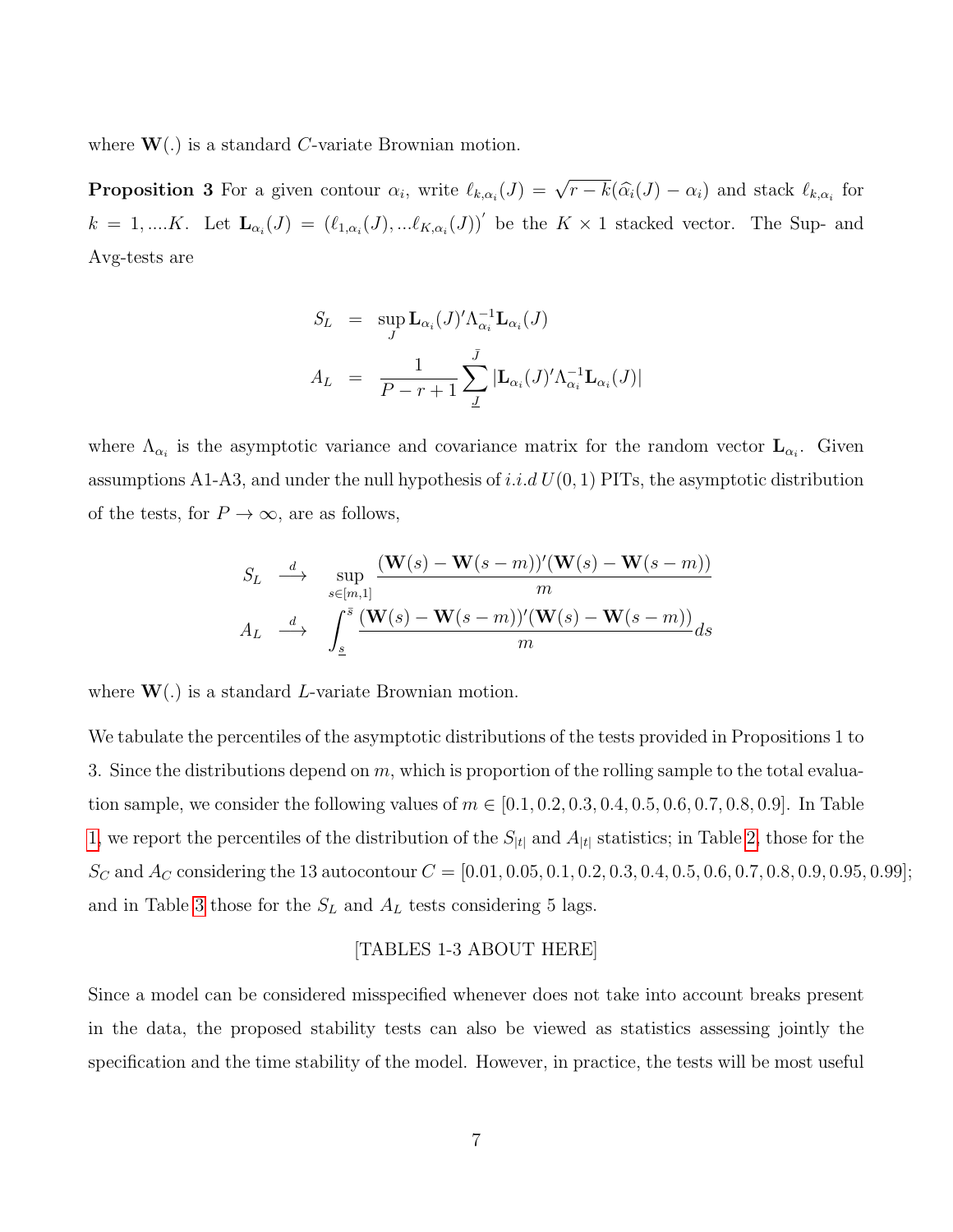when we have models that have passed in-sample specification tests and we wish to understand whether the model is stable over different time periods, which may not be necessarily included in the estimation sample. In the following sections, Monte Carlo simulations and the evaluation of the Phillips curve, we show how to use the stability tests.

# 3 Monte Carlos Simulations

We perform extensive Monte Carlos simulations to assess the finite sample properties (size and power) of the proposed statistics. For  $\sqrt{R}$ -consistent estimators of the parameters of the model, i.e.  $(\hat{\theta} - \theta_0) = O_p(R^{-1/2})$  with a well-defined asymptotic distribution, and under assumption A1,  $R \to \infty$ ,  $P \to \infty$ , and  $P/R \to 0$  as  $T \to \infty$ , parameter uncertainty is asymptotically negligible. In this case, the critical values tabulated in Tables [1](#page-28-0) to [3](#page-30-0) can be used directly. In cases where the condition  $P/R \rightarrow 0$  is violated, we can either bootstrap the variance of the tests (and use the tabulated critical values) or the tests themselves to approximate their asymptotic distribution. In the following simulations, we keep the ratio  $P/R$  constant and we implement a parametric bootstrap for the distribution of the statistics. This is a sensible approach because the null hypothesis fully specifies the parametric data generating process. We consider fixed, rolling, and recursive forecasting schemes.

## 3.1 Size of the Tests

Under the null hypothesis of a stable density model, we consider the following data generating process:  $y_t = \alpha_1 + \beta_1 y_{t-1} + \beta_2 x_{t-1} + \sigma \epsilon_t$  where  $x_t = \phi_1 + \phi_2 x_{t-1} + \varepsilon_t$ , and  $\varepsilon_t \sim N(0, 1)$ ,  $\phi_1 = 1.38$ ,  $\phi_2 = 0.77, \ \alpha_1 = 1.5, \ \beta_1 = 0.5, \ \beta_2 = 0.6, \ \sigma = 1.$  We consider sample sizes of  $T = 150$  (with evaluation sample  $P=60$ ),  $T = 375$  (with  $P=150$ ), and  $T = 750$  (with  $P=300$ ) observations, and for each sample size, we consider the proportion  $m = r/P$  equal to  $m = 1/3$ ,  $m = 1/2$  and  $m = 2/3$ . We maintain the ratio  $P/R$  constant and equal to 2/3. In total, we run nine experiments, of which we present here the two most extremes: small sample size with small subsample window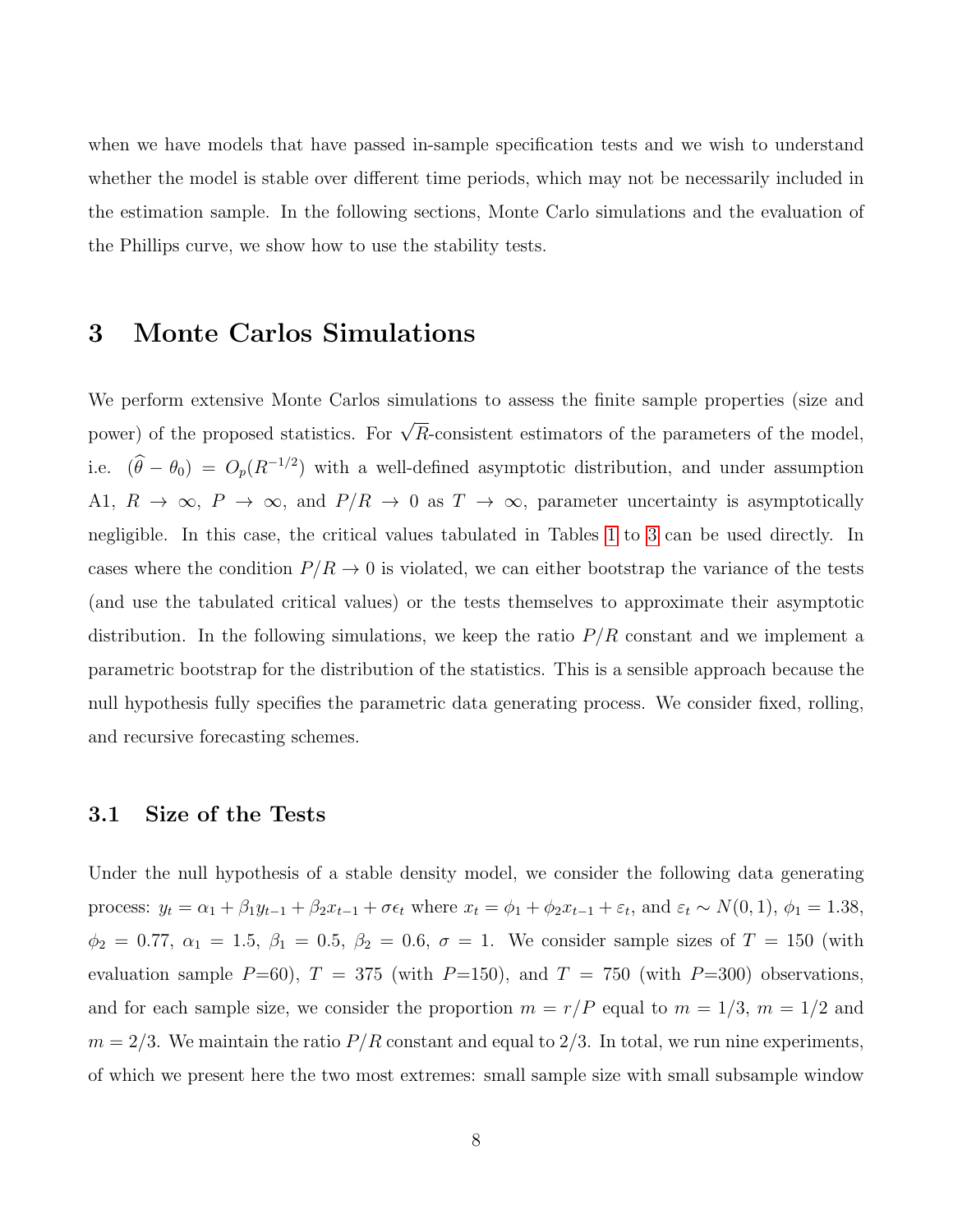$(T = 150, m = 1/3)$  and large sample size with large subsample window  $(T = 750, m = 2/3)$ . The size results of these two cases are presented in Tables [4](#page-31-0) and [5](#page-31-1) respectively. The remaining seven cases are available in a "supplementary material" file. We work with 13 autocontour coverage levels  $C = [0.01, 0.05, 0.1, 0.2, 0.3, 0.4, 0.5, 0.6, 0.7, 0.8, 0.9, 0.95, 0.99]$ . The number of Monte Carlo replications is 1,000, and the number of bootstrap samples is 500.

#### [TABLES 4-5 ABOUT HERE]

The overall size of the tests is very good in the nine experiments considered. There are not substantial differences among the fixed, rolling, and recursive estimation schemes. We find some small size distortions (under-sized) when the sample is small  $(T = 150)$  and the autoncotour levels are extreme (1% and 99%) but as the sample size increases, the distortion disappears. For the individual tests  $S_{\text{H}}^{k,\alpha_i}$  $\begin{array}{c} \n k, \alpha_i \\ \n |t| \n \end{array}$  and  $A^{k, \alpha_i}_{|t|}$  $\binom{k,\alpha_i}{|t|}$  (k and  $\alpha_i$  fixed), the Ave-test tends to have better size than the Sup-test. The umbrella tests  $S_C$ ,  $A_C$ ,  $S_L$ , and  $A_L$  have very good size even in small samples.

## 3.2 Power of the Tests

To assess the power of the tests, we generate data from four different processes, all of them containing a break point. The model that we maintain under the null hypothesis is the same as the one considered in the study of the size properties:  $y_t = \alpha_1 + \beta_1 y_{t-1} + \beta_2 x_{t-1} + \sigma \epsilon_t$  with  $x_t = \phi_1 + \phi_2 x_{t-1} + \varepsilon_t$ ,  $\varepsilon_t \sim N(0, 1)$ . The total sample size (T) is 650,  $R = 350$ ,  $P = 300$ , and  $m = 1/3$ . The break point happens at at  $R + \tau P$ , where  $\tau = 1/3$ . In the following experiments, the number of Monte Carlo replications is 1000 and bootstrapped samples 500. We maintain a nominal test size of 5%.

The four data generating mechanisms are the following:

DGP1: Break in the intercept of  $y_t = \alpha_t + \beta_1 y_{t-1} + \beta_2 x_{t-1} + \sigma \epsilon_t$ ,  $\epsilon_t \sim N(0, 1)$ :

$$
\alpha_t = \begin{cases} \alpha_1 = 1.5 & \text{if } t < \text{break} \\ \alpha_2 = 2 & \text{otherwise} \end{cases}
$$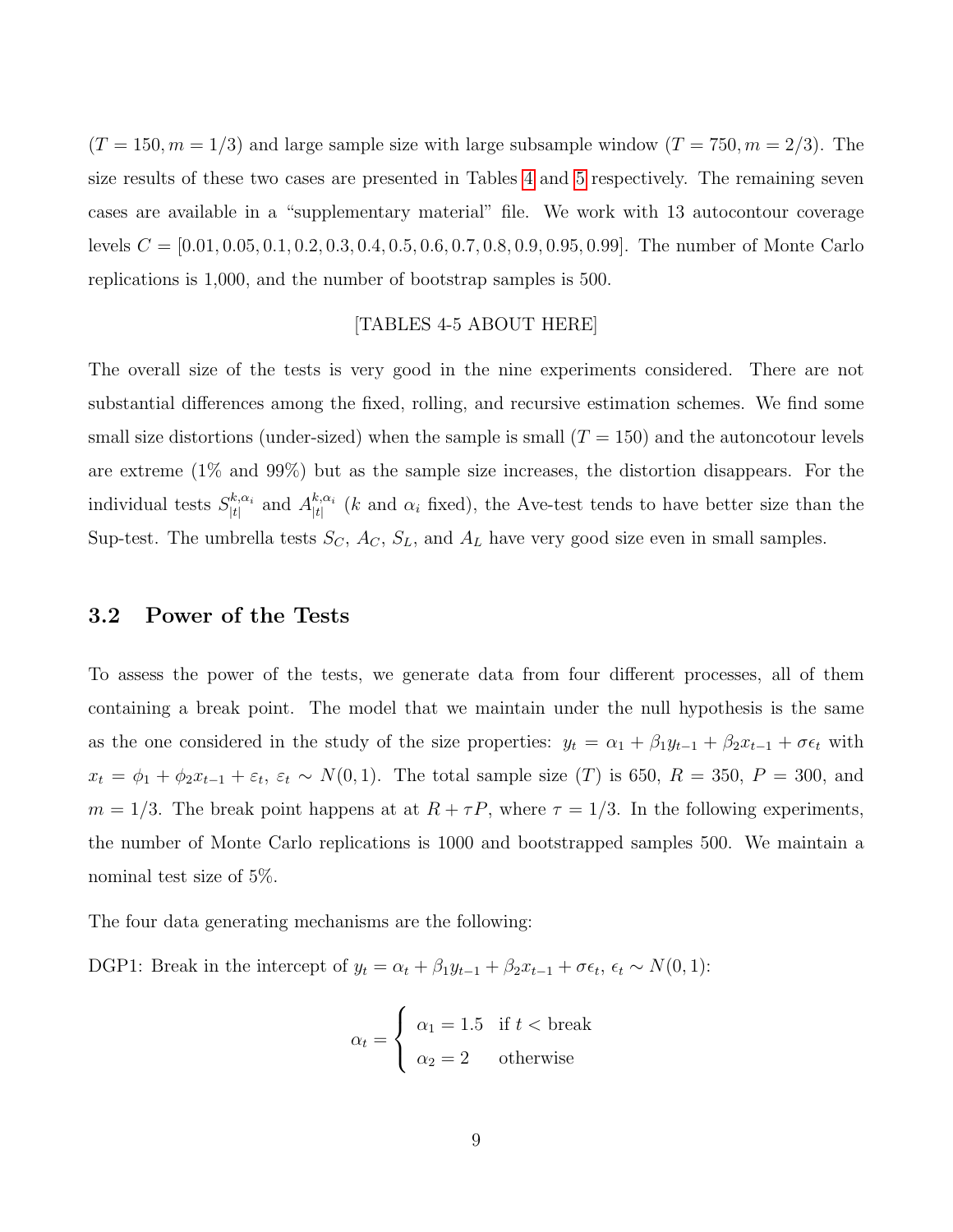with  $\beta_1 = 0.5, \beta_2 = 0.6, \sigma = 1$ .

DGP2: Break in the variance of  $y_t = \alpha + \beta_1 y_{t-1} + \beta_2 x_{t-1} + \sigma_t \epsilon_t$ ,  $\epsilon_t \sim N(0, 1)$ :

$$
\sigma_t = \begin{cases} \sigma_1 = 1.5 & \text{if } t < \text{break} \\ \sigma_2 = 1.8 & \text{otherwise} \end{cases}
$$

with  $\alpha$  = 1.5,  $\beta_1$  = 0.5,  $\beta_2$  = 0.6.

DGP3: Breaks in the slope coefficients of  $y_t = \alpha + \beta_{1,t} y_{t-1} + \beta_{2,t} x_{t-1} + \sigma \epsilon_t$ ,  $\epsilon_t \sim N(0, 1)$ :

$$
\beta_{1,t} = \begin{cases} \beta_{1,1} = 0.5 & \text{if } t < \text{break} \\ \beta_{1,2} = 0.3 & \text{otherwise} \end{cases}
$$

$$
\beta_{2,t} = \begin{cases} \beta_{2,1} = 0.6 & \text{if } t < \text{break} \\ \beta_{2,2} = 0.4 & \text{otherwise} \end{cases}
$$

with  $\alpha = 1.5$ ,  $\sigma = 1$ .

DGP4: Breaks in the intercept, variance and slope coefficients of  $y_t = \alpha_t + \beta_{1,t} y_{t-1} + \beta_{2,t} x_{t-1} + \sigma_t \epsilon_t$  $\epsilon_t \sim N(0, 1)$ :

$$
\alpha_t = \begin{cases}\n\alpha_1 = 1.5 & \text{if } t < \text{break} \\
\alpha_2 = 2 & \text{otherwise}\n\end{cases}
$$
\n
$$
\sigma_t = \begin{cases}\n\sigma_1 = 1.5 & \text{if } t < \text{break} \\
\sigma_2 = 1.8 & \text{otherwise}\n\end{cases}
$$
\n
$$
\beta_{1,t} = \begin{cases}\n\beta_{1,1} = 0.5 & \text{if } t < \text{break} \\
\beta_{1,2} = 0.3 & \text{otherwise}\n\end{cases}
$$
\n
$$
\beta_{2,t} = \begin{cases}\n\beta_{2,1} = 0.6 & \text{if } t < \text{break} \\
\beta_{2,2} = 0.4 & \text{otherwise}\n\end{cases}
$$

Note that the breaks considered are not very extreme. We perform all the simulations under fixed, rolling, and recursive estimation schemes. We report the power results for the fixed and rolling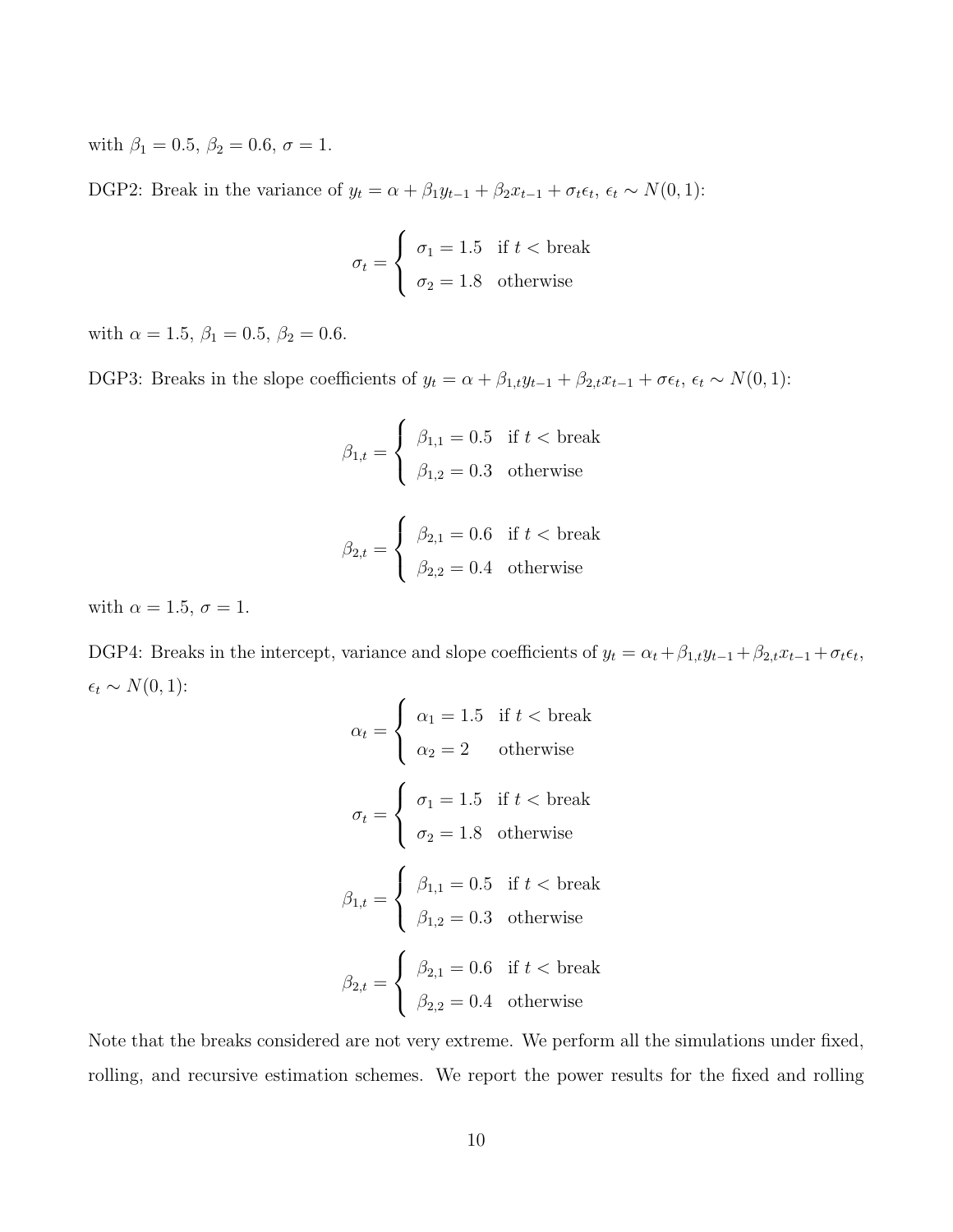schemes in Tables [6](#page-32-0) to [9,](#page-35-0) and those for the recursive scheme in the supplementary material.

#### [TABLES 6-9 ABOUT HERE]

Under the fixed scheme, the tests are most powerful (power of about 90%) to detect breaks in intercept and slope coefficients (DGP1, DGP3, and DGP4). Both Ave- and Sup- tests enjoy similar performance, either for single hypothesis  $(S_{|t|}$  and  $A_{|t|})$  or for joint hypothesis  $(S_C, A_C, S_L,$  $A_L$ ). The power drops when testing for breaks in the variance (DGP2) with values of 10-60% for the single hypothesis tests and of 60% for the joint hypothesis tests. Under the rolling scheme, as we expected, the tests are less powerful overall because by rolling the estimation sample, the model adjusts slowly to the new parameters values. Nevertheless, the power of  $S_C$ ,  $A_C$ ,  $S_L$  and  $A_L$  is still very high (around 50-80%) for DGP1, DGP3, and DGP4, and around 40% for DGP2. For all DGPs, the Ave-test is more powerful that the Sup. Under the recursive scheme, the tests performance is slightly worse than in the fixed scheme but slightly better than in the rolling scheme.

### 3.3 Detection of the break point

An advantage of these tests is that they can be informative regarding the approximated location of the break in the data. Though we do not provide an exact test for a break, we will show how to spot the periods of time where the instability happens. We consider two cases: a break in the intercept of the model (DGP1B) and a break in the variance (DGP2B). We generate a time series of  $T = 600$  observations from each of the following processes:

DGP1B:  $y_t = \alpha_t + \beta_1 y_{t-1} + \beta_2 x_{t-1} + \sigma \epsilon_t$ ,  $\epsilon_t \sim N(0, 1)$ 

$$
\alpha_t = \begin{cases} \alpha_1 = 1.5 & \text{if } t < \text{break} \\ \alpha_2 = 0.1 & \text{otherwise} \end{cases}
$$

with  $\beta_1 = 0.5$ ,  $\beta_2 = 0.6$ ,  $\sigma = 1$ , and the break occuring at the 480 observation, i.e. break=480.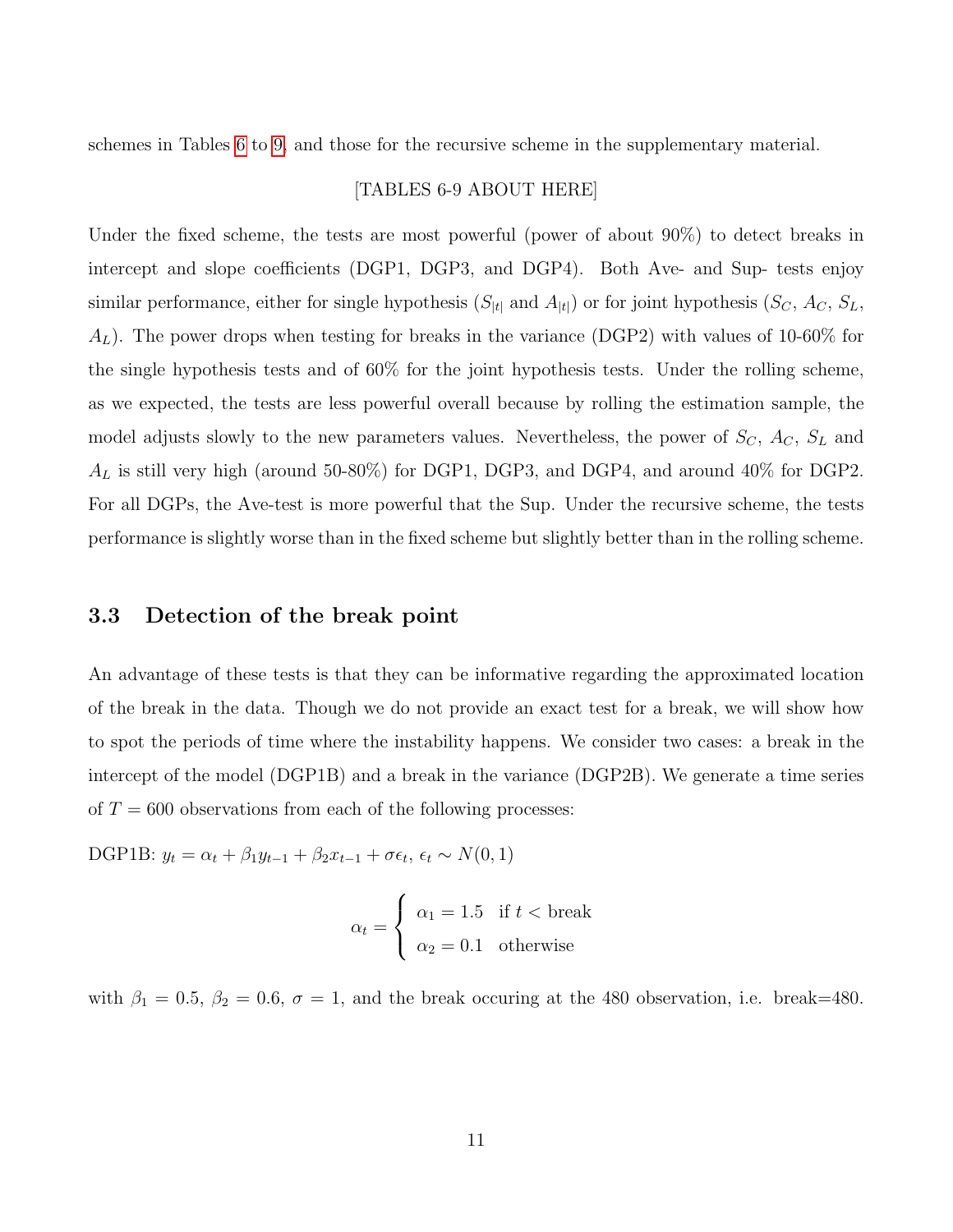DGP2B:  $y_t = \alpha + \beta_1 y_{t-1} + \beta_2 x_{t-1} + \sigma_t \epsilon_t, \epsilon_t \sim N(0, 1)$ 

$$
\sigma_t = \begin{cases} \sigma_1 = 2 & \text{if } t < \text{break} \\ \sigma_2 = 0.5 & \text{otherwise} \end{cases}
$$

with  $\alpha = 1.5$ ,  $\beta_1 = 0.5$ ,  $\beta_2 = 0.6$ , and break=480 observation.

We proceed by estimating the model  $y_t = \alpha + \beta_1 y_{t-1} + \beta_2 x_{t-1} + \sigma \epsilon_t$ ,  $\epsilon_t \sim N(0, 1)$  and choosing the following samples R=350, P=250, and  $m = r/P = 100/250 = 0.4$ . We implement the three estimation schemes (fixed, recursive, and rolling). For each subsample  $(r = 100)$  in the evaluation window P we calculate the t-ratio and C statistics for a total of 151 tests  $(T - R + 1 - r)$ . Next, from the asymptotic distribution tables, we choose the 5% critical values corresponding to  $S_{|t|}$  and  $S_C$  as the thresholds that will help to locate the first significant subsample that should contain the break point. Given the sample windows that we have chosen, i.e.  $P/R = 0.71$ , we recommend bootstrapping the tests  $S_{|t|}$  and  $S_C$  in order to find the 5% critical value. In Figures [1](#page-15-0) and [2,](#page-16-0) we plot the 151 t-tests and C-tests in a sequential fashion together with the bootstrapped 5% critical values corresponding to the distribution of  $S_{|t|}$  and  $S_C$  under the three estimation schemes and for both DGP1B and DGP2B.

Regarding DGP1B, the C-tests react faster to the break than the t-tests for all estimation schemes. For instance, under the fixed scheme, it is the 80th t-statistics that hits the threshold for the first time (from that point on all t-tests are above the threshold) and it marks the first subsample that contains the break, which corresponds to the interval of observations [430, 529]. For the C-statistics, it is the 36th test hitting the threshold line for the first time, which corresponds to the observations in the subsample [386, 485]. The break must be contained in the intersection of these two subsamples, i.e. [430, 485]. The actual break happens at the 480th observation. We observe that the maximum values of the t-tests and C-tests are those of the 130th statistic, which corresponds to the subsample [480, 579]. From this point on, the values of the tests start decreasing, which means that the break point is already passed. As expected, under the recursive and rolling schemes, the tests react slower to the break but nevertheless they are also accurate on pointing out the subsample where the break occurs.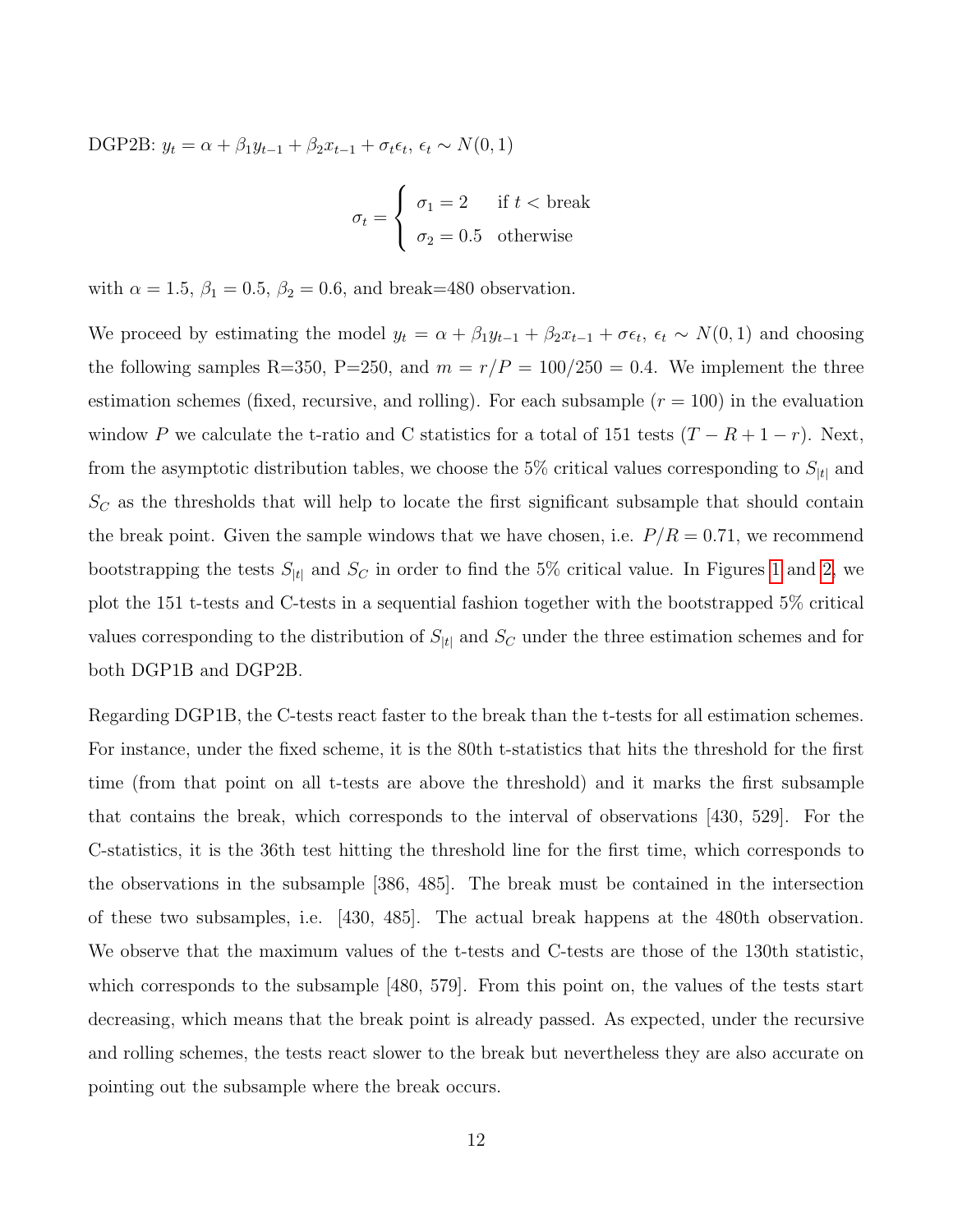Regarding DGP2B, both t-tests and C-tests react at about the same time. For instance, under the recursive scheme, it is the 73th statistic (for both t and C tests) that hits the threshold for the first time. This corresponds to the subsample [423, 522]. The maximum values of the t-tests and C-tests are those of the 130th statistic, which corresponds to the subsample [480, 579], and putting these two pieces of information together, we locate the break within the observations [480, 522].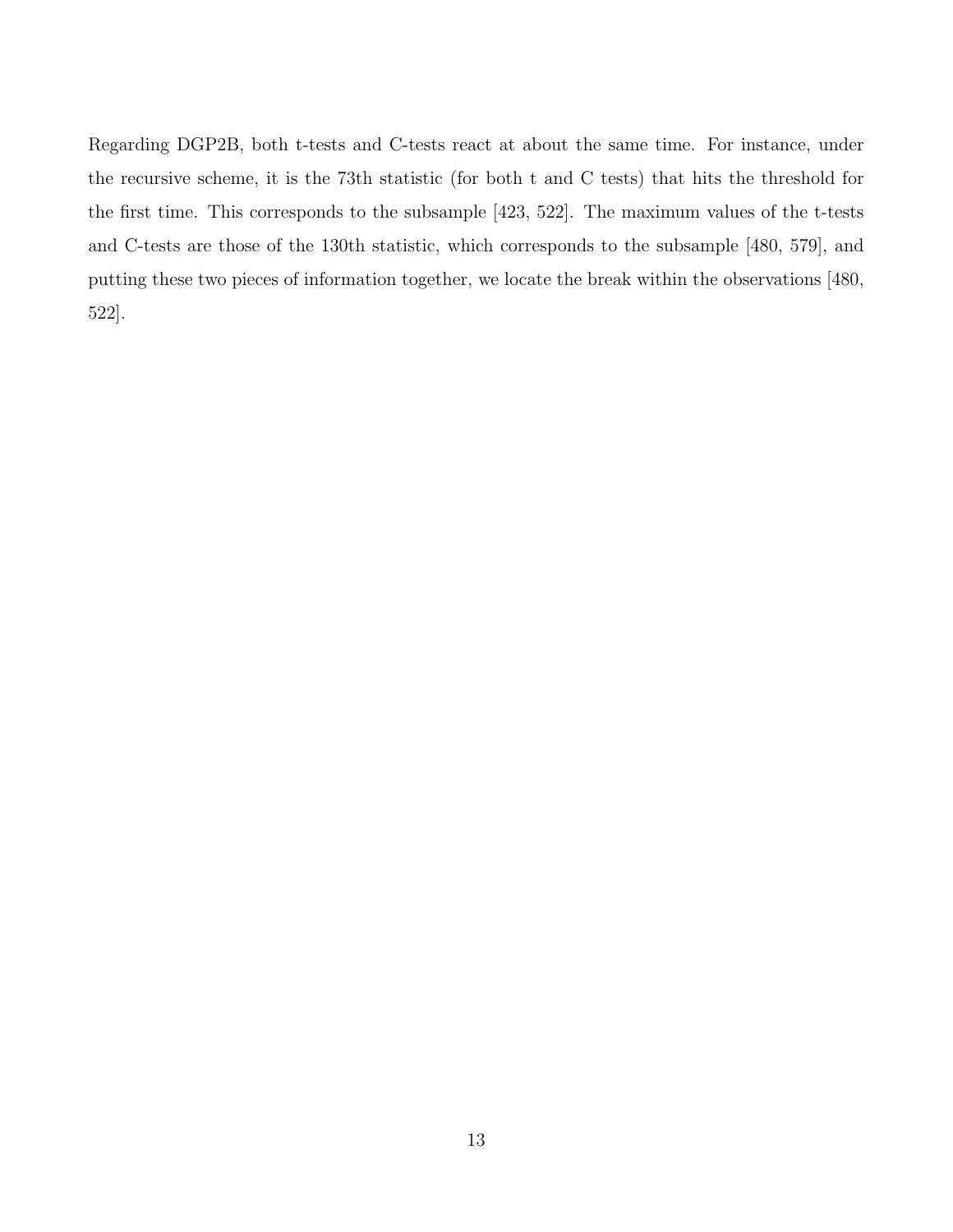<span id="page-15-0"></span>

Rolling Scheme

Figure 1: Plots of  $t$  and  $C$  Statistics for DGP1B: Break in the intercept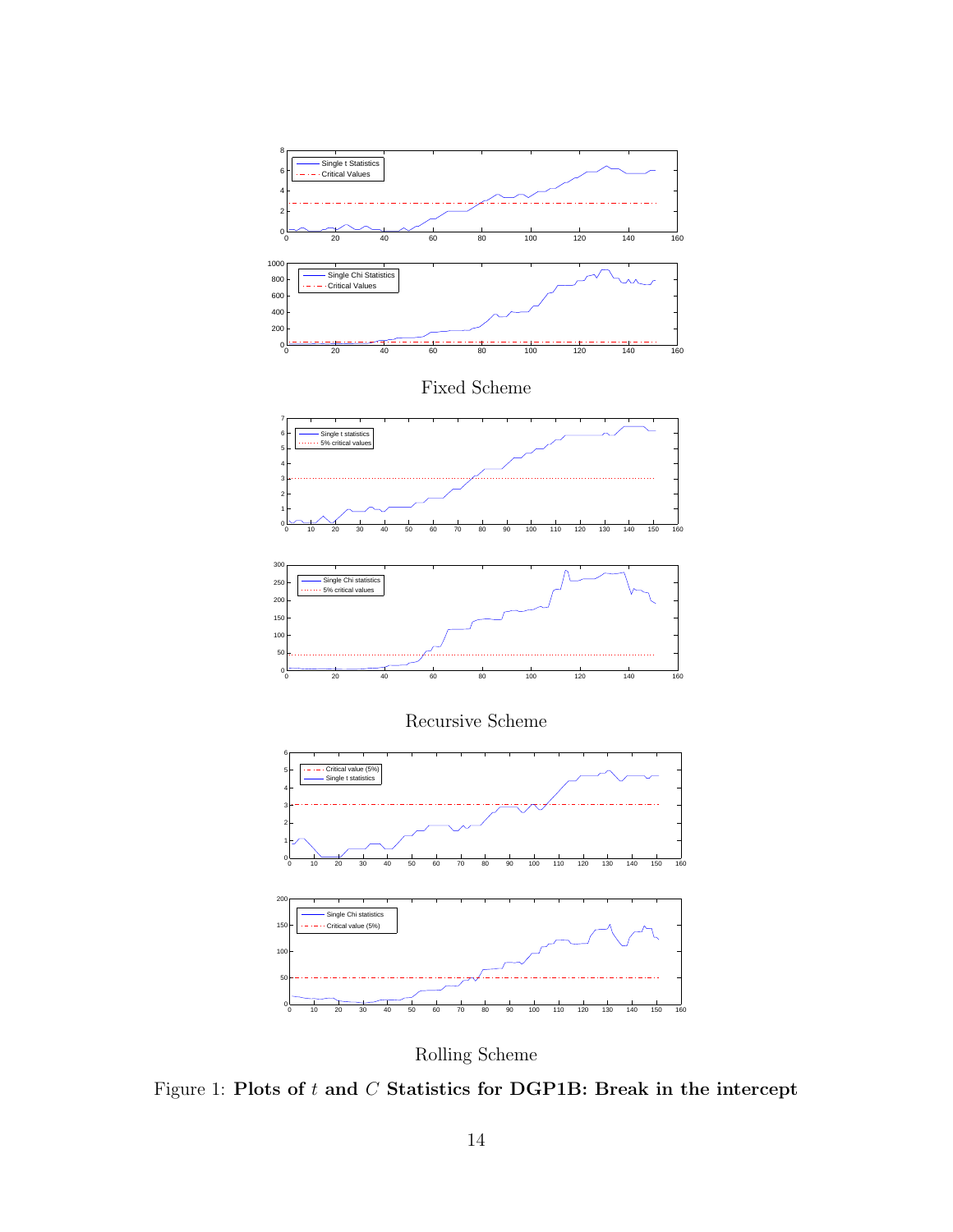<span id="page-16-0"></span>

Rolling Scheme

Figure 2: Plots of  $t$  and  $C$  Statistics for DGP2B: Break in the variance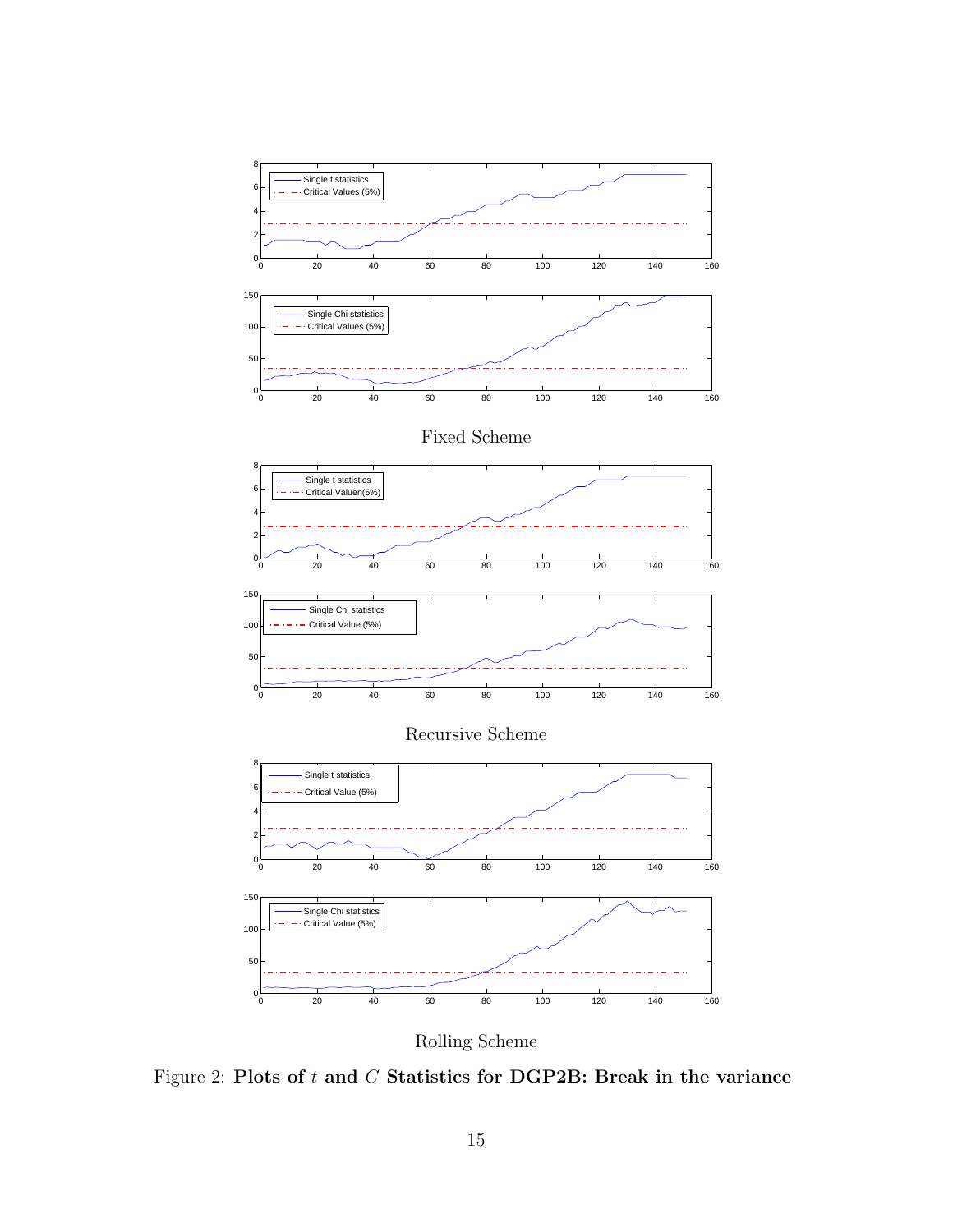# 4 Density Forecast Evaluation of the Phillips Curve

We apply the proposed tests to analyze the stability of the Phillips curve. Stock and Watson (1999) found some empirical evidence in favor of the Phillips curve as a forecasting tool, they showed that inflation forecasts produced by the Phillips curve were more accurate than forecasts based on simple autoregressive or multivariate models but they also found parameter instabilities across different subsamples. Rossi and Skehposyan (2010) showed that the predictive power of the Phillips curve disappeared around the time of the Great Moderation. Based on scoring rules, Amisano annd Giacomini (2007) compared the density forecast accuracy of several models of the Phillips curve and concluded that the best density forecast is produced by a Markov-switching model. Since their comparisons are based on the *average* forecasting performance of competing models over time, they cannot directly address the instabilities widely documented in the literature. In this section, we consider the models in Amisano annd Giacomini (2007) and we focus on their absolute density forecast performance in the presence of instabilities. Our starting model is a linear Phillips curve (Stock and Watson, 1999), in which changes of the inflation rate depend on their lags and on lags of the unemployment rate i.e.,

$$
\Delta \pi_t = \alpha_1 + \beta_1 \Delta \pi_{t-1} + \beta_2 \Delta \pi_{t-2} + \beta_{12} \Delta \pi_{t-12} + \gamma u_{t-1} + \sigma \epsilon_t
$$

where  $\pi_t = 100 \times \ln(CPI_t/CPI_{t-12})$ ;  $CPI_t$  is the consumer price index for all urban consumers and all items;  $u_{t-1}$  is the civilian unemployment rate; and  $\epsilon_t \sim N(0, 1)$ . The dats is collected from the FRED database; monthly CPI and unemployment series are both seasonally adjusted. The time series run from 1958M01 to 2012M01 (updated sample from 1958M01-2004M07 in Amisano and Giacomini). Standard tests on  $\Delta \pi_t$  and  $u_t$  show that they do not have a unit root. On implementing our tests, we consider the same estimation sample as in Amisano and Giacomini, from 1958M01 to 1987M12 (360 observations). The evaluation sample runs from 1988M01 to 2012M01 (289 observations) with subsamples of size  $r = 200$ .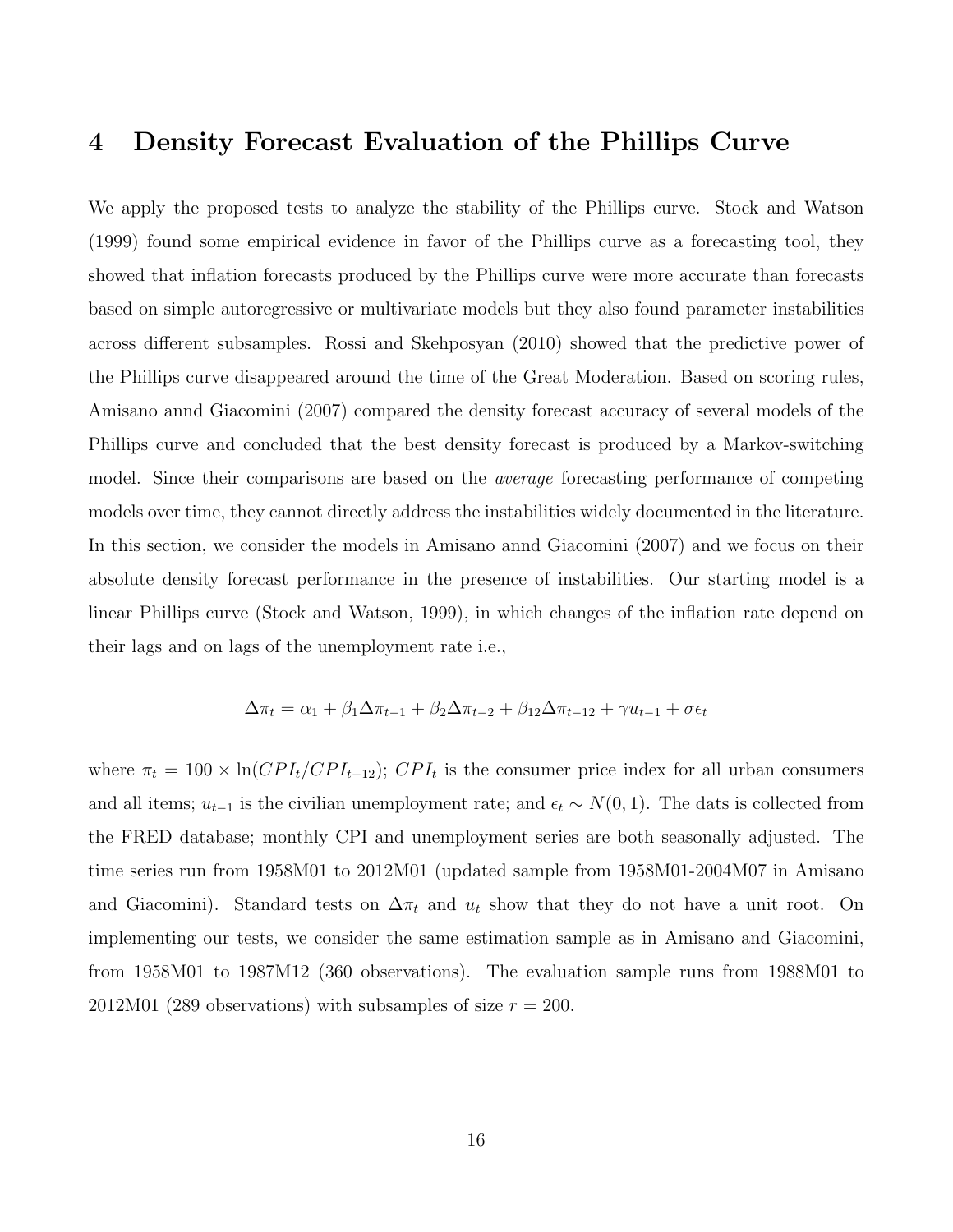## 4.1 Evaluation of the Linear Phillips Curve

We present the evaluation results for the linear Phillips Curve in Table [10](#page-36-0) under fixed and rolling estimation schemes. The recursive case is in the supplementary material.

#### [TABLE 10 ABOUT HERE]

The umbrella tests  $S_C$ ,  $A_C$ ,  $S_L$ , and  $A_L$  indicate a clear rejection of the linear model. On examining the individual tests  $S_{|t|}$  and  $A_{|t|}$ , the rejection comes from the middle autocontours, between 40% and 70% coverage, and from the 95-99% levels (large changes in inflation). In Figure [3,](#page-19-0) we plot the t- and C-statistics over the evaluation period in a sequential fashion. The tests break through their corresponding critical values around the 60th statistic. From this point on, the values of the tests keep on increasing reaching two local maxima, which points to two potential breaks: the first in the 64th statistic for the t-tests (1993M03 to 2009M11) and in the 71th statistic for the C tests (1993M11 to 2010M06), and the second local maximum in the 78th statistic that corresponds to the period 1994M06 to 2011M01. All these periods include the years 1993-2007 in the so-called Great Moderation and the years after the deep financial crisis of 2008.

## 4.2 Evaluation of Non-Linear Phillips Curve

Given the rejection of the linear Phillips curve, we proceed with a flexible specification by assuming that the coefficients in the linear model vary according to a Markov switching mechanism. We consider a two-state Markov switching model, i.e.,

$$
\Delta \pi_t = \alpha^{s_t} + \beta_1^{s_t} \Delta \pi_{t-1} + \beta_2^{s_t} \Delta \pi_{t-2} + \beta_{12}^{s_t} \Delta \pi_{t-12} + \gamma^{s_t} u_{t-1} + \sigma^{s_t} \epsilon_t
$$

where the unobserved state variable  $s_t$  switches between two states, 1 or 2, with transition probabilities  $Pr(s_t = j | s_{t-1} = i) = p_{ij}$  for  $i, j = 1, 2$ ; and  $\epsilon_t$  is assumed to be a standard normal variate. Thus, this model allows for non-Gaussian density forecasts. Since all the coefficients depend on the state variable (Model 1), the model is extremely flexible and it will adapt to potential breaks or instabilities that may occur over time. We have run our test statistics and we fail to reject the null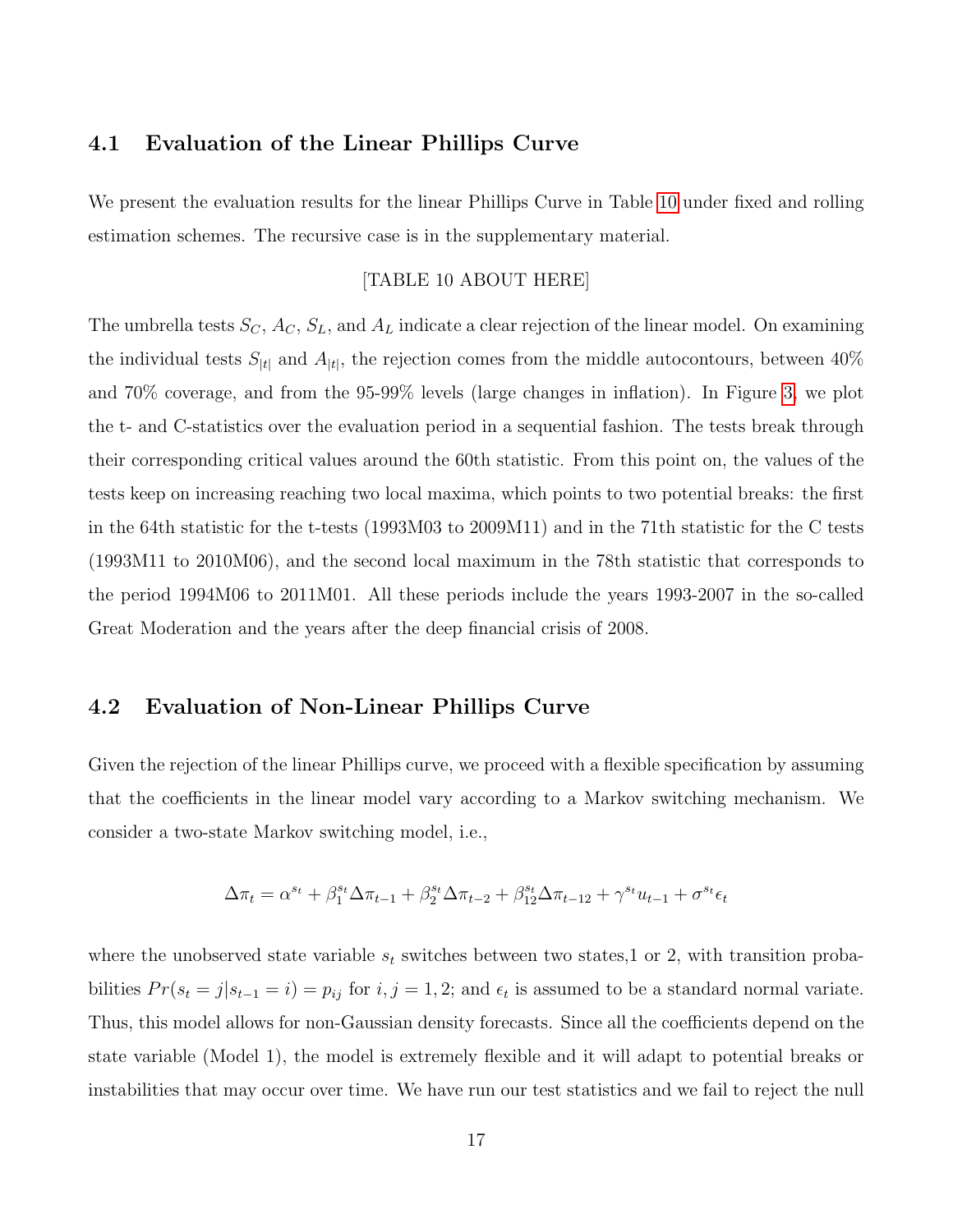<span id="page-19-0"></span>

Figure 3: Plots of *t*-ratio (99% autocontour) and C Statistics for Linear Phillips Curve (fixed scheme)

hypothesis of correct specification. However, we would like to investigate what coefficients are key to understand where the nonlinear behavior comes from. We consider two additional specifications,

Model 2:  $\Delta \pi_t = \alpha + \beta_1^{s_t} \Delta \pi_{t-1} + \beta_2^{s_t} \Delta \pi_{t-2} + \beta_{12}^{s_t} \Delta \pi_{t-12} + \gamma u_{t-1} + \sigma \epsilon_t$ , (intercept and unemployment coefficient do not depend on  $s_t$ ).

Model 3:  $\Delta \pi_t = \alpha^{s_t} + \beta_1 \Delta \pi_{t-1} + \beta_2 \Delta \pi_{t-2} + \beta_{12} \Delta \pi_{t-12} + \gamma^{s_t} u_{t-1} + \sigma_{s_t} \epsilon_t$ , (inflation coefficients do not depend on  $s_t$ ).

We present the test results in Table [11.](#page-37-0)

#### [TABLE 11 ABOUT HERE]

For Model 2, we still fail to reject the overall model as the umbrella tests  $S_C$ ,  $A_C$ ,  $S_L$ , and  $A_L$ have p-values larger than 5%. However, on a close examination of the individual tests  $S_{|t|}$  and  $A_{|t|}$ , we observe a rejection of the model in the autocontours 90 to 99%. In Model 3, we allow the intercept, the unemployment coefficient and the variance of the error to be state dependent while the rest of the parameters are constant. In this case, all statistics (joint and individual)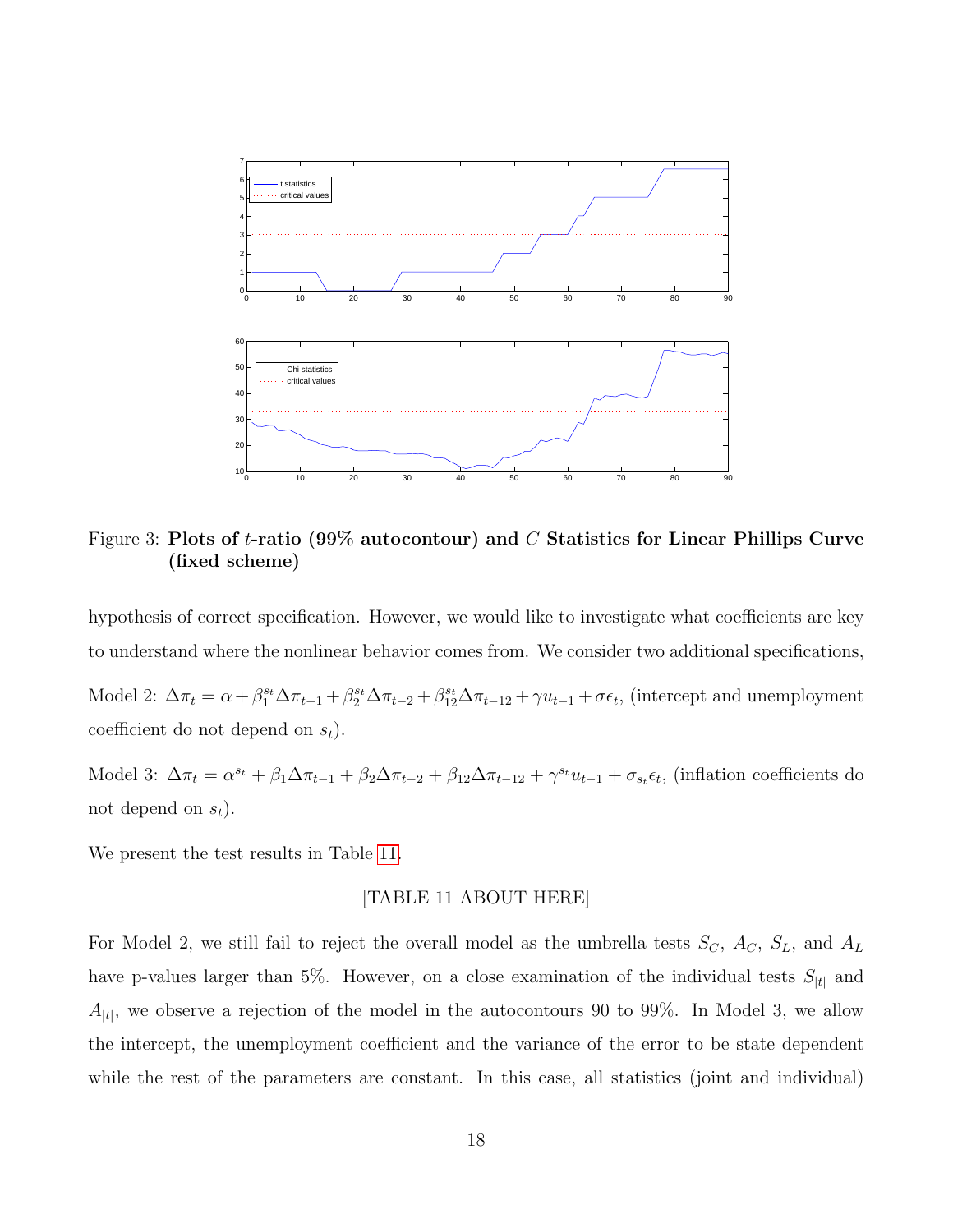enjoy p-values larger than 5% and consequently we fail to reject the model even in the presence of instabilities. A nonlinear Phillips curve has better predictive performance than a linear model, which is unstable over time. The advantage comes from letting the coefficient that links inflation and unemployment to be state-dependent.

# 5 Conclusion

We have provided a battery of tests to assess the stability of the density forecast over time, which offer important advantages for the empirical researcher. These tests are nuisance-parameter free and their asymptotic distributions can be tabulated. If the tests reject the null hypothesis of a stable density forecast, the shapes of the empirical generalized autocontours can be visualized to extract information regarding the direction of the rejection. Regardless of the estimation scheme (fixed, rolling, or recursive), their finite sample properties are superior. In some instances, the Ave-tests tend to have a slightly better size than the Sup-tests. Both types are more powerful on detecting breaks in the intercept and slope coefficients than on detecting breaks in the variance. In addition, we have proposed a rather accurate procedure to find the location of the breaks and the unstable periods. The tests can also be easily applied to multivariate random processes of any dimension. As an application of the tests, we have analyzed the stability of the Phillips curve. A linear model is strongly rejected in favor of a non-linear specification that allows the coefficient linking inflation changes and unemployment to be state-dependent. The break of the linear model occurs during the Great Moderation years.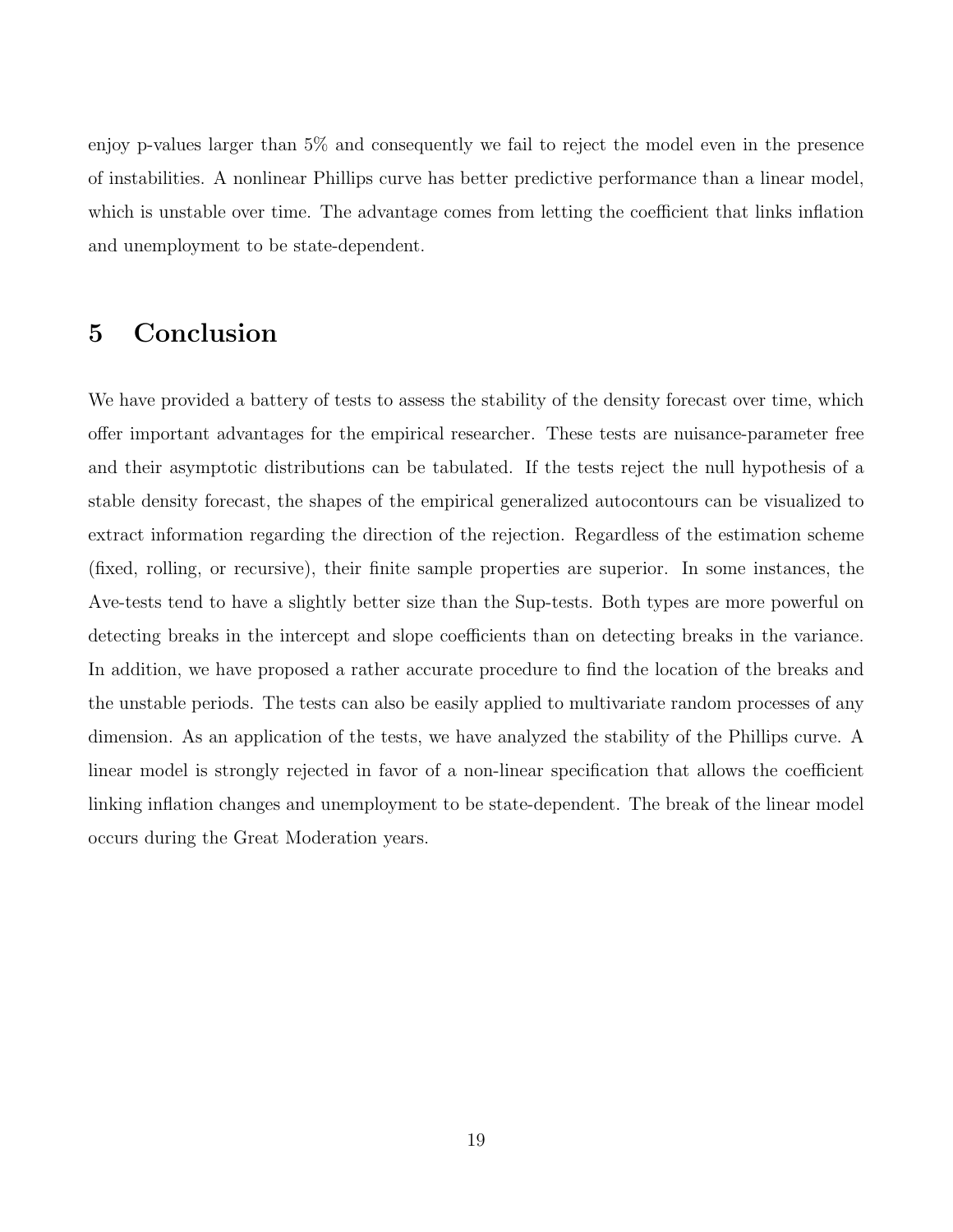# Appendix

#### Proof of Proposition 1:

The indicator function  $I_t^{k,\alpha_i}$  is a Bernoulli random variable with the following moments:  $E(I_t^{k,\alpha_i}) =$  $\alpha_i$ ,  $Var(I_t^{k,\alpha_i}) = \alpha_i(1-\alpha_i)$  and covariance

$$
r_h^{\alpha_i} \equiv cov(I_t^{k,\alpha_i}, I_{t-h}^{k,\alpha_i}) = \begin{cases} 0 & \text{if } h \neq k \\ \alpha_i^{3/2} (1 - \alpha_i^{1/2}) & \text{if } h = k \end{cases}
$$

Since the indicator process is stationary and ergodic,  $\hat{\alpha}_i(J)$  satisfies the condition of global covariance stationarity required for the FLCT to apply (Theorem 7.17) in White (2001). Since  $J = [Ps]$ ,  $s \in [m, 1]$ , and  $r - k = [Pm]$ , we write as  $P \to \infty$ 

$$
W_P(s) = \frac{\sqrt{(r-k)}(\hat{\alpha}_i(J) - \alpha_i)}{\sigma_{k,i}} = \frac{\sum_{t=R+1+J-r+k}^{R+J} (I_t^{k,\alpha_i} - \alpha_i)}{\sqrt{r-k}\sigma_{k,i}} = \frac{\sum_{t=R+1}^{R+J} (I_t^{k,\alpha_i} - \alpha_i)}{\sqrt{(r-k)}\sigma_{k,i}} - \frac{\sum_{t=R+1}^{R+J-(r-k)} (I_t^{k,\alpha_i} - \alpha_i)}{\sqrt{(r-k)}\sigma_{k,i}} = \frac{\sqrt{P}}{\sqrt{Pm}} \frac{\sum_{t=R+1}^{R+[Ps]} (I_t^{k,\alpha_i} - \alpha_i)}{\sqrt{P}\sigma_{k,i}} - \frac{\sqrt{P}}{\sqrt{Pm}} \frac{\sum_{t=R+1}^{R+[Ps-m]} (I_t^{k,\alpha_i} - \alpha_i)}{\sqrt{P}\sigma_{k,i}} \frac{d}{\sqrt{m}} (W(s) - W(s - m))
$$

where  $W(.)$  is the standard Brownian motion and the limiting distribution, in the last line, is a direct consequence of the FCLT. Finally, by the Continuous Mapping Theorem, we have:

$$
S_{|t|} = \sup_{J} \left| \frac{\sqrt{r - k\hat{\alpha}_i(J)}}{\sigma_{k,\alpha_i}} \right| \xrightarrow{d} \sup \frac{|W(s) - W(s - m)|}{\sqrt{m}}
$$

$$
A_{|t|} = \frac{1}{P - r + 1} \sum_{J}^{\bar{J}} \left| \frac{\sqrt{r - k\hat{\alpha}_i(J)}}{\sigma_{k,\alpha_i}} \right| \xrightarrow{d} \int_{\underline{s}}^{\bar{s}} \frac{|W(s) - W(s - m)|}{\sqrt{m}}
$$

where  $\underline{J} = [P \underline{s}]$  and  $\bar{J} = [P \bar{s}].$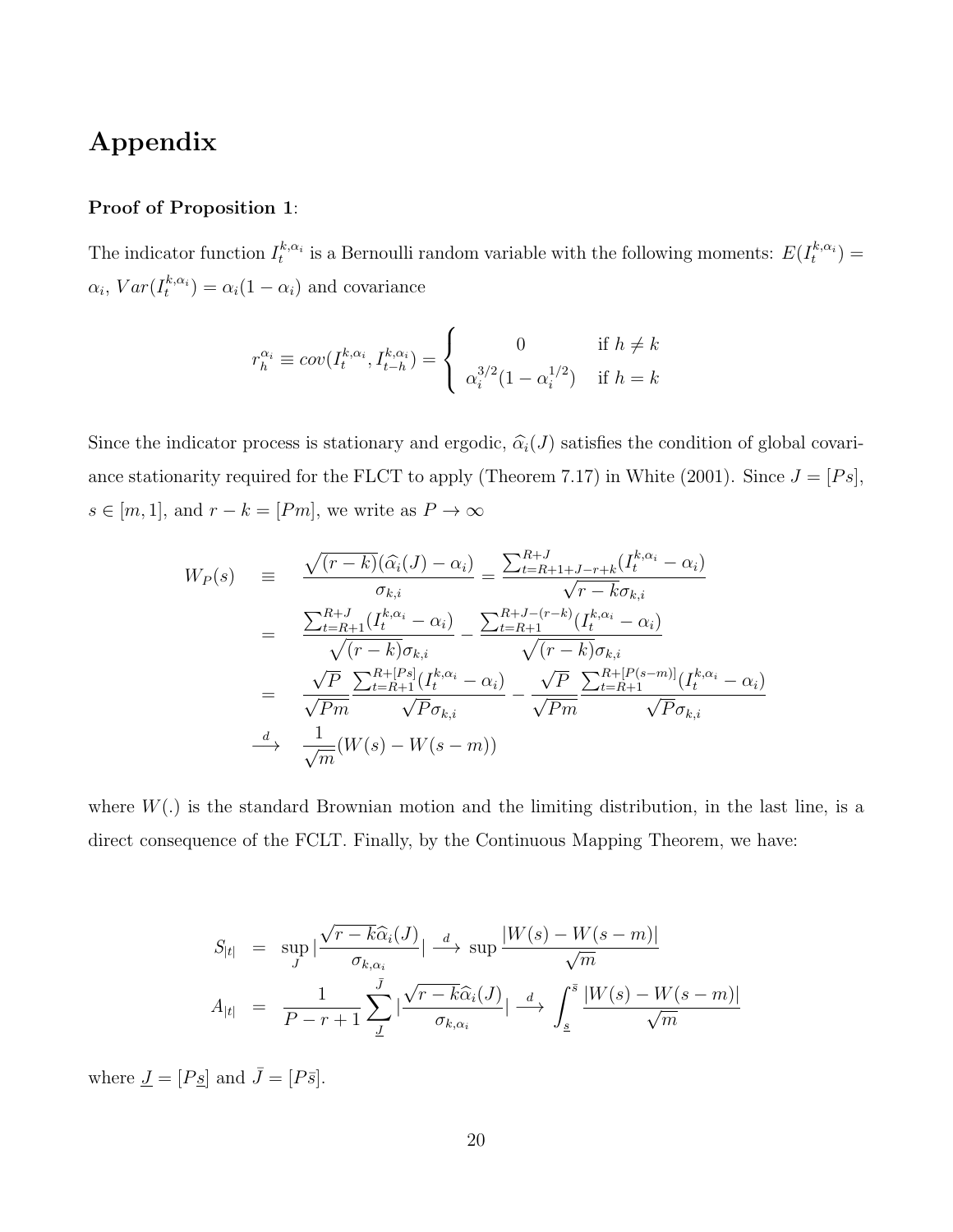#### Proof of Proposition 2

Let  $\Omega_k$  be the variance-covariance matrix of  $C_k(J)$  whose typical element  $\omega_{i,j}$  is calculated as follows

$$
cov(c_{k,i}, c_{k,j}) = cov(I_t^{k,\alpha_i}, I_t^{k,\alpha_j}) + cov(I_t^{k,\alpha_i}, I_{t-k}^{k,\alpha_j}) + cov(I_{t-k}^{k,\alpha_i}, I_t^{k,\alpha_j}) + o(1)
$$

If  $i = j$ , by Proposition 1,  $\omega_{i,i} = var($ √  $\overline{T-k}(\widehat{\alpha}_i-\alpha_i)) = \alpha_i(1-\alpha_i) + 2\alpha_i^{3/2}$  $i^{3/2}(1-\alpha_i^{1/2})$  $i^{1/2}$ ). If  $i < j$ ,  $\alpha_i < \alpha_j$ , and we have

$$
cov(I_t^{k,\alpha_i}, I_t^{k,\alpha_j}) = E(I_t^{k,\alpha_i} \times I_t^{k,\alpha_j}) - \alpha_i \times \alpha_j = \alpha_i (1 - \alpha_j)
$$

$$
cov(I_t^{k,\alpha_i}, I_{t-k}^{k,\alpha_j}) = E(I_t^{k,\alpha_i} \times I_{t-k}^{k,\alpha_j}) - \alpha_i \times \alpha_j = \alpha_i \times \alpha_j^{1/2} - \alpha_i \times \alpha_j
$$

$$
cov(I_{t-k}^{k,\alpha_i}, I_t^{k,\alpha_j}) = E(I_{t-k}^{k,\alpha_i} \times I_t^{k,\alpha_j}) - \alpha_i \times \alpha_j = \alpha_i \times \alpha_j^{1/2} - \alpha_i \times \alpha_j
$$

If  $i > j$ , the above expressions hold by just switching the subindexes i and j.

Since the vector  $C_k(J)$  is globally stationary, we can invoke a multivariate FLCT (see Theorem 7.29 and 7.30 in White (2001)). By following the same arguments as in Proposition 1, we have as  $P \to \infty$ ,

$$
\begin{array}{rcl}\n\mathbf{W}_P(s) & \equiv & \Omega_k^{-1/2} \mathbf{C}_k(J) \\
\longrightarrow & \frac{d}{\sqrt{m}} (\mathbf{W}(s) - \mathbf{W}(s-m))\n\end{array}
$$

where  $W(s)$  is a C-variate Brownian process. By the Continuous Mapping Theorem, we have

$$
S_C = \sup_J \mathbf{C}_k(J)'\Omega_k^{-1}\mathbf{C}_k(J)
$$
  
\n
$$
\xrightarrow{d} \sup_{s \in [m,1]} \frac{(\mathbf{W}(s) - \mathbf{W}(s-m))'(\mathbf{W}(s) - \mathbf{W}(s-m))}{m}
$$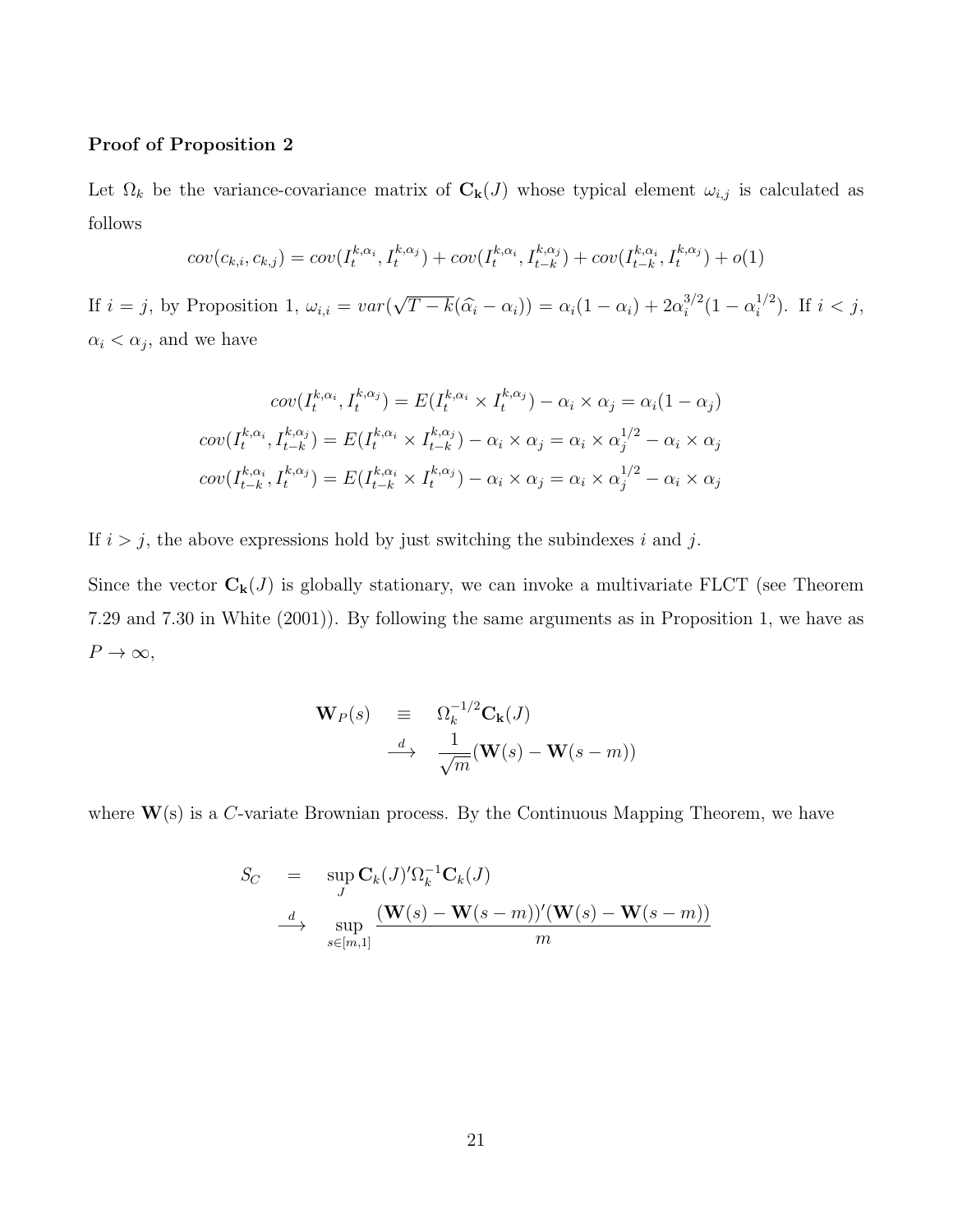and

$$
A_C = \frac{1}{P - r + 1} \sum_{J}^{J} |\mathbf{C}_k(J)' \Omega_k^{-1} \mathbf{C}_k(J)|
$$
  
\n
$$
\xrightarrow{d} \int_{\underline{s}}^{s} \frac{(\mathbf{W}(r) - \mathbf{W}(r - m))'(\mathbf{W}(r) - \mathbf{W}(r - m))}{m}
$$

**Proof of Proposition 3:** Let  $\Lambda_{\alpha_i}$  be the variance-covariance matrix of  $\mathbf{L}_{\alpha_i}(J)$  whose typical element  $\lambda_{j,k}$  is calculated as

$$
\lambda_{j,k} = \begin{cases} \alpha_i (1 - \alpha_i) + 2\alpha_i^{3/2} (1 - \alpha_i^{1/2}) & \text{if } j = k \\ 4\alpha_i^{3/2} (1 - \alpha_i^{1/2}) & \text{if } j \neq k \end{cases}
$$

Therefore, the vector  $\mathbf{L}_{\alpha_i}(J)$  is globally stationary, and we can invoke a multivariate FLCT (see Theorems 7.29 and 7.30 in White (2001)). By following the same arguments as in Proposition 1, we have as  $P \to \infty$ ,

$$
\begin{array}{rcl}\n\mathbf{W}_P(s) & \equiv & \Lambda_{\alpha_i}^{-1/2} \mathbf{L}_{\alpha_i}(J) \\
\longrightarrow & \frac{d}{\sqrt{m}} (\mathbf{W}(s) - \mathbf{W}(s-m))\n\end{array}
$$

where  $\mathbf{W}(s)$  is a L-variate Brownian process. By the Continuous Mapping Theorem, we have

$$
S_L = \sup_J \mathbf{L}_{\alpha_i}(J)' \Lambda_{\alpha_i}^{-1} \mathbf{L}_{\alpha_i}(J)
$$
  
\n
$$
\xrightarrow{d} \sup_{s \in [m,1]} \frac{(\mathbf{W}(s) - \mathbf{W}(s-m))'(\mathbf{W}(s) - \mathbf{W}(s-m))}{m}
$$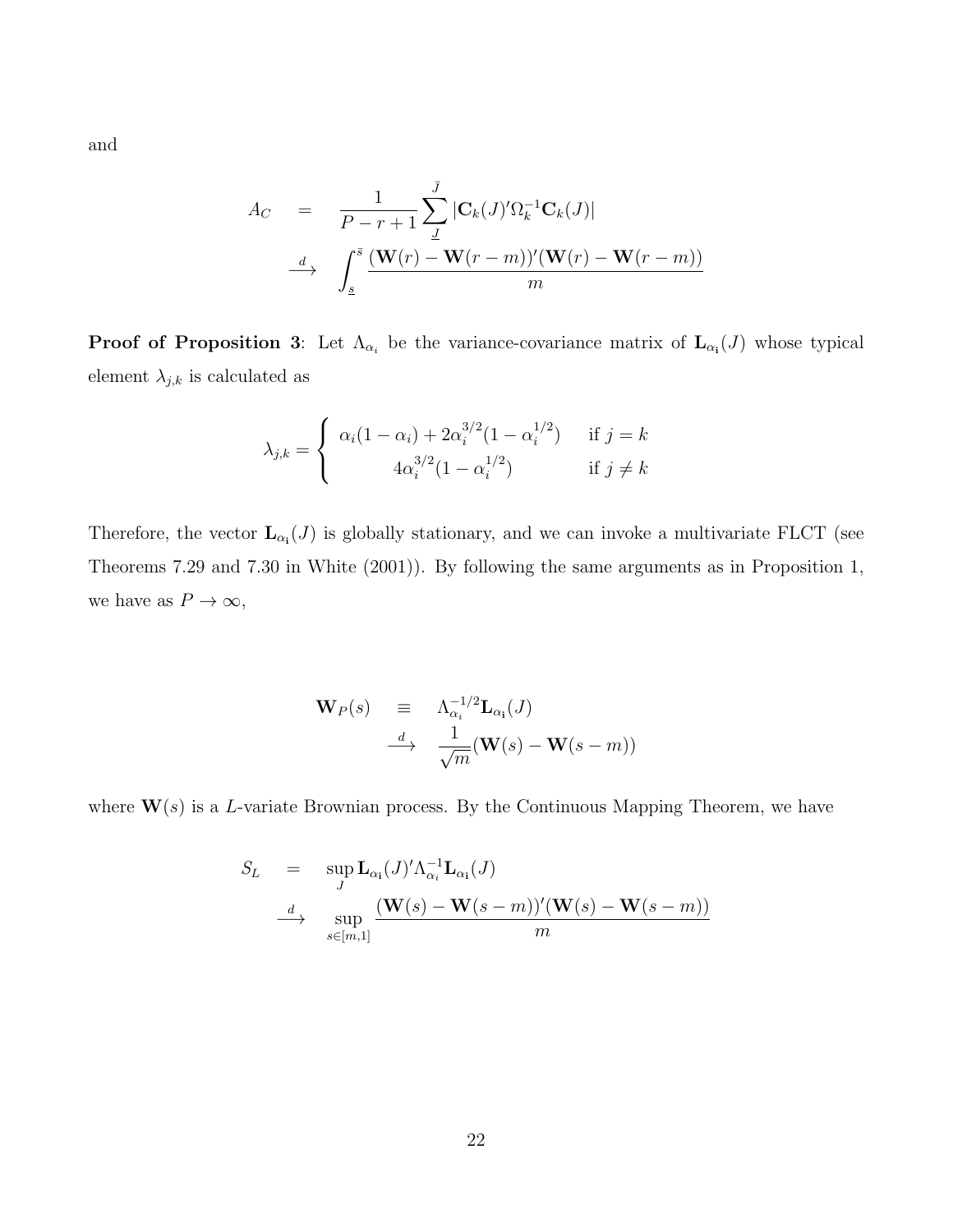$$
A_L = \frac{1}{P - r + 1} \sum_{\underline{J}}^{\overline{J}} \mathbf{L}_{\alpha_i}(J)' \Lambda_{\alpha_i}^{-1} \mathbf{L}_{\alpha_i}(J)
$$
  

$$
\xrightarrow{d} \int_{\underline{s}}^{\overline{s}} \frac{(\mathbf{W}(s) - \mathbf{W}(s - m))'(\mathbf{W}(s) - \mathbf{W}(s - m))}{m}
$$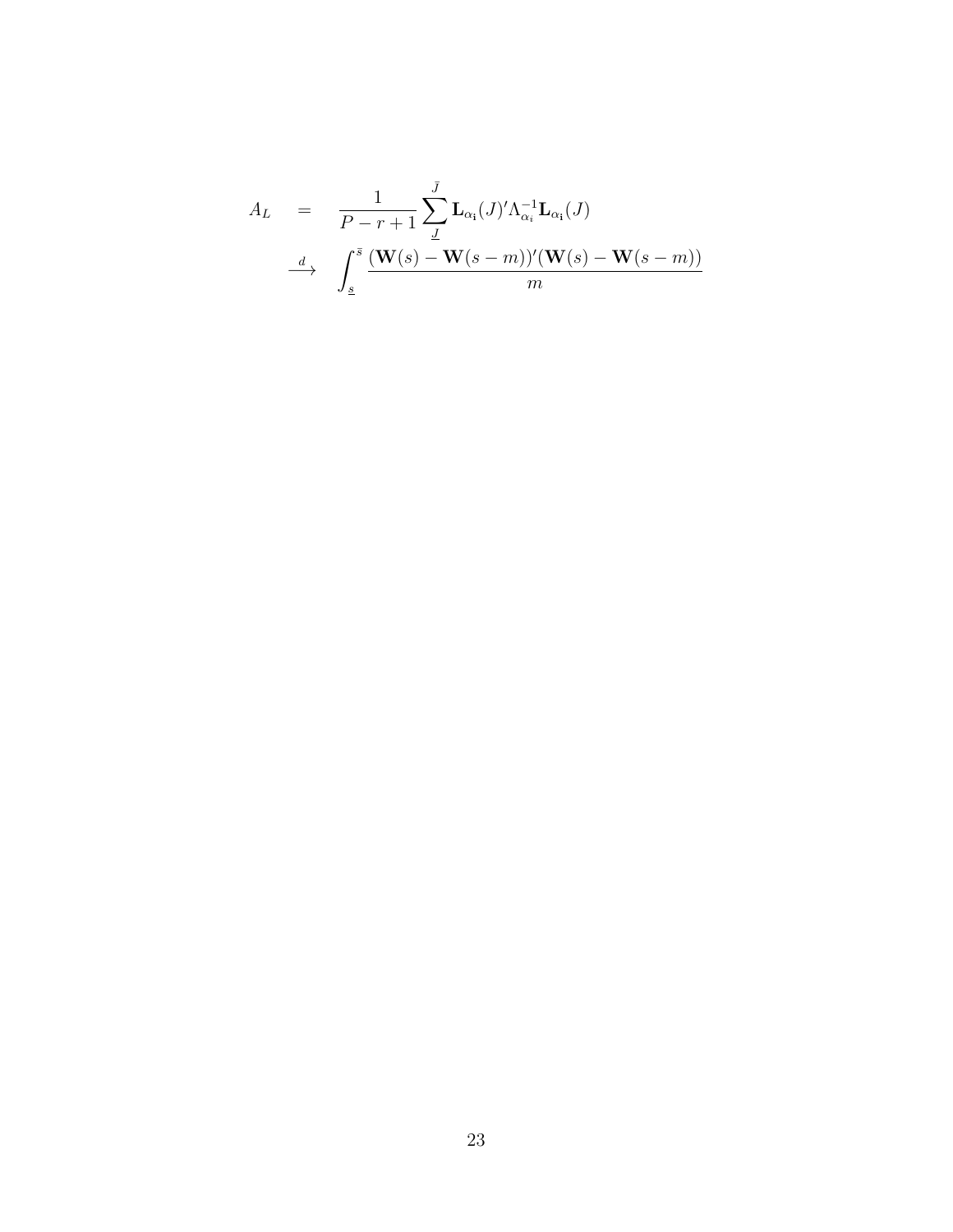# References

- [1] Andrews, D.W. (1993), "Tests for Parameter Instability and Structural Change with Unknown Change Point", Econometrica, Vol. 61, No. 4, pp. 821-856.
- [2] Andrews, D.W. and W. Ploberger (1994), "Optimal Tests when a Nuisance Parameter is Present only under the Alternative", Econometrica Vol. 62, No. 6, pp. 1383-1414.
- [3] Chow, G.C. (1960), "Tests of Equality between Sets of Coefficients in Two Linear Regressions", Econometrica, Vol. 28, pp. 591-605.
- [4] Diebold, F., A. Gunther, and A. Tay (1998),"Evaluating Density Forecasts with Applications to Financial Risk Management", International Economic Review, Vol. 39, No. 4, pp. 863-883.
- [5] Elliott, G. and U. Muller (2007), "Confidence Sets for the Date of a Single Break in Linear Time Series Regressions", Journal of Econometrics, Vol.141, pp. 1196-1218.
- [6] Amisano, G. and R. Giacomini (2007), "Comparing Density Forecast via Weighted Likelihood Ratio Tests", Journal of Business and Economic Statistics, Vol. 25, No. 2, pp. 177-190.
- [7] Giacomini, R. and B. Rossi (2009), "Detecting and Predicting Forecast Breakdowns", Review of Economic Studies, Vol. 76, No. 2, pp. 669-705.
- [8] Giacomini, R. and B. Rossi (2010), "Forecast Comparisons in Unstable Environments", Journal of Applied Econometrics, Vol. 25, No. 4, pp. 595-620.
- [9] Gonz´alez-Rivera, G., Z. Senyuz, and E. Yoldas (2011), "Autocontours: Dynamic Specification Testing", Journal of Business and Economic Statistics, Vol. 29, No. 1, pp. 186-200.
- [10] Gonz´alez-Rivera, G. and E. Yoldas (2012), "Autocontour-based Evaluation of Multivariate Predictive Densities", International Journal of Forecasting, Vol. 28, No. 2, pp. 328-342.
- [11] González-Rivera, G. and Y. Sun (2014), "Generalized Autocontours: Evaluation of Multivariate Density Models", International Journal of Forecasting, Forthcoming.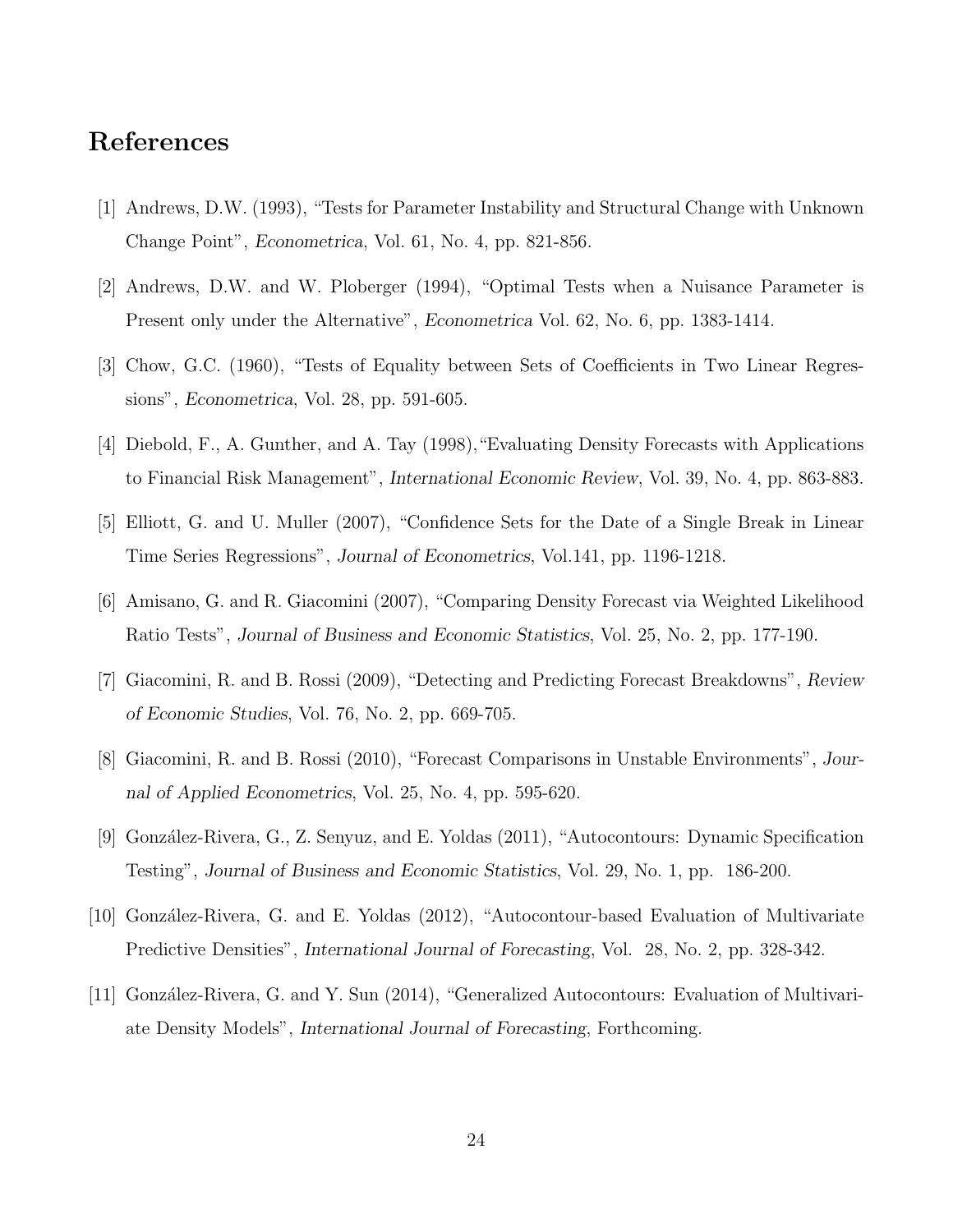- [12] Goyal, A. and I. Welch (2003), "Predicting the Equity Premium with Dividend Ratios", Management Science, Vol. 49, pp. 639-654.
- [13] Paye, B. and A. Timmermann (2006), "Instability of Return Prediction Models", Journal of Empirical Finance, Vol. 13, No. 3, pp. 274-315.
- [14] Pesaran, M.H. and A. Timmermann (2002), "Market Timing and Return Prediction Under Model Instability", Journal of Empirical Finance, Vol. 9, No. 5, pp. 495-510.
- [15] Pesaran, M. H., D. Pettenuzzo, and A. Timmermann (2006), "Forecasting Time Series Subject to Multiple Structural Breaks", Review of Economic Studies, Vol. 73, pp. 1057-1084.
- [16] Pesaran, M.H. and A. Timmermann (2007), "Selection of Estimation Window in the Presence of Breaks", Journal of Econometrics, Vol. 137, No. 1, pp. 134-161.
- [17] Rapach, D.E. and D. Zhou (2014), "Forecasting Stock Returns", Handbook of Economic Forecasting, Vol. 2, pp. 328-383.
- [18] Rogoff, K.S. and V. Stavrakeva, V. (2008), "The Continuing Puzzle of Short Horizon Exchange Rate Forecasting", NBER Working Papers 14071
- [19] Rossi, B. (2006), "Are Exchange Rates Really Random Walks? Some Evidence Robust to Parameter Instability", Macroeconomic Dynamics, Vol. 10, No. 1, pp. 20-38.
- [20] Rossi, B. (2014), "Advances in Forecasting under Instability", Handbook of Economic Forecasting, Vol. 2, pp. 1203-1324.
- [21] Rossi, B. and T. Sekhposyan,T. (2010), "Have Economic Models Forecasting Performance for US Output Growth and Inflation Changed Over Time, and When?", International Journal of Forecasting, Vol. 26, No.4, pp. 808835.
- [22] Rossi, B. and T. Sekhposyan,T. (2011), "Forecast Optimality Tests in the Presence of Instabilities", ERID Working paper No. 109.
- [23] Stock, J. H., and M.W. Watson (1999), "Forecasting Inflation", Journal of Monetary Economics, Vol. 44, pp. 293-335.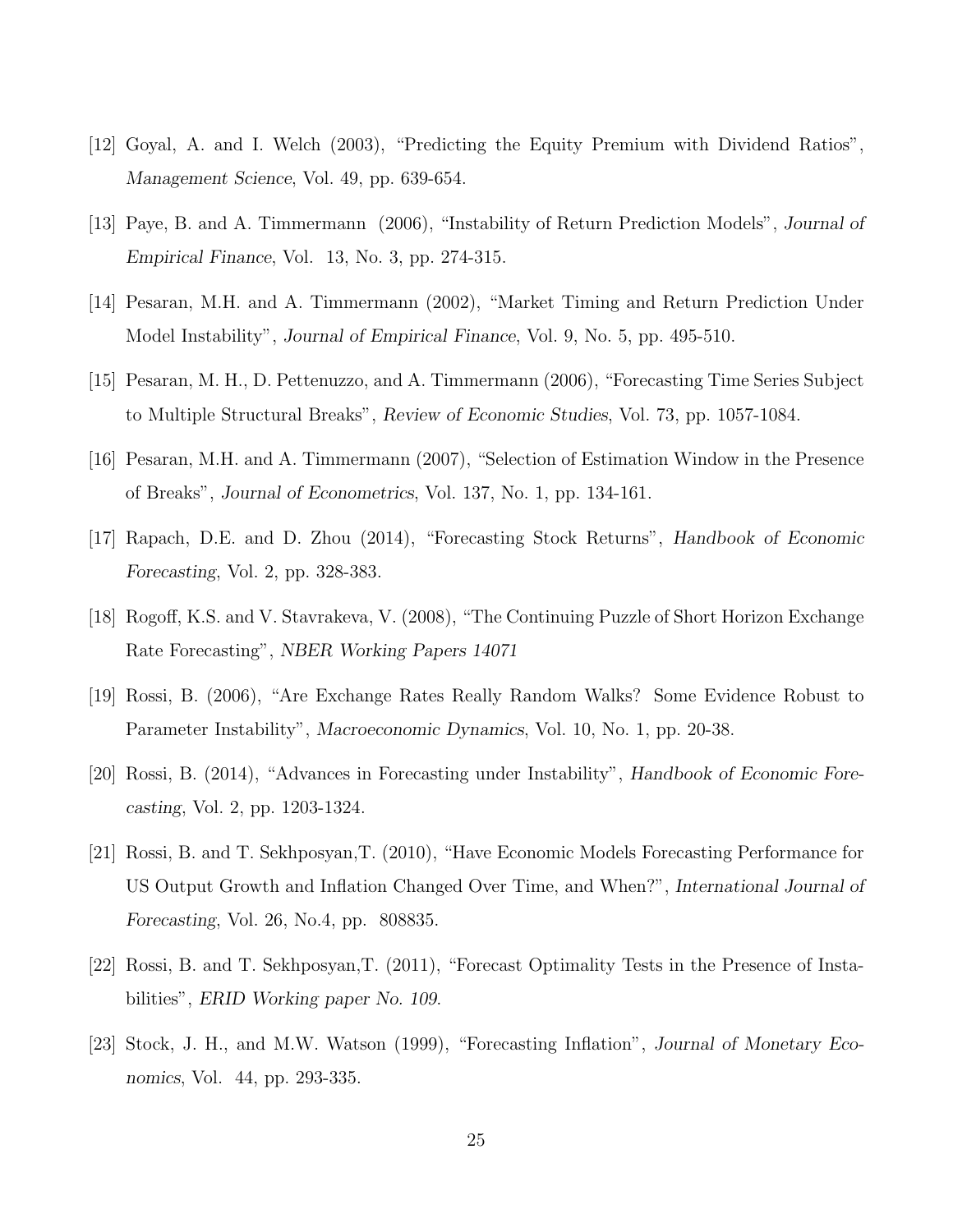- [24] Stock, J.H. and M.W. Watson (2003), "Forecasting Output and Inflation: The Role of Asset Prices", Journal of Economic Literature, pp. 788-829.
- [25] White, H. (2000), "Asymptotic Theory for Econometricians, Revised Edition", Academic Press.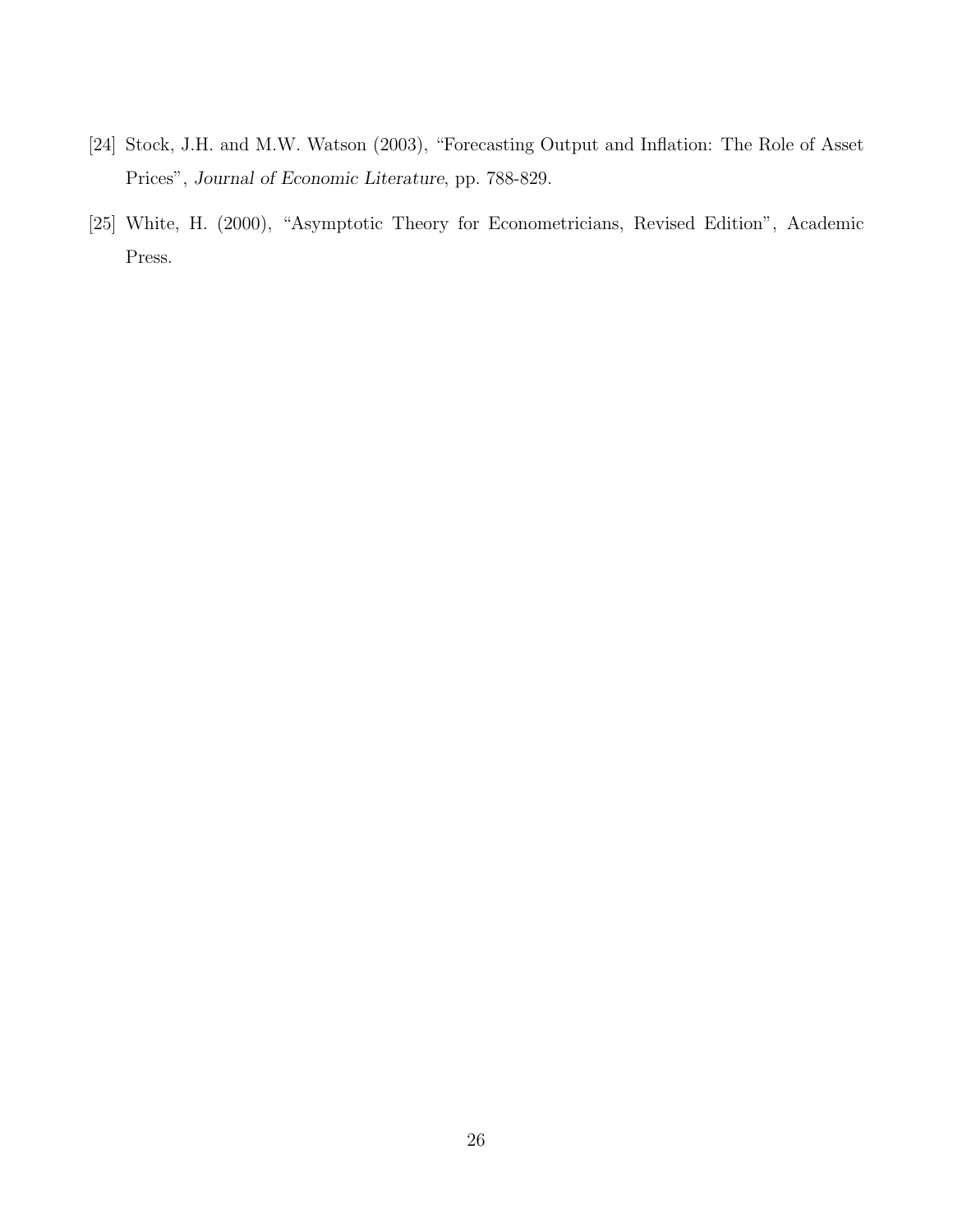|                |       |       | Asymptotic Distribution of $S_{ t }$ Statistic |       |       |           |       |                    |       |
|----------------|-------|-------|------------------------------------------------|-------|-------|-----------|-------|--------------------|-------|
|                |       |       |                                                | $\,m$ |       |           |       |                    |       |
| Percentile     | 0.1   | 0.2   | 0.3                                            | 0.4   | 0.5   | 0.6       | 0.7   | 0.8                | 0.9   |
| 99%            | 3.950 | 3.713 | 3.510                                          | 3.396 | 3.428 | 3.213     | 3.089 | $\overline{3.112}$ | 2.951 |
| $95\%$         | 3.502 | 3.267 | 3.066                                          | 2.926 | 2.866 | 2.679     | 2.537 | 2.439              | 2.406 |
| $90\%$         | 3.292 | 2.987 | 2.845                                          | 2.642 | 2.571 | 2.361     | 2.240 | 2.121              | 2.015 |
| 80%            | 3.020 | 2.684 | 2.522                                          | 2.372 | 2.217 | 2.053     | 1.935 | 1.849              | 1.655 |
| 70%            | 2.843 | 2.489 | 2.315                                          | 2.156 | 1.999 | 1.834     | 1.697 | 1.582              | 1.392 |
| $60\%$         | 2.702 | 2.343 | 2.145                                          | 1.983 | 1.819 | 1.653     | 1.529 | 1.383              | 1.197 |
| 50%            | 2.569 | 2.203 | 2.015                                          | 1.830 | 1.664 | $1.515\,$ | 1.365 | 1.221              | 1.021 |
| 40%            | 2.457 | 2.090 | 1.884                                          | 1.684 | 1.515 | 1.373     | 1.212 | 1.066              | 0.867 |
| $30\%$         | 2.339 | 1.975 | 1.747                                          | 1.540 | 1.379 | 1.228     | 1.071 | 0.915              | 0.730 |
| $20\%$         | 2.201 | 1.822 | 1.586                                          | 1.384 | 1.226 | 1.074     | 0.923 | 0.791              | 0.606 |
| 10%            | 2.033 | 1.629 | 1.420                                          | 1.199 | 1.055 | 0.901     | 0.761 | 0.631              | 0.479 |
| $5\%$          | 1.922 | 1.492 | 1.290                                          | 1.065 | 0.943 | 0.813     | 0.663 | $0.535\,$          | 0.394 |
| $1\%$          | 1.730 | 1.265 | 1.072                                          | 0.829 | 0.739 | 0.631     | 0.498 | 0.409              | 0.287 |
|                |       |       | Asymptotic Distribution of $A_{ t }$ Statistic |       |       |           |       |                    |       |
|                |       |       |                                                | $\,m$ |       |           |       |                    |       |
| Percentile     | 0.1   | 0.2   | 0.3                                            | 0.4   | 0.5   | 0.6       | 0.7   | 0.8                | 0.9   |
| 99%            | 1.241 | 1.435 | 1.656                                          | 1.824 | 2.204 | 2.181     | 2.360 | 2.542              | 2.583 |
| 95%            | 1.078 | 1.199 | 1.355                                          | 1.487 | 1.697 | 1.694     | 1.774 | 1.854              | 1.998 |
| 90%            | 1.004 | 1.088 | 1.206                                          | 1.300 | 1.418 | 1.406     | 1.490 | 1.586              | 1.666 |
| 80%            | 0.918 | 0.970 | 1.035                                          | 1.101 | 1.115 | 1.128     | 1.183 | 1.264              | 1.256 |
| 70%            | 0.870 | 0.891 | 0.922                                          | 0.948 | 0.939 | 0.928     | 0.966 | 1.017              | 1.019 |
| 60%            | 0.825 | 0.825 | 0.827                                          | 0.837 | 0.818 | 0.796     | 0.807 | 0.824              | 0.825 |
| 50%            | 0.789 | 0.760 | 0.760                                          | 0.741 | 0.710 | 0.685     | 0.682 | 0.675              | 0.661 |
| 40%            | 0.752 | 0.706 | 0.690                                          | 0.653 | 0.615 | 0.581     | 0.551 | 0.534              | 0.507 |
| 30%            | 0.711 | 0.649 | 0.617                                          | 0.568 | 0.524 | 0.487     | 0.453 | 0.417              | 0.378 |
| $20\%$         | 0.673 | 0.589 | 0.544                                          | 0.497 | 0.451 | 0.409     | 0.358 | 0.320              | 0.274 |
| 10\%           | 0.608 | 0.517 | 0.465                                          | 0.409 | 0.359 | 0.319     | 0.269 | 0.234              | 0.186 |
|                |       |       |                                                |       |       |           |       |                    |       |
| $5\%$<br>$1\%$ | 0.567 | 0.458 | 0.413                                          | 0.342 | 0.310 | 0.260     | 0.219 | 0.188              | 0.140 |

# Tables: Asymptotic Distributions

<span id="page-28-0"></span>In the following six tables, the percentiles are obtained from 2000 replications with a sample size of 20,000 observations in each replication.

Table 1: Asymptotic Distributions of  $S_{\lvert t \rvert}$  and  $A_{\lvert t \rvert}$  Statistics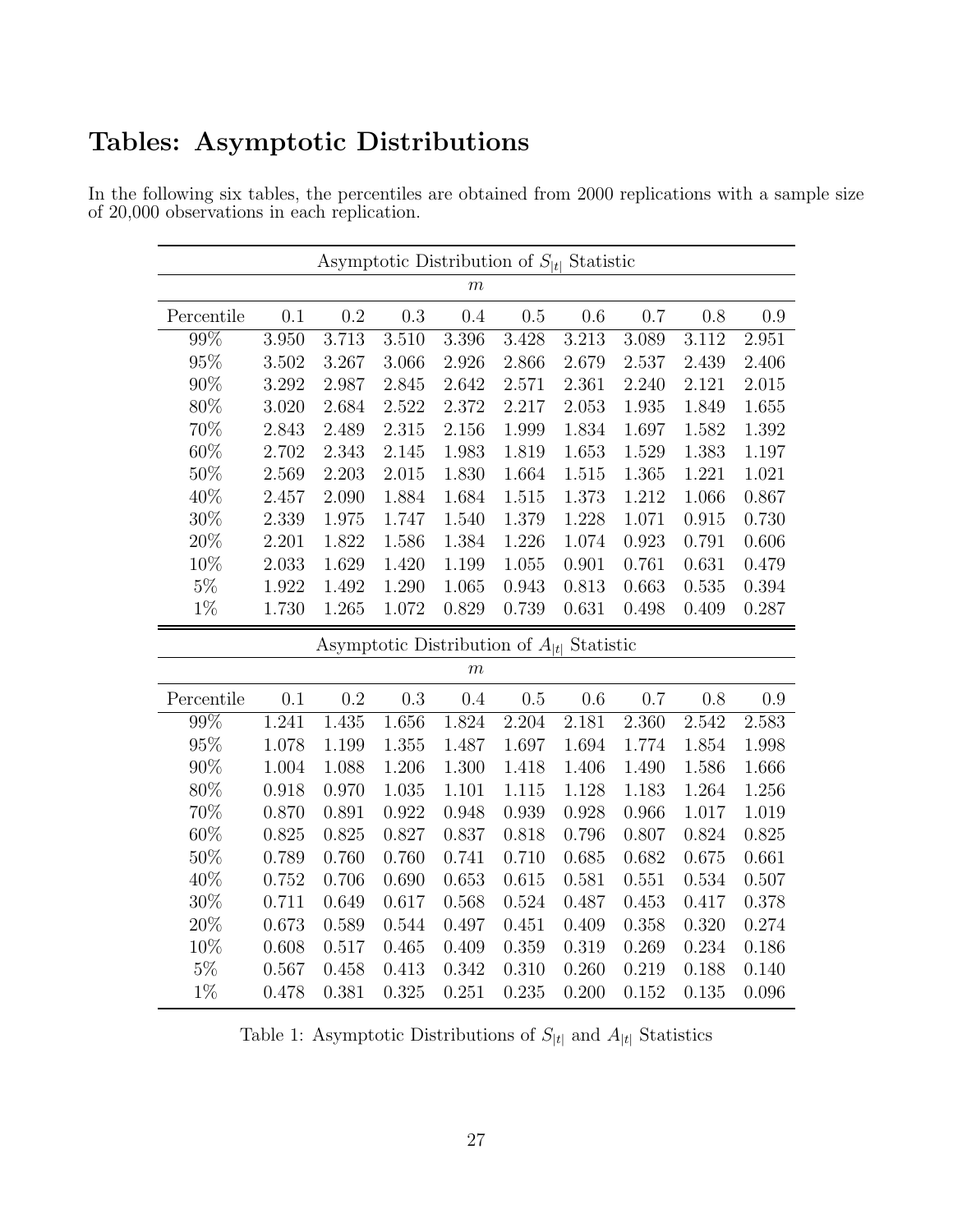<span id="page-29-0"></span>

|            |        |        |        |        | Asymptotic Distribution of $S_C$ Statistic |        |        |        |        |
|------------|--------|--------|--------|--------|--------------------------------------------|--------|--------|--------|--------|
|            |        |        |        | $\,m$  |                                            |        |        |        |        |
| Percentile | 0.1    | 0.2    | 0.3    | 0.4    | 0.5                                        | 0.6    | 0.7    | 0.8    | 0.9    |
| 99%        | 42.488 | 39.592 | 38.534 | 37.694 | 37.361                                     | 35.925 | 36.051 | 34.591 | 31.804 |
| 95%        | 37.159 | 34.956 | 32.983 | 32.277 | 30.902                                     | 29.597 | 29.008 | 27.773 | 25.962 |
| 90%        | 35.155 | 32.562 | 30.722 | 29.378 | 28.069                                     | 27.176 | 26.181 | 24.685 | 23.356 |
| 80%        | 32.624 | 29.964 | 28.071 | 26.673 | 25.329                                     | 24.182 | 22.935 | 21.621 | 20.175 |
| 70%        | 30.932 | 28.330 | 26.359 | 24.906 | 23.421                                     | 22.132 | 20.932 | 19.423 | 18.125 |
| 60%        | 29.689 | 26.991 | 24.908 | 23.416 | 21.858                                     | 20.579 | 19.179 | 17.901 | 16.550 |
| $50\%$     | 28.540 | 25.798 | 23.648 | 22.111 | 20.626                                     | 19.136 | 17.708 | 16.501 | 15.241 |
| 40%        | 27.482 | 24.522 | 22.468 | 20.900 | 19.254                                     | 17.672 | 16.440 | 15.111 | 13.829 |
| $30\%$     | 26.508 | 23.385 | 21.197 | 19.510 | 17.873                                     | 16.413 | 15.058 | 13.685 | 12.477 |
| 20%        | 25.351 | 22.174 | 19.836 | 18.193 | 16.514                                     | 14.927 | 13.582 | 12.250 | 10.898 |
| 10%        | 23.731 | 20.400 | 18.067 | 16.333 | 14.568                                     | 13.061 | 11.741 | 10.480 | 8.987  |
| $5\%$      | 22.376 | 18.902 | 16.821 | 14.879 | 13.338                                     | 11.876 | 10.383 | 9.037  | 7.852  |
| $1\%$      | 20.394 | 16.833 | 14.737 | 12.807 | 11.208                                     | 9.884  | 8.275  | 6.929  | 5.905  |
|            |        |        |        |        |                                            |        |        |        |        |
|            |        |        |        |        | Asymptotic Distribution of $A_C$ Statistic |        |        |        |        |
|            |        |        |        | $\,m$  |                                            |        |        |        |        |
| Percentile | 0.1    | 0.2    | 0.3    | 0.4    | 0.5                                        | 0.6    | 0.7    | 0.8    | 0.9    |
| 99%        | 16.342 | 18.610 | 20.265 | 22.301 | 24.658                                     | 26.534 | 27.422 | 28.202 | 27.987 |
| 95%        | 15.298 | 16.576 | 17.794 | 18.927 | 19.924                                     | 20.838 | 21.866 | 22.084 | 22.533 |
| 90%        | 14.762 | 15.734 | 16.456 | 17.287 | 18.022                                     | 18.629 | 18.996 | 19.612 | 19.965 |
| 80%        | 14.099 | 14.648 | 15.143 | 15.477 | 16.014                                     | 16.449 | 16.761 | 16.975 | 17.096 |
| 70%        | 13.672 | 14.029 | 14.209 | 14.439 | 14.705                                     | 14.937 | 15.107 | 15.111 | 15.290 |
| 60%        | 13.295 | 13.393 | 13.478 | 13.566 | 13.597                                     | 13.552 | 13.629 | 13.790 | 13.772 |
| 50%        | 12.955 | 12.873 | 12.847 | 12.820 | 12.666                                     | 12.591 | 12.534 | 12.514 | 12.547 |
| 40%        | 12.623 | 12.388 | 12.178 | 12.014 | 11.722                                     | 11.471 | 11.290 | 11.362 | 11.311 |
| $30\%$     | 12.262 | 11.851 | 11.535 | 11.227 | 10.909                                     | 10.576 | 10.364 | 10.166 | 10.073 |
| 20%        | 11.828 | 11.264 | 10.837 | 10.423 | 9.991                                      | 9.555  | 9.288  | 8.965  | 8.786  |
| 10%        | 11.298 | 10.483 | 9.871  | 9.330  | 8.746                                      | 8.297  | 7.860  | 7.558  | 7.143  |
| $5\%$      | 10.840 | 9.895  | 9.120  | 8.436  | 7.849                                      | 7.358  | 6.750  | 6.380  | 5.967  |

Table 2: Asymptotic Distribution of  $S_C$  and  $\mathcal{A}_C$  Statistics (13 autocontours)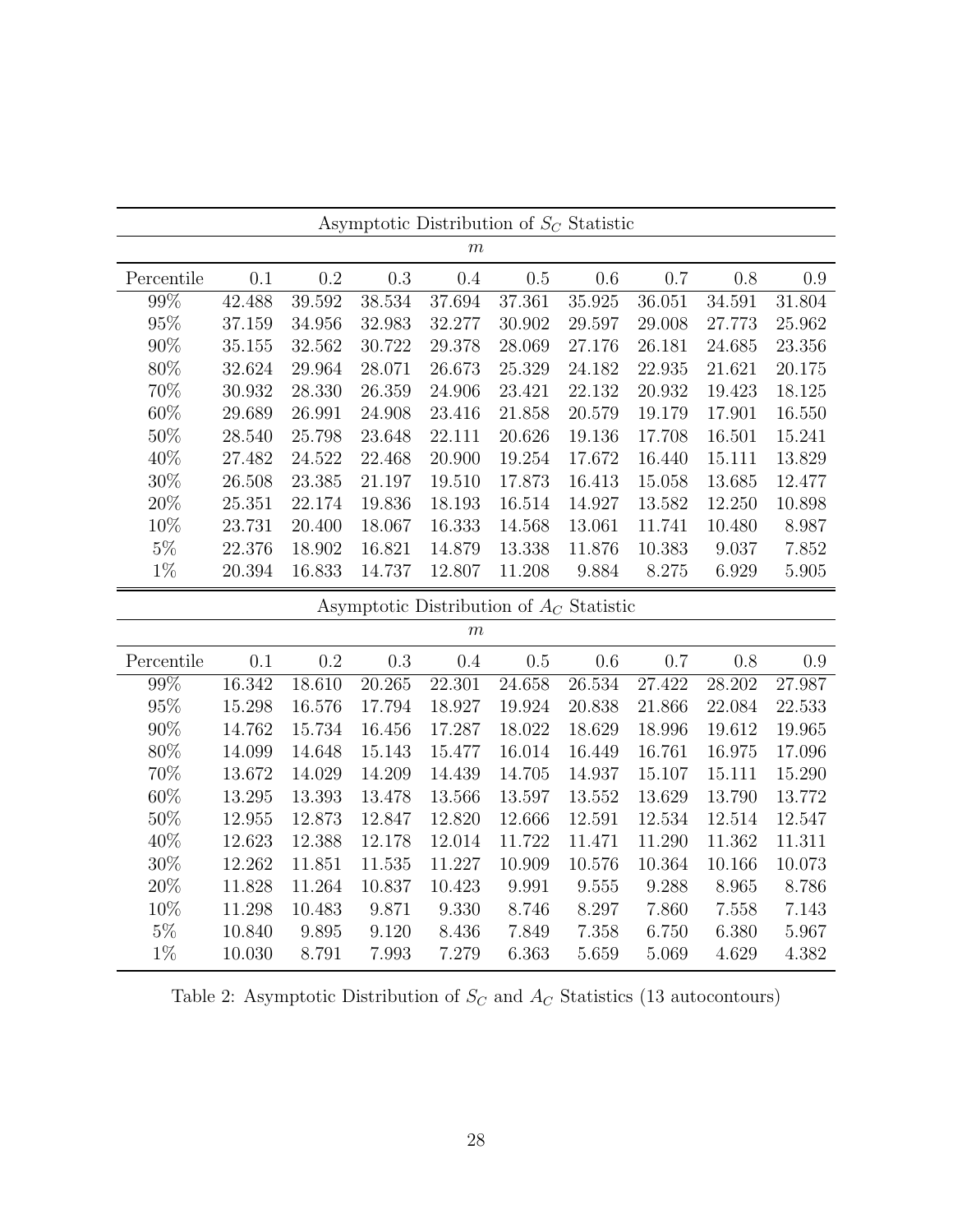<span id="page-30-0"></span>

|            |        |        |        | Asymptotic Distribution of $S_L$ Statistic |        |        |        |        |        |
|------------|--------|--------|--------|--------------------------------------------|--------|--------|--------|--------|--------|
|            |        |        |        | $\boldsymbol{m}$                           |        |        |        |        |        |
| percentile | 0.1    | 0.2    | 0.3    | 0.4                                        | 0.5    | 0.6    | 0.7    | 0.8    | 0.9    |
| 99%        | 26.825 | 25.069 | 23.492 | 23.010                                     | 22.057 | 20.621 | 19.801 | 19.370 | 17.756 |
| 95%        | 22.719 | 21.121 | 19.941 | 18.372                                     | 17.199 | 16.042 | 15.645 | 14.470 | 13.631 |
| 90%        | 20.867 | 19.109 | 17.489 | 16.318                                     | 15.203 | 14.241 | 13.301 | 12.552 | 11.636 |
| 80\%       | 18.859 | 16.979 | 15.273 | 14.045                                     | 12.859 | 11.973 | 11.213 | 10.267 | 9.325  |
| 70\%       | 17.452 | 15.505 | 13.917 | 12.671                                     | 11.665 | 10.585 | 9.708  | 8.788  | 7.949  |
| 60%        | 16.389 | 14.279 | 12.920 | 11.587                                     | 10.492 | 9.537  | 8.610  | 7.765  | 6.927  |
| 50%        | 14.810 | 12.425 | 11.052 | 9.796                                      | 8.827  | 7.916  | 6.830  | 6.071  | 5.192  |
| 40\%       | 15.534 | 13.300 | 11.910 | 10.616                                     | 9.576  | 8.678  | 7.698  | 6.917  | 6.068  |
| $30\%$     | 13.970 | 11.675 | 10.164 | 8.891                                      | 7.999  | 6.948  | 6.048  | 5.213  | 4.423  |
| 20%        | 13.066 | 10.697 | 9.249  | 8.023                                      | 7.039  | 6.054  | 5.113  | 4.388  | 3.646  |
| 10\%       | 11.896 | 9.535  | 8.158  | 7.011                                      | 5.863  | 4.966  | 4.213  | 3.484  | 2.743  |
| $5\%$      | 11.145 | 8.544  | 7.070  | 6.093                                      | 5.099  | 4.286  | 3.492  | 2.786  | 2.187  |
| $1\%$      | 9.583  | 7.267  | 5.857  | 4.821                                      | 3.950  | 3.173  | 2.585  | 1.907  | 1.510  |
|            |        |        |        | Asymptotic Distribution of $A_L$ Statistic |        |        |        |        |        |
|            |        |        |        | m                                          |        |        |        |        |        |
| percentile | 0.1    | 0.2    | 0.3    | 0.4                                        | 0.5    | 0.6    | 0.7    | 0.8    | 0.9    |
| 99%        | 7.260  | 8.419  | 9.620  | 10.837                                     | 12.021 | 12.943 | 13.509 | 14.458 | 14.629 |
|            |        |        |        |                                            |        |        |        |        |        |

| <b>Dercemente</b> | U.1   | ∪.∠   | U.O   | U.4    | U.O    | V.V    | U.1    | U.O    | U.Y    |
|-------------------|-------|-------|-------|--------|--------|--------|--------|--------|--------|
| 99%               | 7.260 | 8.419 | 9.620 | 10.837 | 12.021 | 12.943 | 13.509 | 14.458 | 14.629 |
| 95%               | 6.507 | 7.336 | 7.948 | 8.396  | 9.045  | 9.636  | 10.116 | 10.569 | 10.913 |
| $90\%$            | 6.122 | 6.673 | 7.034 | 7.503  | 7.961  | 8.313  | 8.562  | 8.929  | 9.220  |
| 80\%              | 5.705 | 6.038 | 6.259 | 6.452  | 6.643  | 6.822  | 6.995  | 7.104  | 7.309  |
| 70\%              | 5.383 | 5.583 | 5.669 | 5.733  | 5.820  | 5.868  | 5.929  | 5.977  | 6.040  |
| $60\%$            | 5.164 | 5.208 | 5.200 | 5.198  | 5.212  | 5.158  | 5.191  | 5.122  | 5.128  |
| $50\%$            | 4.742 | 4.604 | 4.468 | 4.361  | 4.224  | 4.021  | 3.885  | 3.817  | 3.767  |
| $40\%$            | 4.951 | 4.890 | 4.831 | 4.770  | 4.663  | 4.570  | 4.506  | 4.452  | 4.438  |
| 30\%              | 4.535 | 4.316 | 4.123 | 3.922  | 3.717  | 3.476  | 3.324  | 3.174  | 3.088  |
| 20%               | 4.294 | 3.988 | 3.712 | 3.418  | 3.174  | 2.973  | 2.715  | 2.584  | 2.480  |
| 10%               | 4.017 | 3.539 | 3.189 | 2.922  | 2.602  | 2.320  | 2.086  | 1.927  | 1.746  |
| $5\%$             | 3.752 | 3.237 | 2.867 | 2.508  | 2.246  | 1.921  | 1.695  | 1.459  | 1.292  |
| $1\%$             | 3.337 | 2.681 | 2.222 | 1.875  | 1.621  | 1.388  | 1.150  | 0.960  | 0.777  |

Table 3: Asymptotic Distribution of  $S_L$  and  $\mathcal{A}_L$  Statistics (five lags)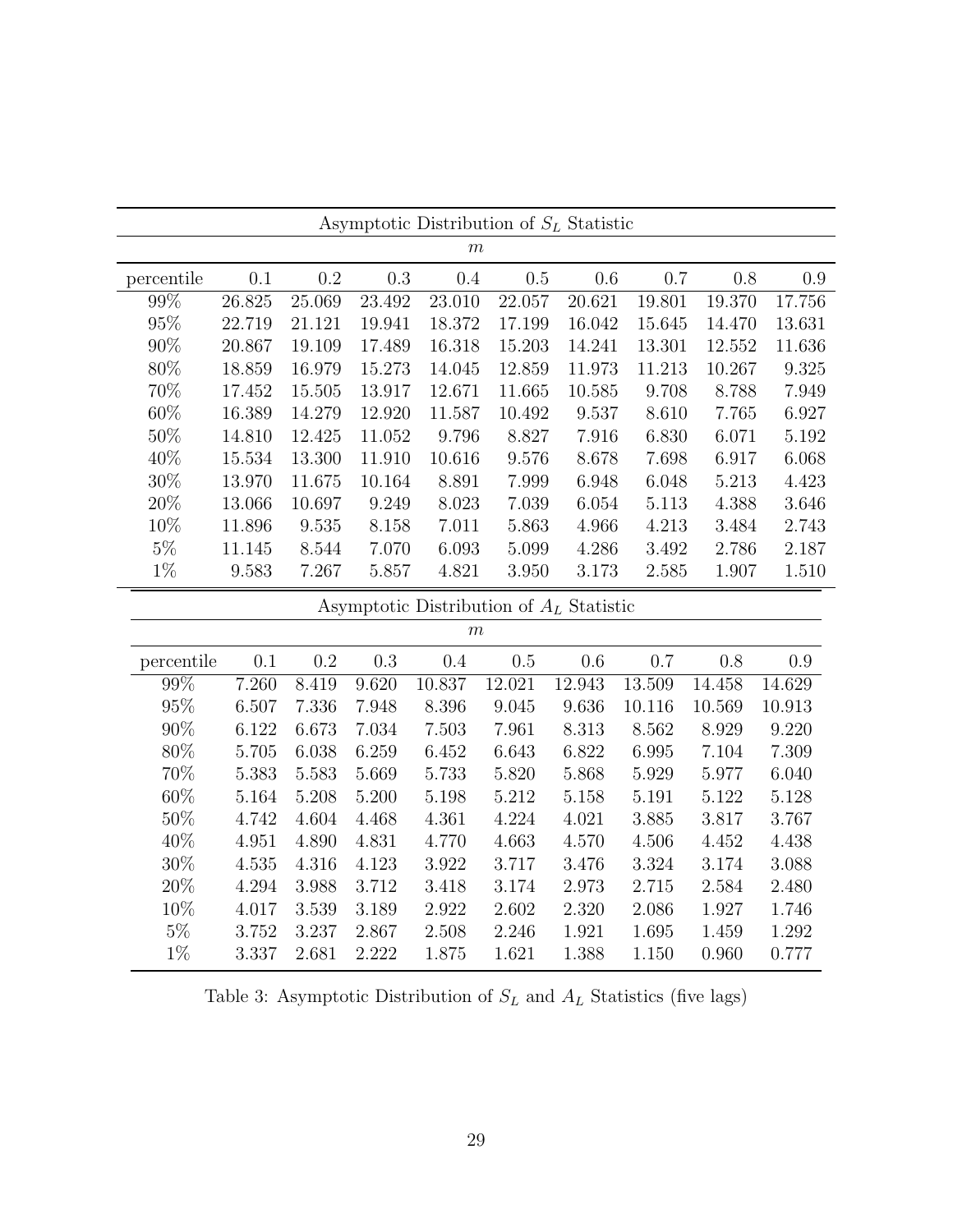# <span id="page-31-0"></span>Tables: Size and Power of the Tests

|                                                                                                        |                     |                 |                           | $\sqrt{2}$                |                 |                 |                              |                                      |                                           |                               |                            |                  |                                            |
|--------------------------------------------------------------------------------------------------------|---------------------|-----------------|---------------------------|---------------------------|-----------------|-----------------|------------------------------|--------------------------------------|-------------------------------------------|-------------------------------|----------------------------|------------------|--------------------------------------------|
| $T=150, R=90, P=60$                                                                                    | $S^{1,1}_{ t }$     | $S^{1,2}_{ t }$ | $S^{1,3}_{\vert t \vert}$ | $S^{1,4}_{\vert t \vert}$ | $S^{1,5}_{ t }$ | $S^{1,6}_{ t }$ | $S_{\left  t\right  }^{1,7}$ | $S_{\left\vert t\right\vert }^{1,8}$ | $S^{1,9}_{\lfloor \underline{t} \rfloor}$ | $S_{ t }^{1,10}$              | $S^{1,11}_{\vert t \vert}$ | $S_{ t }^{1,12}$ | $S^{1,13}_{\vert t \vert}$                 |
| fixed                                                                                                  | 0.042               | 0.037           | 0.033                     | 0.046                     | 0.049           | 0.037           | 0.04                         | 0.051                                | 0.045                                     | 0.045                         | 0.048                      | 0.036            | 0.039                                      |
| rolling                                                                                                | 0.028               | 0.04            | 0.041                     | 0.041                     | 0.038           | 0.042           | 0.04                         | 0.04                                 | 0.041                                     | 0.046                         | 0.044                      | 0.036            | 0.038                                      |
| recursive                                                                                              | 0.029               | 0.041           | 0.042                     | 0.04                      | 0.039           | 0.039           | 0.038                        | 0.039                                | 0.044                                     | 0.042                         | 0.039                      | 0.035            | 0.032                                      |
|                                                                                                        |                     |                 |                           |                           |                 |                 |                              |                                      |                                           |                               |                            |                  |                                            |
|                                                                                                        | $A^{1,1}_{ t }$     | $A^{1,2}_{ t }$ | $A^{1,3}_{ t }$           | $A^{1,4}_{ t }$           | $A^{1,5}_{ t }$ | $A^{1,6}_{ t }$ | $A^{1,7}_{ t }$              | $A^{1,8}_{ t }$                      | $A^{1,9}_{ t }$                           | $A_{\left  t\right  }^{1,10}$ | $A^{1,11}_{ t }$           | $A^{1,12}_{ t }$ | $A^{1,13}_{\lfloor \underline{t} \rfloor}$ |
| fixed                                                                                                  | 0.047               | 0.048           | 0.049                     | 0.056                     | 0.055           | 0.058           | 0.049                        | 0.059                                | 0.049                                     | 0.057                         | 0.052                      | 0.055            | 0.057                                      |
| rolling                                                                                                | 0.032               | 0.038           | 0.048                     | 0.043                     | 0.041           | 0.046           | 0.046                        | 0.045                                | 0.04                                      | 0.046                         | 0.048                      | 0.046            | 0.031                                      |
| recursive                                                                                              | 0.024               | 0.037           | 0.037                     | 0.043                     | 0.043           | 0.038           | 0.043                        | 0.052                                | 0.043                                     | 0.044                         | 0.042                      | 0.035            | 0.033                                      |
|                                                                                                        |                     |                 |                           |                           |                 |                 |                              |                                      |                                           |                               |                            |                  |                                            |
|                                                                                                        | ${\cal S}_C^{1,13}$ | $A_C^{1,13}$    | $S_L^{2,7}$               | $S_L^{3,7}$               | $S_L^{4,7}$     | $S_L^{5,7}$     | $A_L^{2,7}$                  | $A_L^{3,7}$                          | $A_L^{4,7}$                               | $A^{5,7}_L$                   |                            |                  |                                            |
| fixed                                                                                                  | 0.059               | 0.051           | 0.06                      | 0.06                      | 0.052           | 0.045           | 0.063                        | 0.063                                | 0.058                                     | 0.055                         |                            |                  |                                            |
| rolling                                                                                                | 0.038               | 0.043           | 0.045                     | 0.052                     | 0.042           | 0.042           | 0.051                        | 0.05                                 | 0.045                                     | 0.045                         |                            |                  |                                            |
| recursive                                                                                              | 0.033               | 0.043           | 0.044                     | 0.055                     | 0.053           | 0.052           | 0.052                        | 0.058                                | 0.039                                     | 0.033                         |                            |                  |                                            |
|                                                                                                        |                     |                 |                           |                           |                 |                 |                              |                                      |                                           |                               |                            |                  |                                            |
|                                                                                                        | $S^{1,7}_{ t }$     | $S^{2,7}_{ t }$ | $S^{3,7}_{ t }$           | $S_{ t }^{4,7}$           | $S^{5,7}_{ t }$ | $A^{1,7}_{ t }$ | $A^{2,7}_{ t }$              | $A^{3,7}_{ t }$                      | $A^{4,7}_{ t }$                           | $A^{5,7}_{ t }$               |                            |                  |                                            |
| fixed                                                                                                  | 0.04                | 0.038           | 0.042                     | 0.04                      | 0.038           | 0.049           | 0.053                        | 0.054                                | 0.051                                     | 0.039                         |                            |                  |                                            |
| rolling                                                                                                | 0.04                | 0.033           | 0.032                     | 0.033                     | 0.034           | 0.036           | 0.038                        | 0.039                                | 0.04                                      | 0.032                         |                            |                  |                                            |
| recursive                                                                                              | 0.038               | 0.037           | 0.031                     | 0.035                     | 0.034           | 0.043           | 0.039                        | 0.04                                 | 0.05                                      | 0.037                         |                            |                  |                                            |
| Notation: 13 autocontours $C = [0.01, 0.05, 0.1, 0.2, 0.3, 0.4, 0.5, 0.6, 0.7, 0.8, 0.9, 0.95, 0.99].$ |                     |                 |                           |                           |                 |                 |                              |                                      |                                           |                               |                            |                  |                                            |
| In $S_{ t }^{k,\alpha_i}$ and $A_{ t }^{k,\alpha_i}$ , lag k and autocontour $\alpha_i$ are fixed.     |                     |                 |                           |                           |                 |                 |                              |                                      |                                           |                               |                            |                  |                                            |

I. Small Sample  $(T)$  and Small Subsample Window  $(m)$ 

In  $S_{\alpha}^{k,\alpha}$  and  $A_{\alpha}^{k,\alpha}$ , k is fixed and  $\alpha$  is the total number of autocontours considered.<br>In  $S_{\alpha}^{k,\alpha_i}$  and  $A_{\alpha}^{k,\alpha_i}$ , up to k lags are considered and  $\alpha_i$  is a fixed autocontour.

<span id="page-31-1"></span>Table 4: Size of the statistics:  $T=150$  R=90 P=T-R=60  $m = 1/3$  (nominal size 5%)

|                                                                                                                              |                             |                   |                                     |                              |                 |                          |                             | II. Large Sample $(T)$ and Large Subsample Window $(m)$ |                 |                  |                           |                               |                              |
|------------------------------------------------------------------------------------------------------------------------------|-----------------------------|-------------------|-------------------------------------|------------------------------|-----------------|--------------------------|-----------------------------|---------------------------------------------------------|-----------------|------------------|---------------------------|-------------------------------|------------------------------|
| $T=750, R=450, P=300$                                                                                                        | $S^{1,1}_{\underline{ t }}$ | $S^{1,2}_{ t }$   | $S^{1,3}_{\vert\underline{t}\vert}$ | $S_{\left  t\right  }^{1,4}$ | $S^{1,5}_{ t }$ | $S_{\vert t\vert}^{1,6}$ | $S_{\underline{ t }}^{1,7}$ | $S_{\vert t\vert}^{1,8}$                                | $S^{1,9}_{ t }$ | $S^{1,10}_{ t }$ | $S^{1,11}_{ t }$          | $S_{\left  t\right  }^{1,12}$ | $S^{1,13}_{ t }$             |
| fixed                                                                                                                        | 0.048                       | 0.040             | 0.044                               | 0.049                        | 0.046           | 0.051                    | 0.052                       | 0.048                                                   | 0.052           | 0.04             | 0.042                     | 0.05                          | 0.032                        |
| rolling                                                                                                                      | 0.049                       | 0.041             | 0.056                               | 0.051                        | 0.048           | 0.041                    | 0.041                       | 0.045                                                   | 0.057           | 0.056            | 0.049                     | 0.038                         | 0.039                        |
| recursive                                                                                                                    | 0.046                       | 0.048             | 0.045                               | 0.044                        | 0.051           | 0.048                    | 0.044                       | 0.045                                                   | 0.047           | 0.057            | 0.058                     | 0.039                         | 0.04                         |
|                                                                                                                              | $A^{1,1}_{ t }$             | $A^{1,2}_{\rm H}$ | $A^{1,3}_{ t }$                     | $A^{1,4}_{ t }$              | $A^{1,5}_{ t }$ | $A^{1,6}_{ t }$          | $A^{1,7}_{ t }$             | $A^{1,8}_{ t }$                                         | $A^{1,9}_{ t }$ | $A^{1,10}_{[t]}$ | $A^{1,11}_{\vert t\vert}$ | $A^{1,12}_{\vert t \vert}$    | $A^{1,13}_{\underline{ t }}$ |
| fixed                                                                                                                        | 0.049                       | 0.045             | 0.049                               | 0.051                        | 0.046           | 0.049                    | 0.051                       | 0.043                                                   | 0.049           | 0.052            | 0.043                     | 0.047                         | 0.049                        |
| rolling                                                                                                                      | 0.048                       | 0.042             | 0.046                               | 0.055                        | 0.044           | 0.047                    | 0.043                       | 0.044                                                   | 0.044           | 0.043            | 0.049                     | 0.044                         | 0.048                        |
| recursive                                                                                                                    | 0.04                        | 0.043             | 0.041                               | 0.063                        | 0.065           | 0.045                    | 0.053                       | 0.045                                                   | 0.044           | 0.051            | 0.042                     | 0.044                         | 0.043                        |
|                                                                                                                              | $S_C^{1,13}$                | $A_C^{1,13}$      | $S_L^{2,7}$                         | $S_L^{3,7}$                  | $S_L^{4,7}$     | $S_L^{5,7}$              | $A_L^{2,7}$                 | $A^{3,7}_L$                                             | $A_L^{4,7}$     | $A^{5,7}_L$      |                           |                               |                              |
| fixed                                                                                                                        | 0.045                       | 0.049             | 0.047                               | 0.044                        | 0.053           | 0.05                     | 0.049                       | 0.042                                                   | 0.046           | 0.051            |                           |                               |                              |
| rolling                                                                                                                      | 0.045                       | 0.044             | 0.043                               | 0.064                        | 0.063           | 0.044                    | 0.048                       | 0.041                                                   | 0.044           | 0.05             |                           |                               |                              |
| recursive                                                                                                                    | 0.043                       | 0.047             | 0.045                               | 0.057                        | 0.052           | 0.048                    | 0.048                       | 0.048                                                   | 0.051           | 0.048            |                           |                               |                              |
|                                                                                                                              | $S_{ t }^{1,7}$             | $S^{2,7}_{ t }$   | $S^{3,7}_{ t }$                     | $S^{4,7}_{ t }$              | $S_{ t }^{5,7}$ | $A^{1,7}_{ t }$          |                             | $A^{3,7}_{ t }$                                         | $A^{4,7}_{ t }$ | $A^{5,7}_{ t }$  |                           |                               |                              |
| fixed                                                                                                                        | 0.052                       | 0.053             | 0.042                               | 0.042                        | 0.043           | 0.051                    | 0.048                       | 0.042                                                   | 0.054           | 0.049            |                           |                               |                              |
| rolling                                                                                                                      | 0.041                       | 0.048             | 0.043                               | 0.039                        | 0.04            | 0.043                    | 0.043                       | 0.047                                                   | 0.049           | 0.043            |                           |                               |                              |
| recursive                                                                                                                    | 0.044                       | 0.051             | 0.041                               | 0.038                        | 0.041           | 0.053                    | 0.054                       | 0.043                                                   | 0.045           | 0.048            |                           |                               |                              |
| Notation: 13 autocontours $C = [0.01, 0.05, 0.1, 0.2, 0.3, 0.4, 0.5, 0.6, 0.7, 0.8, 0.9, 0.95, 0.99].$                       |                             |                   |                                     |                              |                 |                          |                             |                                                         |                 |                  |                           |                               |                              |
| In $S_{\text{H}}^{k,\alpha_i}$ and $A_{\text{H}}^{k,\alpha_i}$ , lag k and autocontour $\alpha_i$ are fixed.                 |                             |                   |                                     |                              |                 |                          |                             |                                                         |                 |                  |                           |                               |                              |
| In $S_G^{\kappa,\alpha}$ and $A_G^{\kappa,\alpha}$ , k is fixed and $\alpha$ is the total number of autocontours considered. |                             |                   |                                     |                              |                 |                          |                             |                                                         |                 |                  |                           |                               |                              |
| In $S_t^{k,\alpha_i}$ and $A_t^{k,\alpha_i}$ , up to k lags are considered and $\alpha_i$ is a fixed autocontour.            |                             |                   |                                     |                              |                 |                          |                             |                                                         |                 |                  |                           |                               |                              |

## Table 5: Size of the statistics:  $T=750$  R=450 P=T-R=300  $m = 2/3$  (nominal size 5%)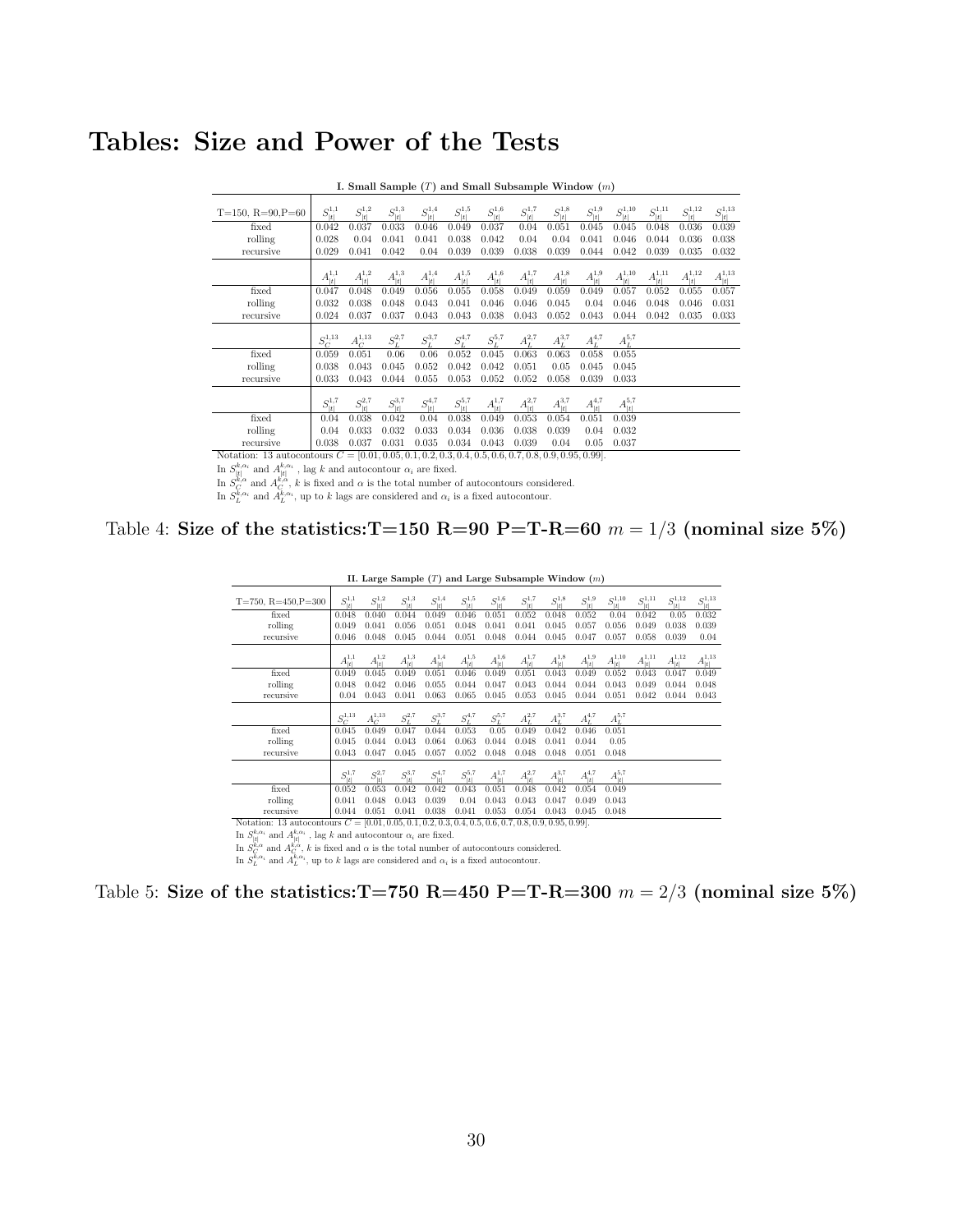<span id="page-32-0"></span>

| <b>Fixed Scheme</b>   | $S^{l,1}_{\vert t \vert}$ | $S^{l,2}_{\vert t \vert}$ | $S^{l,3}_{\vert t \vert}$ | $S^{l,4}_{\vert t \vert}$ | $S^{l,5}_{\vert t \vert}$          | $S^{l,6}_{\vert t \vert}$ | $S^{l,7}_{\vert t \vert}$ | $S^{l,8}_{ t }$           | $S^{l,9}_{\vert t \vert}$ | $S_{\vert t\vert}^{l,10}$ | $S^{l,11}_{\vert t \vert}$ | $S^{l,12}_{\vert t \vert}$ | $S_{ t }^{l,13}$           |
|-----------------------|---------------------------|---------------------------|---------------------------|---------------------------|------------------------------------|---------------------------|---------------------------|---------------------------|---------------------------|---------------------------|----------------------------|----------------------------|----------------------------|
| $l=1$                 | 0.14                      | 0.45                      | 0.765                     | 0.956                     | 0.979                              | 0.987                     | 0.995                     | 0.992                     | 0.987                     | 0.976                     | 0.938                      | 0.867                      | 0.589                      |
| $l=2$                 | 0.14                      | 0.464                     | 0.789                     | 0.955                     | 0.981                              | 0.99                      | 0.993                     | 0.993                     | 0.988                     | 0.974                     | 0.943                      | 0.864                      | 0.593                      |
| $l=3$                 | 0.14                      | 0.419                     | 0.792                     | 0.965                     | 0.985                              | 0.997                     | 0.997                     | 0.994                     | 0.985                     | 0.971                     | 0.937                      | 0.871                      | 0.594                      |
| $l=4$                 | 0.11                      | 0.439                     | 0.797                     | 0.953                     | 0.986                              | 0.993                     | 0.994                     | 0.994                     | 0.99                      | 0.979                     | 0.938                      | 0.866                      | 0.595                      |
| $l=5$                 | 0.12                      | 0.453                     | 0.796                     | 0.952                     | 0.984                              | 0.992                     | 0.994                     | 0.993                     | 0.989                     | 0.971                     | 0.938                      | 0.867                      | 0.598                      |
|                       | $A_{ t }^{l,1}$           | $A^{l,2}_{ t }$           | $A^{l,3}_{ t }$           | $A_{ t }^{l,4}$           | $A^{l,5}_{ t }$                    | $A^{l,6}_{ t }$           | $A^{l,7}_{ t }$           | $A^{l,8}_{ t }$           | $A^{l,9}_{ t }$           | $A^{l,10}_{ t }$          | $A_{ t }^{l,11}$           | $A^{l,12}_{ t }$           | $A^{l,13}_{ t }$           |
| $l=1$                 | 0.08                      | 0.244                     | 0.698                     | 0.898                     | 0.948                              | 0.969                     | 0.981                     | 0.978                     | 0.968                     | 0.945                     | 0.904                      | 0.812                      | 0.588                      |
| $l=2$                 | 0.09                      | 0.277                     | 0.741                     | 0.896                     | 0.952                              | 0.965                     | 0.979                     | 0.983                     | 0.972                     | 0.947                     | 0.898                      | 0.815                      | 0.585                      |
| $l=3$                 | 0.07                      | 0.276                     | 0.72                      | 0.893                     | 0.941                              | 0.969                     | 0.98                      | 0.984                     | 0.967                     | 0.943                     | 0.906                      | 0.815                      | 0.588                      |
| $l=4$                 | 0.07                      | 0.319                     | 0.702                     | 0.887                     | 0.957                              | 0.971                     | 0.979                     | 0.981                     | 0.971                     | 0.944                     | 0.904                      | 0.817                      | 0.586                      |
| $l=5$                 | 0.08                      | 0.339                     | 0.722                     | 0.906                     | 0.951                              | 0.968                     | 0.985                     | 0.976                     | 0.972                     | 0.944                     | 0.903                      | 0.816                      | 0.584                      |
|                       | $S_C^{l,13}$              | $A_C^{l,13}$              |                           |                           |                                    |                           |                           |                           |                           |                           |                            |                            |                            |
| $l=1$                 | 0.961                     | 0.921                     |                           |                           |                                    |                           |                           |                           |                           |                           |                            |                            |                            |
| $l=2$                 | 0.965                     | 0.924                     |                           |                           |                                    |                           |                           |                           |                           |                           |                            |                            |                            |
| $l=3$                 | 0.967                     | 0.923                     |                           |                           |                                    |                           |                           |                           |                           |                           |                            |                            |                            |
| $l=4$                 | 0.963                     | 0.921                     |                           |                           |                                    |                           |                           |                           |                           |                           |                            |                            |                            |
| $l=5$                 | 0.965                     | 0.921                     |                           |                           |                                    |                           |                           |                           |                           |                           |                            |                            |                            |
|                       | $S_L^{2,7}$               | $S_L^{3,7}$               | $S_L^{4,7}$               | $S_L^{5,7}$               | $A_L^{2,7}$                        | $A_L^{3,7}$               | $A_L^{4,7}$               | $A_L^{5,7}$               |                           |                           |                            |                            |                            |
| $C=7$                 | 0.989                     | 0.985                     | 0.976                     | 0.964                     | 0.98                               | 0.969                     | $\,0.956\,$               | 0.942                     |                           |                           |                            |                            |                            |
|                       |                           |                           |                           |                           |                                    |                           |                           |                           |                           |                           |                            |                            |                            |
| <b>Rolling Scheme</b> | $S^{l,1}_{\vert t \vert}$ |                           | $S^{l,3}_{\vert t \vert}$ |                           |                                    | $S^{l,6}_{\vert t \vert}$ |                           | $S^{l,8}_{\vert t \vert}$ | $S^{l,9}_{\vert t \vert}$ | $S_{\vert t\vert}^{l,10}$ | $S^{l,11}_{\vert t \vert}$ | $S^{l,12}_{\vert t \vert}$ | $S^{l,13}_{\vert t \vert}$ |
| $l=1$                 |                           | $S^{l,2}_{\vert t \vert}$ |                           | $S^{l,4}_{ t }$           | $S^{l,5}_{\vert t \vert}$<br>0.459 |                           | $S^{l,7}_{\vert t \vert}$ |                           |                           | 0.08                      |                            | 0.092                      |                            |
| $l=2$                 | 0.18<br>0.11              | 0.12<br>0.11              | 0.308<br>0.295            | 0.416<br>0.324            | 0.323                              | 0.394<br>0.431            | 0.42<br>0.433             | 0.264<br>0.333            | 0.21<br>0.193             | 0.084                     | 0.119<br>0.123             | 0.093                      | 0.08<br>$0.08\,$           |
| $l=3\,$               | 0.11                      | 0.11                      | 0.258                     | 0.402                     | 0.386                              | 0.39                      | 0.472                     | 0.325                     | 0.207                     | 0.096                     | 0.123                      | 0.094                      | 0.09                       |
| $l=4$                 | 0.13                      | 0.11                      | 0.289                     | 0.439                     | 0.41                               | 0.413                     | 0.378                     | 0.325                     | 0.173                     | 0.093                     | 0.121                      | 0.092                      | 0.082                      |
| $l=5$                 | 0.16                      | 0.11                      | 0.262                     | 0.445                     | 0.418                              | 0.423                     | 0.438                     | 0.318                     | 0.171                     | 0.091                     | 0.121                      | 0.092                      | 0.083                      |
|                       |                           |                           |                           |                           |                                    |                           |                           |                           |                           |                           |                            |                            |                            |
|                       | $A^{l,1}_{ t }$           | $A^{l,2}_{ t }$           | $A^{l,3}_{ t }$           | $A^{l,4}_{ t }$           | $A^{l,5}_{ t }$                    | $A^{l,6}_{ t }$           | $A^{l,7}_{ t }$           | $A^{l,8}_{ t }$           | $A^{l,9}_{ t }$           | $A^{l,10}_{ t }$          | $A^{l,11}_{ t }$           | $A^{l,12}_{ t }$           | $A^{l,13}_{ t }$           |
| $l=1$<br>$l=2$        | 0.25                      | $0.318\,$                 | 0.559                     | 0.783                     | 0.738                              | 0.710                     | 0.534<br>0.56             | 0.634                     | 0.418                     | 0.18                      | 0.21                       | 0.102                      | 0.091                      |
| $l=3$                 | 0.22<br>0.24              | 0.292<br>0.275            | 0.527<br>0.521            | 0.733<br>0.768            | 0.71<br>0.756                      | 0.714<br>0.744            | 0.499                     | 0.621<br>0.638            | 0.438<br>0.442            | 0.17<br>0.155             | $0.216\,$<br>0.224         | 0.100<br>0.103             | 0.092<br>$\,0.092\,$       |
| $l=4$                 | 0.25                      | 0.28                      | 0.519                     | 0.806                     | 0.775                              | 0.759                     | 0.611                     | 0.638                     | 0.421                     | 0.133                     | $\rm 0.21$                 | 0.101                      | 0.092                      |
| $l=5$                 | 0.25                      | 0.305                     | 0.516                     | 0.797                     | 0.781                              | 0.769                     | 0.533                     | 0.626                     | 0.392                     | 0.121                     | 0.24                       | 0.101                      | 0.093                      |
|                       |                           |                           |                           |                           |                                    |                           |                           |                           |                           |                           |                            |                            |                            |
| $l=1$                 | $S_C^{l,13}$              | $A_C^{l,13}$              |                           |                           |                                    |                           |                           |                           |                           |                           |                            |                            |                            |
| $l=2$                 | 0.638<br>0.521            | 0.749<br>0.733            |                           |                           |                                    |                           |                           |                           |                           |                           |                            |                            |                            |
| $l=3$                 | 0.619                     | 0.801                     |                           |                           |                                    |                           |                           |                           |                           |                           |                            |                            |                            |
| $l=4$                 | 0.641                     | 0.822                     |                           |                           |                                    |                           |                           |                           |                           |                           |                            |                            |                            |
| $l=5$                 | 0.637                     | 0.803                     |                           |                           |                                    |                           |                           |                           |                           |                           |                            |                            |                            |
|                       | $S_L^{2,7}$               | $S_L^{3,7}$               | $S_L^{4,7}$               | $S_L^{5,7}$               | $A_L^{2,7}$                        | $A_L^{3,7}$               | $A_L^{4,7}$               | $A_L^{5,7}$               |                           |                           |                            |                            |                            |

 $S_{|t|}^{l,7}, A_{|t|}^{l,7}$  for  $l = 1, 2, ...5$ ; 7 refers to the 50% autocontour.

 $S_L^{l,7}$ ,  $A_L^{l,7}$  stacking lags up to  $l = 2, \dots 5$  and considering the 50% autocontour.

 $S_C^{l,13}$  and  $A_C^{l,13}$  stacking all 13 autocontours for one lag  $l = 1, 2, 3, 4, 5$ .

1000 Monte Carlo replications and 500 bootstrap samples.

T=650, R=350, P=300,  $m=1/3,$  and break point at  $R+\tau P$  for  $\tau=1/3$ 

# Table 6: Power for DGP1 under Fixed and Rolling Schemes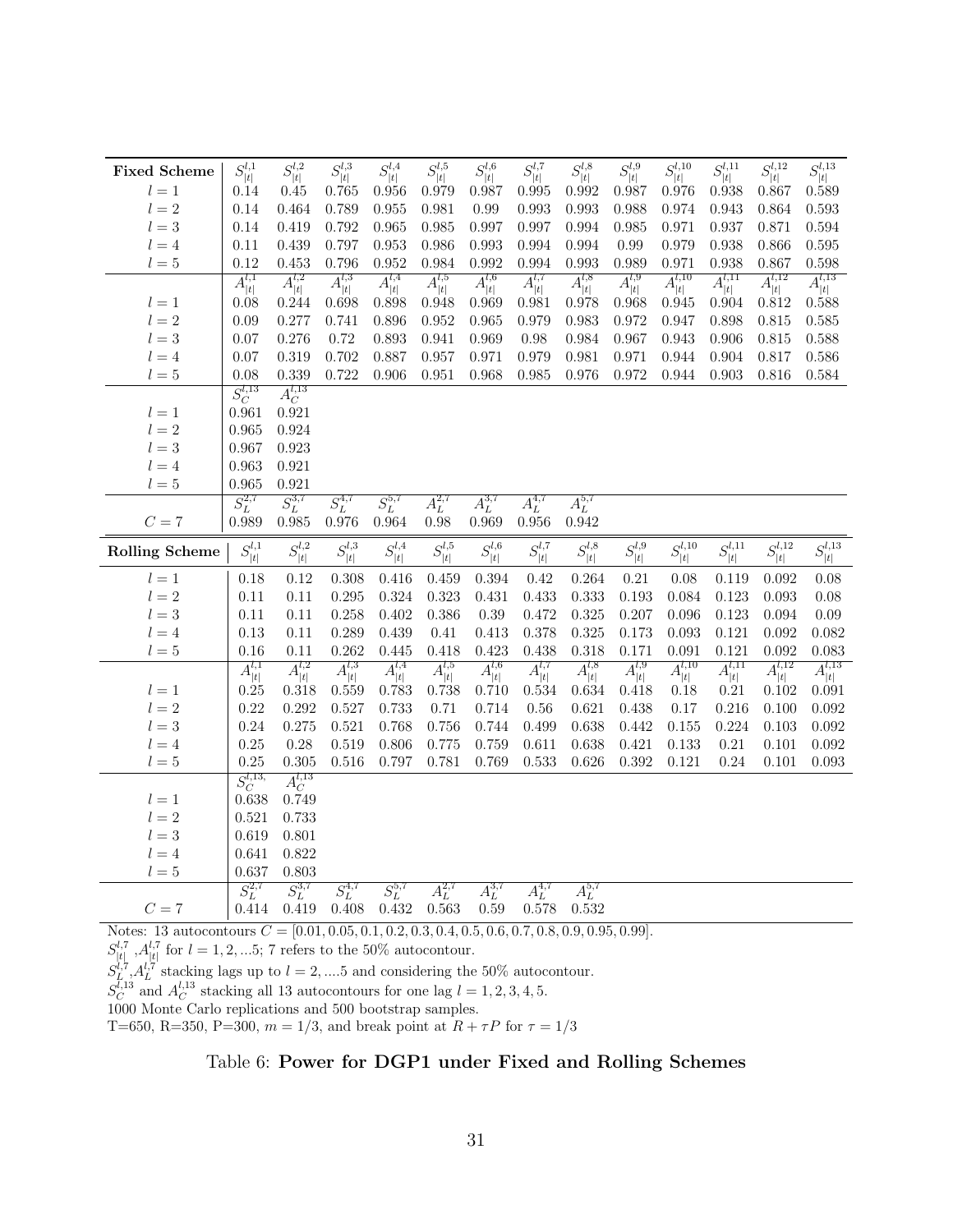| <b>Fixed Scheme</b>     | $S^{l,1}_{\vert t \vert}$           | $S^{l,2}_{\vert t \vert}$ | $S^{l,3}_{\vert t \vert}$ | $S^{l,4}_{\vert t \vert}$ | $S^{l,5}_{\vert t \vert}$ | $S^{l,6}_{\vert t \vert}$ | $S^{l,7}_{\vert t \vert}$  | $S^{l,8}_{\vert t \vert}$       | $S^{l,9}_{\vert t \vert}$ | $S^{l,10}_{\vert t \vert}$ | $S^{l,11}_{\vert t \vert}$ | $S^{l,12}_{\vert t \vert}$ | $S_{ t }^{l,13}$           |
|-------------------------|-------------------------------------|---------------------------|---------------------------|---------------------------|---------------------------|---------------------------|----------------------------|---------------------------------|---------------------------|----------------------------|----------------------------|----------------------------|----------------------------|
| $l=1$                   | 0.292                               | 0.271                     | 0.191                     | 0.084                     | 0.073                     | 0.109                     | 0.281                      | 0.278                           | 0.391                     | 0.512                      | 0.638                      | 0.638                      | 0.518                      |
| $l=2$                   | 0.26                                | 0.239                     | 0.171                     | 0.079                     | 0.075                     | 0.106                     | 0.282                      | 0.292                           | 0.418                     | 0.518                      | 0.637                      | 0.639                      | 0.52                       |
| $l=3$                   | 0.285                               | 0.265                     | 0.175                     | 0.089                     | 0.075                     | 0.12                      | 0.283                      | 0.29                            | 0.404                     | 0.53                       | 0.635                      | 0.639                      | 0.523                      |
| $l = 4$                 | 0.311                               | 0.26                      | 0.162                     | 0.088                     | 0.063                     | 0.096                     | 0.282                      | 0.284                           | 0.399                     | 0.512                      | 0.624                      | 0.636                      | 0.526                      |
| $l=5$                   | 0.273                               | 0.253                     | 0.158                     | 0.068                     | 0.068                     | 0.108                     | 0.282                      | 0.288                           | 0.408                     | 0.539                      | 0.645                      | 0.638                      | 0.531                      |
|                         | $A^{l,1}_{ t }$                     | $A^{l,2}_{ t }$           | $A^{l,3}_{\vert t \vert}$ | $A^{l,4}_{ t }$           | $A^{l,5}_{ t }$           | $A^{l,6}_{ t }$           | $\overline{A^{l,7}_{ t }}$ | $A^{l,8}_{ t }$                 | $A^{l,9}_{ t }$           | $A^{l,10}_{ t }$           | $A^{l,11}_{ t }$           | $A^{l,12}_{ t }$           | $A^{l,13}_{ t }$           |
| $l=1$                   | 0.345                               | 0.242                     | 0.162                     | 0.09                      | 0.078                     | 0.127                     | 0.275                      | 0.271                           | 0.361                     | 0.472                      | 0.561                      | 0.604                      | 0.527                      |
| $l=2$                   | 0.327                               | 0.225                     | 0.16                      | 0.081                     | 0.077                     | 0.12                      | 0.269                      | 0.277                           | 0.377                     | 0.467                      | 0.56                       | 0.606                      | 0.522                      |
| $l=3$                   | 0.347                               | 0.239                     | 0.167                     | 0.089                     | 0.087                     | 0.123                     | 0.272                      | 0.286                           | 0.374                     | 0.468                      | 0.558                      | $0.6\,$                    | 0.527                      |
| $l=4$                   | 0.368                               | 0.246                     | 0.159                     | 0.09                      | 0.069                     | 0.111                     | 0.272                      | 0.277                           | 0.345                     | 0.455                      | 0.55                       | 0.592                      | 0.523                      |
| $l=5$                   | 0.317                               | 0.222                     | 0.146                     | 0.086                     | 0.072                     | 0.12                      | 0.273                      | 0.288                           | 0.37                      | 0.469                      | 0.564                      | 0.6                        | 0.523                      |
|                         | $S_C^{l,13}$                        | $A_C^{l,13}$              |                           |                           |                           |                           |                            |                                 |                           |                            |                            |                            |                            |
| $l=1$                   | 0.659                               | 0.595                     |                           |                           |                           |                           |                            |                                 |                           |                            |                            |                            |                            |
| $\overline{2}$<br>$l =$ | 0.651                               | 0.604                     |                           |                           |                           |                           |                            |                                 |                           |                            |                            |                            |                            |
| $l=3\,$                 | 0.666                               | 0.625                     |                           |                           |                           |                           |                            |                                 |                           |                            |                            |                            |                            |
| $l=4$                   | 0.644                               | 0.625                     |                           |                           |                           |                           |                            |                                 |                           |                            |                            |                            |                            |
| $l=5$                   | 0.652                               | 0.611                     |                           |                           |                           |                           |                            |                                 |                           |                            |                            |                            |                            |
|                         | $S_L^{2,7}$                         | $S_L^{3,7}$               | $S_L^{4,7}$               | $S_L^{5,7}$               | $A_L^{2,7}$               | $A_L^{3,7}$               | $A_L^{4,7}$                | $A_L^{5,7}$                     |                           |                            |                            |                            |                            |
| ${\cal C}=7$            | 0.286                               | 0.285                     | 0.281                     | 0.285                     | 0.271                     | 0.273                     | 0.276                      | 0.275                           |                           |                            |                            |                            |                            |
|                         |                                     |                           |                           |                           |                           |                           |                            |                                 |                           |                            |                            |                            |                            |
| <b>Rolling Scheme</b>   | $S^{l,1}_{\vert t \vert}$           | $S^{l,2}_{\vert t \vert}$ | $S^{l,3}_{\vert t \vert}$ | $S^{l,4}_{\vert t \vert}$ | $S^{l,5}_{\vert t \vert}$ | $S^{l,6}_{\vert t \vert}$ | $S^{l,7}_{ t }$            | $S^{l,8}_{\vert t \vert}$       | $S^{l,9}_{\vert t \vert}$ | $S^{l,10}_{\vert t \vert}$ | $S_{ t }^{l,11}$           | $S^{l,12}_{\vert t \vert}$ | $S^{l,13}_{\vert t \vert}$ |
| $l=1$                   | 0.116                               | 0.104                     | 0.088                     | 0.063                     | $0.05\,$                  | 0.056                     | 0.112                      | 0.11                            | 0.171                     | 0.341                      | 0.302                      | 0.264                      | 0.261                      |
| $l=2\,$                 | 0.114                               | 0.09                      | 0.086                     | 0.063                     | 0.054                     | 0.051                     | 0.118                      | 0.113                           | 0.172                     | 0.318                      | 0.296                      | 0.264                      | 0.262                      |
| $l=3\,$                 | 0.107                               | 0.094                     | 0.076                     | 0.065                     | 0.06                      | 0.053                     | 0.108                      | 0.126                           | 0.189                     | 0.335                      | 0.28                       | 0.273                      | 0.266                      |
| $l = 4$                 | 0.113                               | 0.104                     | 0.072                     | 0.054                     | 0.058                     | 0.049                     | 0.175                      | 0.114                           | 0.167                     | 0.329                      | 0.287                      | 0.266                      | 0.267                      |
| $l=5$                   | 0.109                               | 0.093                     | 0.08                      | 0.053                     | 0.05                      | 0.053                     | 0.16                       | 0.121                           | 0.184                     | 0.337                      | 0.274                      | 0.265                      | 0.267                      |
|                         |                                     |                           |                           |                           |                           |                           |                            |                                 |                           |                            |                            |                            |                            |
| $l=1$                   | $\overline{A^{l,1}_{ t }}$<br>0.179 | $A^{l,2}_{ t }$<br>0.129  | $A_{ t }^{l,3}$<br>0.099  | $A_{ t }^{l,4}$<br>0.078  | $A^{l,5}_{ t }$<br>0.066  | $A^{l,6}_{ t }$<br>0.075  | $A^{l,7}_{ t }$<br>0.19    | $A^{l,8}_{ t }$<br>0.151        | $A^{l,9}_{ t }$<br>0.204  | $A^{l,10}_{ t }$<br>0.36   | $A^{l,11}_{ t }$<br>0.344  | $A^{l,12}_{ t }$<br>0.35   | $A^{l,13}_{ t }$<br>0.378  |
| $l=2\,$                 | 0.169                               | 0.112                     | 0.082                     | 0.075                     | 0.066                     | 0.076                     | 0.18                       | 0.145                           | 0.205                     | 0.386                      | 0.345                      | 0.343                      | 0.379                      |
| $l=3$                   | 0.175                               | 0.139                     | 0.092                     | 0.07                      | 0.067                     | 0.077                     | 0.196                      | 0.159                           | 0.228                     | 0.378                      | 0.352                      | 0.348                      | 0.378                      |
| $l=4$                   | 0.183                               | 0.143                     | 0.083                     | 0.063                     | 0.066                     | 0.077                     | 0.192                      | 0.144                           | 0.201                     | 0.358                      | 0.342                      | 0.352                      | $0.375\,$                  |
| $l=5$                   | 0.159                               | 0.129                     | 0.09                      | 0.063                     | 0.066                     | 0.065                     | 0.191                      | 0.151                           | 0.208                     | 0.371                      | 0.347                      | 0.35                       | 0.377                      |
|                         |                                     | $A_C^{l,13}$              |                           |                           |                           |                           |                            |                                 |                           |                            |                            |                            |                            |
| $l=1$                   | $S_C^{l,13}$<br>0.409               | 0.414                     |                           |                           |                           |                           |                            |                                 |                           |                            |                            |                            |                            |
| $l=2\,$                 | 0.363                               | 0.394                     |                           |                           |                           |                           |                            |                                 |                           |                            |                            |                            |                            |
| $l=3$                   | 0.381                               | 0.427                     |                           |                           |                           |                           |                            |                                 |                           |                            |                            |                            |                            |
| $l=4$                   | 0.398                               | 0.431                     |                           |                           |                           |                           |                            |                                 |                           |                            |                            |                            |                            |
| $l=5$                   | 0.306                               | 0.318                     |                           |                           |                           |                           |                            |                                 |                           |                            |                            |                            |                            |
| $C=7$                   | $S_L^{2,7}$<br>0.168                | $S_L^{3,7}$<br>0.115      | $S_L^{4,7}$<br>0.113      | $S_L^{5,7}$<br>0.112      | $A_L^{2,7}$<br>0.129      | $A_L^{3,7}$<br>0.189      | $A_L^{4,7}$<br>0.191       | $\overline{A_L^{5,7}}$<br>0.182 |                           |                            |                            |                            |                            |

 $S_{|t|}^{l,7}, A_{|t|}^{l,7}$  for  $l = 1, 2, ...5$ ; 7 refers to the 50% autocontour.

 $S_L^{l,7}$ ,  $A_L^{l,7}$  stacking lags up to  $l = 2, \dots 5$  and considering the 50% autocontour.

 $S_C^{l,13}$  and  $A_C^{l,13}$  stacking all 13 autocontours for one lag  $l = 1, 2, 3, 4, 5$ .

1000 Monte Carlo replications and 500 bootstrap samples.

T=650, R=350, P=300,  $m = 1/3$ , and break point at  $R + \tau P$  for  $\tau = 1/3$ 

# Table 7: Power for DGP2 under Fixed and Rolling Schemes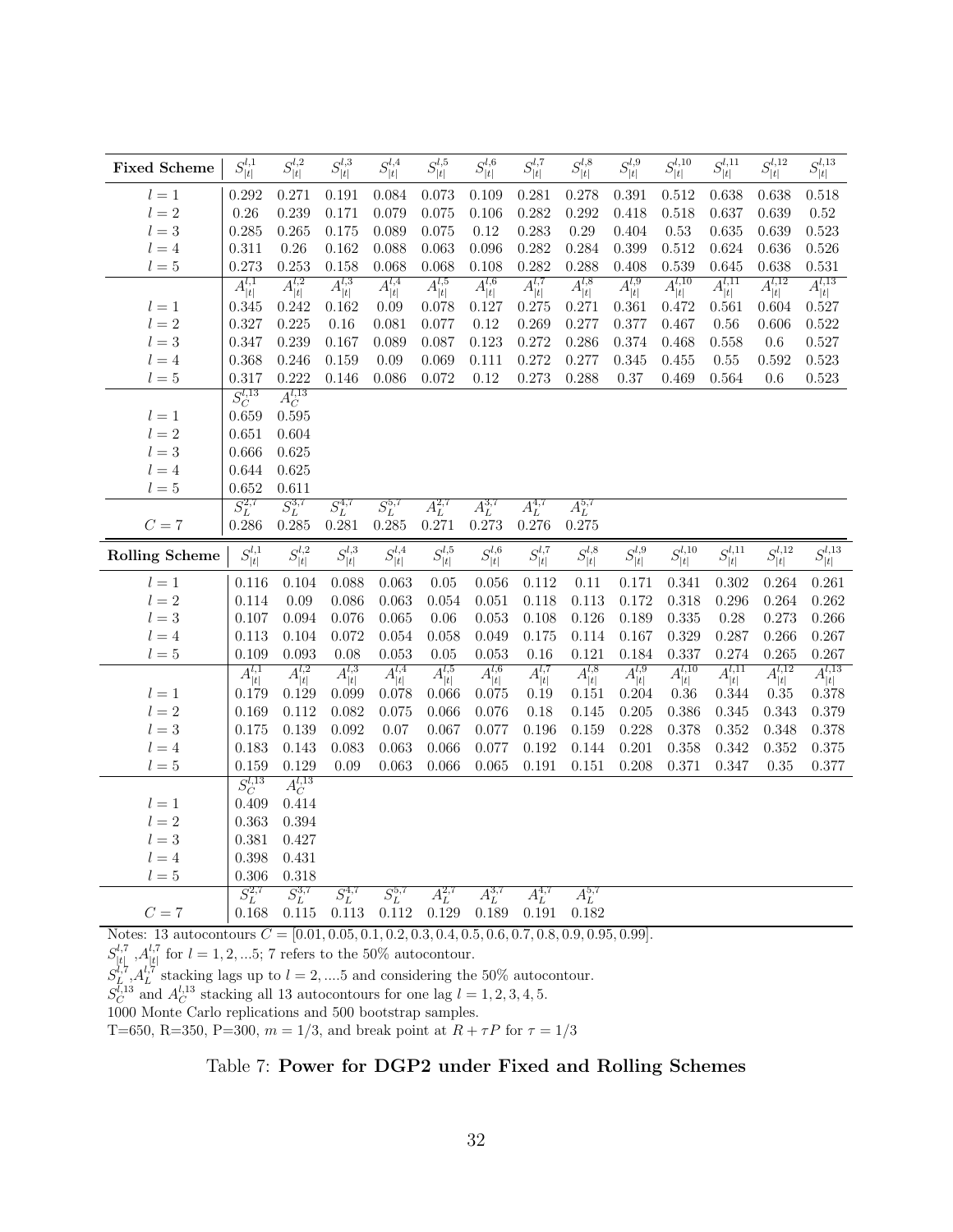| $\,1$<br>0.95<br>0.998<br>0.999<br>0.999<br>0.999<br>0.97<br>0.985<br>0.961<br>0.849<br>0.449<br>0.33<br>0.29<br>$l=1$<br>$l=2\,$<br>0.96<br>0.998<br>0.999<br>0.997<br>0.982<br>0.981<br>$\mathbf{1}$<br>0.999<br>0.96<br>0.859<br>0.444<br>0.16<br>0.19<br>$l=3$<br>0.97<br>0.997<br>0.998<br>$\mathbf{1}$<br>0.998<br>0.979<br>0.982<br>0.956<br>0.436<br>0.35<br>$\rm 0.31$<br>0.999<br>0.85<br>0.96<br>0.997<br>0.998<br>$\mathbf{1}$<br>0.998<br>0.998<br>0.98<br>0.984<br>0.965<br>0.853<br>0.446<br>0.36<br>0.13<br>$l=4$<br>0.96<br>0.997<br>0.999<br>0.999<br>0.982<br>0.983<br>0.96<br>0.854<br>0.447<br>0.2<br>0.23<br>$l=5$<br>$\mathbf{1}$<br>1<br>$A^{l,12}_{ t }$<br>$\overline{A^{l,10}_{ t }}$<br>$A^{l,11}_{ t }$<br>$A^{l,13}_{ t }$<br>$A^{l,1}_{ t }$<br>$A^{l,2}_{ t }$<br>$A^{l,3}_{ t }$<br>$A^{l,4}_{ t }$<br>$A^{l,5}_{ t }$<br>$A^{l,6}_{ t }$<br>$A^{l,7}_{ t }$<br>$A^{l,8}_{ t }$<br>$A^{l,9}_{ t }$<br>0.93<br>$l=1$<br>0.999<br>0.995<br>0.973<br>0.914<br>0.38<br>0.951<br>1<br>0.999<br>0.95<br>0.475<br>0.25<br>0.16<br>$l=2$<br>0.931<br>$1\,$<br>0.994<br>0.974<br>0.34<br>0.22<br>0.17<br>0.967<br>0.998<br>0.999<br>0.952<br>0.896<br>0.518<br>$l=3\,$<br>0.998<br>0.995<br>0.883<br>0.36<br>0.24<br>0.19<br>0.937<br>0.98<br>0.999<br>0.997<br>0.95<br>0.973<br>0.555<br>0.935<br>0.994<br>0.968<br>0.908<br>$\rm 0.31$<br>0.32<br>0.22<br>$0.96\,$<br>0.998<br>0.997<br>0.95<br>0.487<br>$l=4$<br>$\mathbf{1}$<br>0.939<br>0.95<br>0.999<br>0.997<br>0.995<br>0.962<br>0.875<br>0.31<br>0.12<br>0.23<br>$l=5$<br>0.998<br>0.95<br>0.545<br>$S_C^{l,13}$<br>$A_C^{l,13}$<br>$\mathbf{1}$<br>0.97<br>$l=1$<br>$l=2$<br>$\,1\,$<br>0.98<br>$l=3\,$<br>$0.97\,$<br>0.999<br>$l = 4$<br>$\mathbf{1}$<br>0.999<br>$\mathbf{1}$<br>$l=5$<br>$\mathbf{1}$<br>$S_L^{2,7}$<br>$S_L^{3,7}$<br>$S_L^{4,7}$<br>$S_L^{5,7}$<br>$A_L^{2,7}$<br>$A_L^{3,7}$<br>$A_L^{4,7}$<br>$A_L^{5,7}$<br>${\cal C}=7$<br>0.98<br>0.97<br>0.969<br>0.97<br>0.98<br>0.98<br>0.98<br>0.97<br>$S^{l,1}_{\vert t \vert}$<br>$S^{l,4}_{\vert t \vert}$<br>$S^{l,8}_{\vert t \vert}$<br>$S^{l,11}_{\vert t\vert}$<br>$S_{ t }^{l,12}$<br>$S^{l,2}_{\vert t \vert}$<br>$S^{l,3}_{\vert t \vert}$<br>$S^{l,5}_{\vert t \vert}$<br>$S^{l,6}_{\vert t \vert}$<br>$S^{l,7}_{\vert t \vert}$<br>$S^{l,9}_{\vert t \vert}$<br>$S^{l,10}_{\vert t \vert}$<br><b>Rolling Scheme</b><br>$l=1$<br>0.46<br>0.395<br>0.184<br>0.26<br>0.329<br>0.396<br>0.212<br>0.092<br>0.461<br>0.457<br>0.401<br>0.134<br>$l=2\,$<br>0.358<br>0.338<br>0.39<br>0.241<br>0.32<br>0.381<br>0.421<br>0.475<br>0.511<br>0.508<br>0.121<br>0.093<br>$l=3$<br>0.437<br>0.398<br>0.389<br>0.442<br>0.465<br>0.524<br>0.524<br>0.518<br>0.385<br>0.099<br>0.223<br>0.094<br>0.481<br>0.544<br>0.54<br>0.512<br>0.232<br>$l=4$<br>0.445<br>0.425<br>0.444<br>0.502<br>0.345<br>0.095<br>0.092<br>0.448<br>0.425<br>0.468<br>0.54<br>0.506<br>0.361<br>0.232<br>$l=5$<br>0.409<br>0.511<br>0.546<br>0.075<br>0.092<br>$A^{l,11}_{ t }$<br>$A^{l,13}_{ t }$<br>$A^{l,3}_{ t }$<br>$A^{l,6}_{ t }$<br>$A^{l,10}_{ t }$<br>$A^{l,12}_{ t }$<br>$A_{ t }^{l,1}$<br>$A^{l,2}_{ t }$<br>$A_{ t }^{l,4}$<br>$A_{ t }^{l,5}$<br>$A^{l,7}_{ t }$<br>$A^{l,8}_{ t }$<br>$A^{l,9}_{ t }$<br>0.678<br>0.189<br>0.219<br>0.332<br>0.473<br>$0.584\,$<br>0.726<br>0.739<br>0.395<br>0.163<br>$l=1$<br>0.706<br>0.082<br>$l=2$<br>0.686<br>0.834<br>0.826<br>0.815<br>0.585<br>0.628<br>0.788<br>0.808<br>0.716<br>0.356<br>0.171<br>0.081<br>$l=3$<br>0.728<br>0.796<br>0.832<br>0.839<br>0.832<br>0.334<br>0.68<br>0.711<br>0.811<br>$0.7\,$<br>0.163<br>0.081<br>0.684<br>0.733<br>0.765<br>0.832<br>0.851<br>0.861<br>0.815<br>0.698<br>0.308<br>0.162<br>$l = 4$<br>0.846<br>0.081 | <b>Fixed Scheme</b> | $S^{l,1}_{\vert t \vert}$ | $S^{l,2}_{\vert t \vert}$ | $S^{l,3}_{\vert t \vert}$ | $S^{l,4}_{\vert t \vert}$ | $S^{l,5}_{\vert t \vert}$ | $S^{l,6}_{\vert t \vert}$ | $S^{l,7}_{\vert t \vert}$ | $S^{l,8}_{\vert t \vert}$ | $S^{l,9}_{ t }$ | $S_{\vert t\vert}^{l,10}$ | $S^{l,11}_{\vert t \vert}$ | $S^{l,12}_{\vert t \vert}$ | $S^{l,13}_{ t }$           |
|----------------------------------------------------------------------------------------------------------------------------------------------------------------------------------------------------------------------------------------------------------------------------------------------------------------------------------------------------------------------------------------------------------------------------------------------------------------------------------------------------------------------------------------------------------------------------------------------------------------------------------------------------------------------------------------------------------------------------------------------------------------------------------------------------------------------------------------------------------------------------------------------------------------------------------------------------------------------------------------------------------------------------------------------------------------------------------------------------------------------------------------------------------------------------------------------------------------------------------------------------------------------------------------------------------------------------------------------------------------------------------------------------------------------------------------------------------------------------------------------------------------------------------------------------------------------------------------------------------------------------------------------------------------------------------------------------------------------------------------------------------------------------------------------------------------------------------------------------------------------------------------------------------------------------------------------------------------------------------------------------------------------------------------------------------------------------------------------------------------------------------------------------------------------------------------------------------------------------------------------------------------------------------------------------------------------------------------------------------------------------------------------------------------------------------------------------------------------------------------------------------------------------------------------------------------------------------------------------------------------------------------------------------------------------------------------------------------------------------------------------------------------------------------------------------------------------------------------------------------------------------------------------------------------------------------------------------------------------------------------------------------------------------------------------------------------------------------------------------------------------------------------------------------------------------------------------------------------------------------------------------------------------------------------------------------------------------------------------------------------------------------------------------------------------------------------------------------------------------------------------------------------------------------------------------------------------------------------------------------------------------------------------------------------------------------------------------------------------------------------|---------------------|---------------------------|---------------------------|---------------------------|---------------------------|---------------------------|---------------------------|---------------------------|---------------------------|-----------------|---------------------------|----------------------------|----------------------------|----------------------------|
|                                                                                                                                                                                                                                                                                                                                                                                                                                                                                                                                                                                                                                                                                                                                                                                                                                                                                                                                                                                                                                                                                                                                                                                                                                                                                                                                                                                                                                                                                                                                                                                                                                                                                                                                                                                                                                                                                                                                                                                                                                                                                                                                                                                                                                                                                                                                                                                                                                                                                                                                                                                                                                                                                                                                                                                                                                                                                                                                                                                                                                                                                                                                                                                                                                                                                                                                                                                                                                                                                                                                                                                                                                                                                                                                              |                     |                           |                           |                           |                           |                           |                           |                           |                           |                 |                           |                            |                            |                            |
|                                                                                                                                                                                                                                                                                                                                                                                                                                                                                                                                                                                                                                                                                                                                                                                                                                                                                                                                                                                                                                                                                                                                                                                                                                                                                                                                                                                                                                                                                                                                                                                                                                                                                                                                                                                                                                                                                                                                                                                                                                                                                                                                                                                                                                                                                                                                                                                                                                                                                                                                                                                                                                                                                                                                                                                                                                                                                                                                                                                                                                                                                                                                                                                                                                                                                                                                                                                                                                                                                                                                                                                                                                                                                                                                              |                     |                           |                           |                           |                           |                           |                           |                           |                           |                 |                           |                            |                            |                            |
|                                                                                                                                                                                                                                                                                                                                                                                                                                                                                                                                                                                                                                                                                                                                                                                                                                                                                                                                                                                                                                                                                                                                                                                                                                                                                                                                                                                                                                                                                                                                                                                                                                                                                                                                                                                                                                                                                                                                                                                                                                                                                                                                                                                                                                                                                                                                                                                                                                                                                                                                                                                                                                                                                                                                                                                                                                                                                                                                                                                                                                                                                                                                                                                                                                                                                                                                                                                                                                                                                                                                                                                                                                                                                                                                              |                     |                           |                           |                           |                           |                           |                           |                           |                           |                 |                           |                            |                            |                            |
|                                                                                                                                                                                                                                                                                                                                                                                                                                                                                                                                                                                                                                                                                                                                                                                                                                                                                                                                                                                                                                                                                                                                                                                                                                                                                                                                                                                                                                                                                                                                                                                                                                                                                                                                                                                                                                                                                                                                                                                                                                                                                                                                                                                                                                                                                                                                                                                                                                                                                                                                                                                                                                                                                                                                                                                                                                                                                                                                                                                                                                                                                                                                                                                                                                                                                                                                                                                                                                                                                                                                                                                                                                                                                                                                              |                     |                           |                           |                           |                           |                           |                           |                           |                           |                 |                           |                            |                            |                            |
|                                                                                                                                                                                                                                                                                                                                                                                                                                                                                                                                                                                                                                                                                                                                                                                                                                                                                                                                                                                                                                                                                                                                                                                                                                                                                                                                                                                                                                                                                                                                                                                                                                                                                                                                                                                                                                                                                                                                                                                                                                                                                                                                                                                                                                                                                                                                                                                                                                                                                                                                                                                                                                                                                                                                                                                                                                                                                                                                                                                                                                                                                                                                                                                                                                                                                                                                                                                                                                                                                                                                                                                                                                                                                                                                              |                     |                           |                           |                           |                           |                           |                           |                           |                           |                 |                           |                            |                            |                            |
|                                                                                                                                                                                                                                                                                                                                                                                                                                                                                                                                                                                                                                                                                                                                                                                                                                                                                                                                                                                                                                                                                                                                                                                                                                                                                                                                                                                                                                                                                                                                                                                                                                                                                                                                                                                                                                                                                                                                                                                                                                                                                                                                                                                                                                                                                                                                                                                                                                                                                                                                                                                                                                                                                                                                                                                                                                                                                                                                                                                                                                                                                                                                                                                                                                                                                                                                                                                                                                                                                                                                                                                                                                                                                                                                              |                     |                           |                           |                           |                           |                           |                           |                           |                           |                 |                           |                            |                            |                            |
|                                                                                                                                                                                                                                                                                                                                                                                                                                                                                                                                                                                                                                                                                                                                                                                                                                                                                                                                                                                                                                                                                                                                                                                                                                                                                                                                                                                                                                                                                                                                                                                                                                                                                                                                                                                                                                                                                                                                                                                                                                                                                                                                                                                                                                                                                                                                                                                                                                                                                                                                                                                                                                                                                                                                                                                                                                                                                                                                                                                                                                                                                                                                                                                                                                                                                                                                                                                                                                                                                                                                                                                                                                                                                                                                              |                     |                           |                           |                           |                           |                           |                           |                           |                           |                 |                           |                            |                            |                            |
|                                                                                                                                                                                                                                                                                                                                                                                                                                                                                                                                                                                                                                                                                                                                                                                                                                                                                                                                                                                                                                                                                                                                                                                                                                                                                                                                                                                                                                                                                                                                                                                                                                                                                                                                                                                                                                                                                                                                                                                                                                                                                                                                                                                                                                                                                                                                                                                                                                                                                                                                                                                                                                                                                                                                                                                                                                                                                                                                                                                                                                                                                                                                                                                                                                                                                                                                                                                                                                                                                                                                                                                                                                                                                                                                              |                     |                           |                           |                           |                           |                           |                           |                           |                           |                 |                           |                            |                            |                            |
|                                                                                                                                                                                                                                                                                                                                                                                                                                                                                                                                                                                                                                                                                                                                                                                                                                                                                                                                                                                                                                                                                                                                                                                                                                                                                                                                                                                                                                                                                                                                                                                                                                                                                                                                                                                                                                                                                                                                                                                                                                                                                                                                                                                                                                                                                                                                                                                                                                                                                                                                                                                                                                                                                                                                                                                                                                                                                                                                                                                                                                                                                                                                                                                                                                                                                                                                                                                                                                                                                                                                                                                                                                                                                                                                              |                     |                           |                           |                           |                           |                           |                           |                           |                           |                 |                           |                            |                            |                            |
|                                                                                                                                                                                                                                                                                                                                                                                                                                                                                                                                                                                                                                                                                                                                                                                                                                                                                                                                                                                                                                                                                                                                                                                                                                                                                                                                                                                                                                                                                                                                                                                                                                                                                                                                                                                                                                                                                                                                                                                                                                                                                                                                                                                                                                                                                                                                                                                                                                                                                                                                                                                                                                                                                                                                                                                                                                                                                                                                                                                                                                                                                                                                                                                                                                                                                                                                                                                                                                                                                                                                                                                                                                                                                                                                              |                     |                           |                           |                           |                           |                           |                           |                           |                           |                 |                           |                            |                            |                            |
|                                                                                                                                                                                                                                                                                                                                                                                                                                                                                                                                                                                                                                                                                                                                                                                                                                                                                                                                                                                                                                                                                                                                                                                                                                                                                                                                                                                                                                                                                                                                                                                                                                                                                                                                                                                                                                                                                                                                                                                                                                                                                                                                                                                                                                                                                                                                                                                                                                                                                                                                                                                                                                                                                                                                                                                                                                                                                                                                                                                                                                                                                                                                                                                                                                                                                                                                                                                                                                                                                                                                                                                                                                                                                                                                              |                     |                           |                           |                           |                           |                           |                           |                           |                           |                 |                           |                            |                            |                            |
|                                                                                                                                                                                                                                                                                                                                                                                                                                                                                                                                                                                                                                                                                                                                                                                                                                                                                                                                                                                                                                                                                                                                                                                                                                                                                                                                                                                                                                                                                                                                                                                                                                                                                                                                                                                                                                                                                                                                                                                                                                                                                                                                                                                                                                                                                                                                                                                                                                                                                                                                                                                                                                                                                                                                                                                                                                                                                                                                                                                                                                                                                                                                                                                                                                                                                                                                                                                                                                                                                                                                                                                                                                                                                                                                              |                     |                           |                           |                           |                           |                           |                           |                           |                           |                 |                           |                            |                            |                            |
|                                                                                                                                                                                                                                                                                                                                                                                                                                                                                                                                                                                                                                                                                                                                                                                                                                                                                                                                                                                                                                                                                                                                                                                                                                                                                                                                                                                                                                                                                                                                                                                                                                                                                                                                                                                                                                                                                                                                                                                                                                                                                                                                                                                                                                                                                                                                                                                                                                                                                                                                                                                                                                                                                                                                                                                                                                                                                                                                                                                                                                                                                                                                                                                                                                                                                                                                                                                                                                                                                                                                                                                                                                                                                                                                              |                     |                           |                           |                           |                           |                           |                           |                           |                           |                 |                           |                            |                            |                            |
|                                                                                                                                                                                                                                                                                                                                                                                                                                                                                                                                                                                                                                                                                                                                                                                                                                                                                                                                                                                                                                                                                                                                                                                                                                                                                                                                                                                                                                                                                                                                                                                                                                                                                                                                                                                                                                                                                                                                                                                                                                                                                                                                                                                                                                                                                                                                                                                                                                                                                                                                                                                                                                                                                                                                                                                                                                                                                                                                                                                                                                                                                                                                                                                                                                                                                                                                                                                                                                                                                                                                                                                                                                                                                                                                              |                     |                           |                           |                           |                           |                           |                           |                           |                           |                 |                           |                            |                            |                            |
|                                                                                                                                                                                                                                                                                                                                                                                                                                                                                                                                                                                                                                                                                                                                                                                                                                                                                                                                                                                                                                                                                                                                                                                                                                                                                                                                                                                                                                                                                                                                                                                                                                                                                                                                                                                                                                                                                                                                                                                                                                                                                                                                                                                                                                                                                                                                                                                                                                                                                                                                                                                                                                                                                                                                                                                                                                                                                                                                                                                                                                                                                                                                                                                                                                                                                                                                                                                                                                                                                                                                                                                                                                                                                                                                              |                     |                           |                           |                           |                           |                           |                           |                           |                           |                 |                           |                            |                            |                            |
|                                                                                                                                                                                                                                                                                                                                                                                                                                                                                                                                                                                                                                                                                                                                                                                                                                                                                                                                                                                                                                                                                                                                                                                                                                                                                                                                                                                                                                                                                                                                                                                                                                                                                                                                                                                                                                                                                                                                                                                                                                                                                                                                                                                                                                                                                                                                                                                                                                                                                                                                                                                                                                                                                                                                                                                                                                                                                                                                                                                                                                                                                                                                                                                                                                                                                                                                                                                                                                                                                                                                                                                                                                                                                                                                              |                     |                           |                           |                           |                           |                           |                           |                           |                           |                 |                           |                            |                            |                            |
|                                                                                                                                                                                                                                                                                                                                                                                                                                                                                                                                                                                                                                                                                                                                                                                                                                                                                                                                                                                                                                                                                                                                                                                                                                                                                                                                                                                                                                                                                                                                                                                                                                                                                                                                                                                                                                                                                                                                                                                                                                                                                                                                                                                                                                                                                                                                                                                                                                                                                                                                                                                                                                                                                                                                                                                                                                                                                                                                                                                                                                                                                                                                                                                                                                                                                                                                                                                                                                                                                                                                                                                                                                                                                                                                              |                     |                           |                           |                           |                           |                           |                           |                           |                           |                 |                           |                            |                            |                            |
|                                                                                                                                                                                                                                                                                                                                                                                                                                                                                                                                                                                                                                                                                                                                                                                                                                                                                                                                                                                                                                                                                                                                                                                                                                                                                                                                                                                                                                                                                                                                                                                                                                                                                                                                                                                                                                                                                                                                                                                                                                                                                                                                                                                                                                                                                                                                                                                                                                                                                                                                                                                                                                                                                                                                                                                                                                                                                                                                                                                                                                                                                                                                                                                                                                                                                                                                                                                                                                                                                                                                                                                                                                                                                                                                              |                     |                           |                           |                           |                           |                           |                           |                           |                           |                 |                           |                            |                            |                            |
|                                                                                                                                                                                                                                                                                                                                                                                                                                                                                                                                                                                                                                                                                                                                                                                                                                                                                                                                                                                                                                                                                                                                                                                                                                                                                                                                                                                                                                                                                                                                                                                                                                                                                                                                                                                                                                                                                                                                                                                                                                                                                                                                                                                                                                                                                                                                                                                                                                                                                                                                                                                                                                                                                                                                                                                                                                                                                                                                                                                                                                                                                                                                                                                                                                                                                                                                                                                                                                                                                                                                                                                                                                                                                                                                              |                     |                           |                           |                           |                           |                           |                           |                           |                           |                 |                           |                            |                            |                            |
|                                                                                                                                                                                                                                                                                                                                                                                                                                                                                                                                                                                                                                                                                                                                                                                                                                                                                                                                                                                                                                                                                                                                                                                                                                                                                                                                                                                                                                                                                                                                                                                                                                                                                                                                                                                                                                                                                                                                                                                                                                                                                                                                                                                                                                                                                                                                                                                                                                                                                                                                                                                                                                                                                                                                                                                                                                                                                                                                                                                                                                                                                                                                                                                                                                                                                                                                                                                                                                                                                                                                                                                                                                                                                                                                              |                     |                           |                           |                           |                           |                           |                           |                           |                           |                 |                           |                            |                            | $S^{l,13}_{\vert t \vert}$ |
|                                                                                                                                                                                                                                                                                                                                                                                                                                                                                                                                                                                                                                                                                                                                                                                                                                                                                                                                                                                                                                                                                                                                                                                                                                                                                                                                                                                                                                                                                                                                                                                                                                                                                                                                                                                                                                                                                                                                                                                                                                                                                                                                                                                                                                                                                                                                                                                                                                                                                                                                                                                                                                                                                                                                                                                                                                                                                                                                                                                                                                                                                                                                                                                                                                                                                                                                                                                                                                                                                                                                                                                                                                                                                                                                              |                     |                           |                           |                           |                           |                           |                           |                           |                           |                 |                           |                            |                            | 0.08                       |
|                                                                                                                                                                                                                                                                                                                                                                                                                                                                                                                                                                                                                                                                                                                                                                                                                                                                                                                                                                                                                                                                                                                                                                                                                                                                                                                                                                                                                                                                                                                                                                                                                                                                                                                                                                                                                                                                                                                                                                                                                                                                                                                                                                                                                                                                                                                                                                                                                                                                                                                                                                                                                                                                                                                                                                                                                                                                                                                                                                                                                                                                                                                                                                                                                                                                                                                                                                                                                                                                                                                                                                                                                                                                                                                                              |                     |                           |                           |                           |                           |                           |                           |                           |                           |                 |                           |                            |                            | 0.08                       |
|                                                                                                                                                                                                                                                                                                                                                                                                                                                                                                                                                                                                                                                                                                                                                                                                                                                                                                                                                                                                                                                                                                                                                                                                                                                                                                                                                                                                                                                                                                                                                                                                                                                                                                                                                                                                                                                                                                                                                                                                                                                                                                                                                                                                                                                                                                                                                                                                                                                                                                                                                                                                                                                                                                                                                                                                                                                                                                                                                                                                                                                                                                                                                                                                                                                                                                                                                                                                                                                                                                                                                                                                                                                                                                                                              |                     |                           |                           |                           |                           |                           |                           |                           |                           |                 |                           |                            |                            | 0.09                       |
|                                                                                                                                                                                                                                                                                                                                                                                                                                                                                                                                                                                                                                                                                                                                                                                                                                                                                                                                                                                                                                                                                                                                                                                                                                                                                                                                                                                                                                                                                                                                                                                                                                                                                                                                                                                                                                                                                                                                                                                                                                                                                                                                                                                                                                                                                                                                                                                                                                                                                                                                                                                                                                                                                                                                                                                                                                                                                                                                                                                                                                                                                                                                                                                                                                                                                                                                                                                                                                                                                                                                                                                                                                                                                                                                              |                     |                           |                           |                           |                           |                           |                           |                           |                           |                 |                           |                            |                            | 0.082                      |
|                                                                                                                                                                                                                                                                                                                                                                                                                                                                                                                                                                                                                                                                                                                                                                                                                                                                                                                                                                                                                                                                                                                                                                                                                                                                                                                                                                                                                                                                                                                                                                                                                                                                                                                                                                                                                                                                                                                                                                                                                                                                                                                                                                                                                                                                                                                                                                                                                                                                                                                                                                                                                                                                                                                                                                                                                                                                                                                                                                                                                                                                                                                                                                                                                                                                                                                                                                                                                                                                                                                                                                                                                                                                                                                                              |                     |                           |                           |                           |                           |                           |                           |                           |                           |                 |                           |                            |                            | 0.083                      |
|                                                                                                                                                                                                                                                                                                                                                                                                                                                                                                                                                                                                                                                                                                                                                                                                                                                                                                                                                                                                                                                                                                                                                                                                                                                                                                                                                                                                                                                                                                                                                                                                                                                                                                                                                                                                                                                                                                                                                                                                                                                                                                                                                                                                                                                                                                                                                                                                                                                                                                                                                                                                                                                                                                                                                                                                                                                                                                                                                                                                                                                                                                                                                                                                                                                                                                                                                                                                                                                                                                                                                                                                                                                                                                                                              |                     |                           |                           |                           |                           |                           |                           |                           |                           |                 |                           |                            |                            |                            |
|                                                                                                                                                                                                                                                                                                                                                                                                                                                                                                                                                                                                                                                                                                                                                                                                                                                                                                                                                                                                                                                                                                                                                                                                                                                                                                                                                                                                                                                                                                                                                                                                                                                                                                                                                                                                                                                                                                                                                                                                                                                                                                                                                                                                                                                                                                                                                                                                                                                                                                                                                                                                                                                                                                                                                                                                                                                                                                                                                                                                                                                                                                                                                                                                                                                                                                                                                                                                                                                                                                                                                                                                                                                                                                                                              |                     |                           |                           |                           |                           |                           |                           |                           |                           |                 |                           |                            |                            | $0.06\,$                   |
|                                                                                                                                                                                                                                                                                                                                                                                                                                                                                                                                                                                                                                                                                                                                                                                                                                                                                                                                                                                                                                                                                                                                                                                                                                                                                                                                                                                                                                                                                                                                                                                                                                                                                                                                                                                                                                                                                                                                                                                                                                                                                                                                                                                                                                                                                                                                                                                                                                                                                                                                                                                                                                                                                                                                                                                                                                                                                                                                                                                                                                                                                                                                                                                                                                                                                                                                                                                                                                                                                                                                                                                                                                                                                                                                              |                     |                           |                           |                           |                           |                           |                           |                           |                           |                 |                           |                            |                            | $0.06\,$                   |
|                                                                                                                                                                                                                                                                                                                                                                                                                                                                                                                                                                                                                                                                                                                                                                                                                                                                                                                                                                                                                                                                                                                                                                                                                                                                                                                                                                                                                                                                                                                                                                                                                                                                                                                                                                                                                                                                                                                                                                                                                                                                                                                                                                                                                                                                                                                                                                                                                                                                                                                                                                                                                                                                                                                                                                                                                                                                                                                                                                                                                                                                                                                                                                                                                                                                                                                                                                                                                                                                                                                                                                                                                                                                                                                                              |                     |                           |                           |                           |                           |                           |                           |                           |                           |                 |                           |                            |                            | 0.07                       |
|                                                                                                                                                                                                                                                                                                                                                                                                                                                                                                                                                                                                                                                                                                                                                                                                                                                                                                                                                                                                                                                                                                                                                                                                                                                                                                                                                                                                                                                                                                                                                                                                                                                                                                                                                                                                                                                                                                                                                                                                                                                                                                                                                                                                                                                                                                                                                                                                                                                                                                                                                                                                                                                                                                                                                                                                                                                                                                                                                                                                                                                                                                                                                                                                                                                                                                                                                                                                                                                                                                                                                                                                                                                                                                                                              |                     |                           |                           |                           |                           |                           |                           |                           |                           |                 |                           |                            |                            | 0.062                      |
| 0.674<br>0.717<br>$l=5$<br>0.762<br>0.82<br>0.846<br>0.86<br>0.848<br>0.814<br>0.669<br>0.291<br>0.161<br>0.081                                                                                                                                                                                                                                                                                                                                                                                                                                                                                                                                                                                                                                                                                                                                                                                                                                                                                                                                                                                                                                                                                                                                                                                                                                                                                                                                                                                                                                                                                                                                                                                                                                                                                                                                                                                                                                                                                                                                                                                                                                                                                                                                                                                                                                                                                                                                                                                                                                                                                                                                                                                                                                                                                                                                                                                                                                                                                                                                                                                                                                                                                                                                                                                                                                                                                                                                                                                                                                                                                                                                                                                                                              |                     |                           |                           |                           |                           |                           |                           |                           |                           |                 |                           |                            |                            | 0.063                      |
| $S_C^{l,13}$<br>$A_C^{l,13}$                                                                                                                                                                                                                                                                                                                                                                                                                                                                                                                                                                                                                                                                                                                                                                                                                                                                                                                                                                                                                                                                                                                                                                                                                                                                                                                                                                                                                                                                                                                                                                                                                                                                                                                                                                                                                                                                                                                                                                                                                                                                                                                                                                                                                                                                                                                                                                                                                                                                                                                                                                                                                                                                                                                                                                                                                                                                                                                                                                                                                                                                                                                                                                                                                                                                                                                                                                                                                                                                                                                                                                                                                                                                                                                 |                     |                           |                           |                           |                           |                           |                           |                           |                           |                 |                           |                            |                            |                            |
| $l=1$<br>0.57<br>0.817                                                                                                                                                                                                                                                                                                                                                                                                                                                                                                                                                                                                                                                                                                                                                                                                                                                                                                                                                                                                                                                                                                                                                                                                                                                                                                                                                                                                                                                                                                                                                                                                                                                                                                                                                                                                                                                                                                                                                                                                                                                                                                                                                                                                                                                                                                                                                                                                                                                                                                                                                                                                                                                                                                                                                                                                                                                                                                                                                                                                                                                                                                                                                                                                                                                                                                                                                                                                                                                                                                                                                                                                                                                                                                                       |                     |                           |                           |                           |                           |                           |                           |                           |                           |                 |                           |                            |                            |                            |
| 0.539<br>0.845                                                                                                                                                                                                                                                                                                                                                                                                                                                                                                                                                                                                                                                                                                                                                                                                                                                                                                                                                                                                                                                                                                                                                                                                                                                                                                                                                                                                                                                                                                                                                                                                                                                                                                                                                                                                                                                                                                                                                                                                                                                                                                                                                                                                                                                                                                                                                                                                                                                                                                                                                                                                                                                                                                                                                                                                                                                                                                                                                                                                                                                                                                                                                                                                                                                                                                                                                                                                                                                                                                                                                                                                                                                                                                                               |                     |                           |                           |                           |                           |                           |                           |                           |                           |                 |                           |                            |                            |                            |
|                                                                                                                                                                                                                                                                                                                                                                                                                                                                                                                                                                                                                                                                                                                                                                                                                                                                                                                                                                                                                                                                                                                                                                                                                                                                                                                                                                                                                                                                                                                                                                                                                                                                                                                                                                                                                                                                                                                                                                                                                                                                                                                                                                                                                                                                                                                                                                                                                                                                                                                                                                                                                                                                                                                                                                                                                                                                                                                                                                                                                                                                                                                                                                                                                                                                                                                                                                                                                                                                                                                                                                                                                                                                                                                                              | $l=2\,$             |                           |                           |                           |                           |                           |                           |                           |                           |                 |                           |                            |                            |                            |
| $l=4$                                                                                                                                                                                                                                                                                                                                                                                                                                                                                                                                                                                                                                                                                                                                                                                                                                                                                                                                                                                                                                                                                                                                                                                                                                                                                                                                                                                                                                                                                                                                                                                                                                                                                                                                                                                                                                                                                                                                                                                                                                                                                                                                                                                                                                                                                                                                                                                                                                                                                                                                                                                                                                                                                                                                                                                                                                                                                                                                                                                                                                                                                                                                                                                                                                                                                                                                                                                                                                                                                                                                                                                                                                                                                                                                        | $l=3$               | 0.53                      | 0.814                     |                           |                           |                           |                           |                           |                           |                 |                           |                            |                            |                            |
|                                                                                                                                                                                                                                                                                                                                                                                                                                                                                                                                                                                                                                                                                                                                                                                                                                                                                                                                                                                                                                                                                                                                                                                                                                                                                                                                                                                                                                                                                                                                                                                                                                                                                                                                                                                                                                                                                                                                                                                                                                                                                                                                                                                                                                                                                                                                                                                                                                                                                                                                                                                                                                                                                                                                                                                                                                                                                                                                                                                                                                                                                                                                                                                                                                                                                                                                                                                                                                                                                                                                                                                                                                                                                                                                              |                     | 0.532                     | 0.78                      |                           |                           |                           |                           |                           |                           |                 |                           |                            |                            |                            |
| $S_L^{2,7}$<br>$S_L^{3,7}$<br>$S_L^{4,7}$<br>$A_L^{3,7}$<br>$S_L^{5,7}$<br>$\overline{A_L^{2,7}}$<br>$A_L^{4,7}$<br>$\overline{A_L^{5,7}}$<br>0.703<br>0.477<br>0.496<br>0.48<br>0.421<br>0.728<br>0.75<br>0.749                                                                                                                                                                                                                                                                                                                                                                                                                                                                                                                                                                                                                                                                                                                                                                                                                                                                                                                                                                                                                                                                                                                                                                                                                                                                                                                                                                                                                                                                                                                                                                                                                                                                                                                                                                                                                                                                                                                                                                                                                                                                                                                                                                                                                                                                                                                                                                                                                                                                                                                                                                                                                                                                                                                                                                                                                                                                                                                                                                                                                                                                                                                                                                                                                                                                                                                                                                                                                                                                                                                             | $l=5$               | 0.534                     | 0.782                     |                           |                           |                           |                           |                           |                           |                 |                           |                            |                            |                            |

 $S_{|t|}^{l,7}, A_{|t|}^{l,7}$  for  $l = 1, 2, ...5$ ; 7 refers to the 50% autocontour.

 $S_L^{l,7}$ ,  $A_L^{l,7}$  stacking lags up to  $l = 2, \dots 5$  and considering the 50% autocontour.

 $S_C^{l,13}$  and  $A_C^{l,13}$  stacking all 13 autocontours for one lag  $l = 1, 2, 3, 4, 5$ .

1000 Monte Carlo replications and 500 bootstrap samples.

T=650, R=350, P=300,  $m = 1/3$ , and break point at  $R + \tau P$  for  $\tau = 1/3$ 

# Table 8: Power for DGP3 under Fixed and Rolling Schemes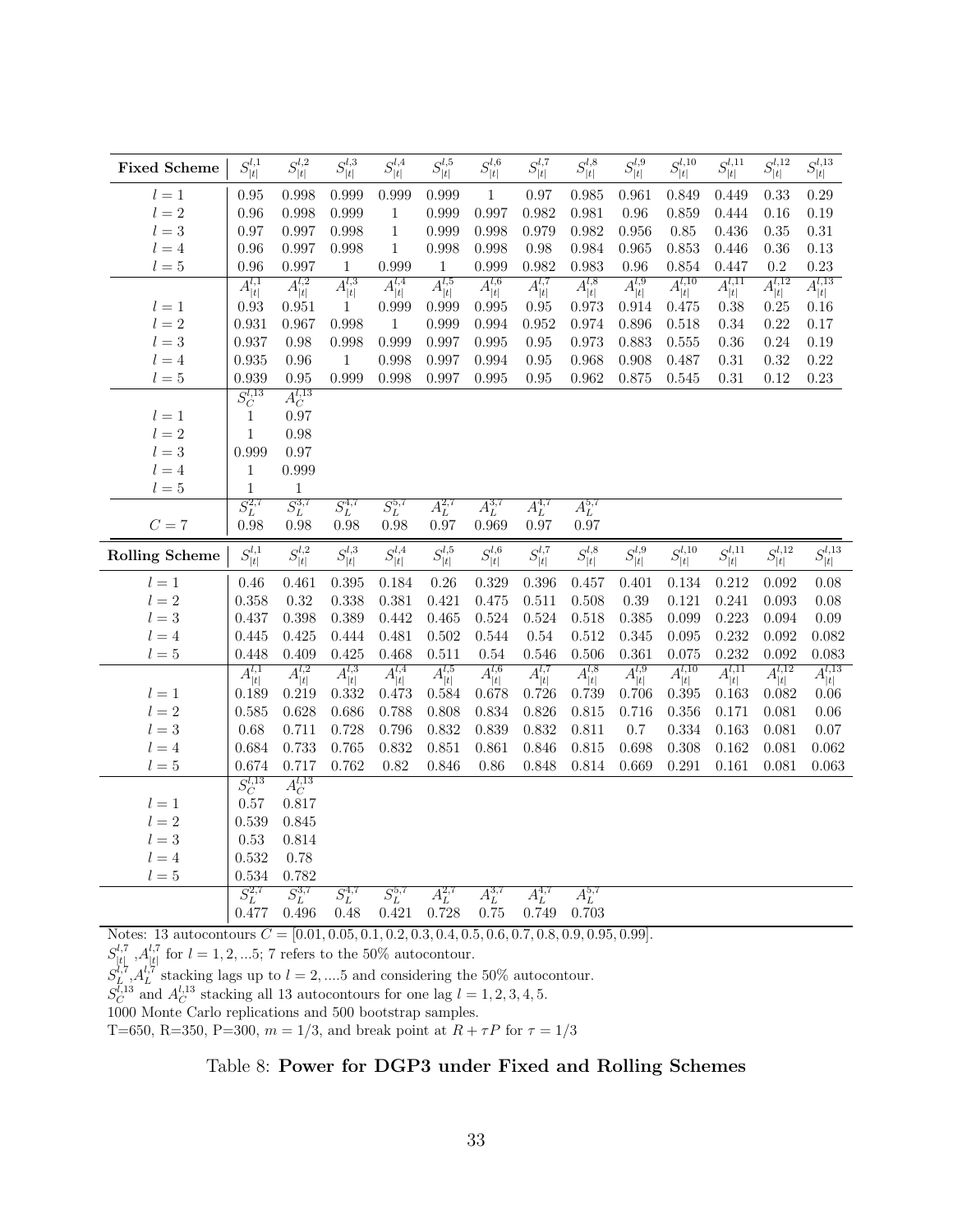<span id="page-35-0"></span>

| <b>Fixed Scheme</b>     | $S^{l,1}_{\vert t \vert}$ | $S^{l,2}_{\vert t \vert}$                   | $S^{l,3}_{\vert t \vert}$ | $S^{l,4}_{\vert t \vert}$ | $S^{l,5}_{\vert t \vert}$ | $S^{l,6}_{\vert t \vert}$ | $S^{l,7}_{\vert t \vert}$ | $S^{l,8}_{\vert t \vert}$       | $S^{l,9}_{\vert t \vert}$ | $S_{\vert t\vert}^{l,10}$ | $\overline{S^{l,11}_{ t }}$        | $S^{l,12}_{\vert t \vert}$ | $S^{l,13}_{\vert t \vert}$                                 |
|-------------------------|---------------------------|---------------------------------------------|---------------------------|---------------------------|---------------------------|---------------------------|---------------------------|---------------------------------|---------------------------|---------------------------|------------------------------------|----------------------------|------------------------------------------------------------|
| $l=1$                   | $\mathbf 1$               | $\mathbf{1}$                                | 0.999                     | $\mathbf{1}$              | $\mathbf{1}$              | 1                         | 0.999                     | 0.999                           | 0.989                     | 0.984                     | 0.969                              | 0.93                       | 0.79                                                       |
| $l=2\,$                 | 0.999                     | $\mathbf{1}$                                | 0.999                     | 0.996                     | $\,1$                     | $\,1$                     | $\,1\,$                   | $\mathbf{1}$                    | 0.98                      | 0.983                     | 0.967                              | 0.901                      | 0.78                                                       |
| $l=3$                   | 0.998                     | $\mathbf{1}$                                | $\mathbf{1}$              | $\mathbf{1}$              | $\mathbf{1}$              | 0.999                     | $\mathbf{1}$              | $\,1\,$                         | 0.996                     | 0.98                      | 0.965                              | 0.912                      | 0.781                                                      |
| $l=4$                   | 1                         | 0.999                                       | $\mathbf{1}$              | $\mathbf{1}$              | 0.998                     | $\,1$                     | 0.999                     | $\mathbf{1}$                    | 0.99                      | 0.98                      | 0.962                              | 0.923                      | 0.744                                                      |
| $l=5$                   | $\mathbf 1$               | 0.996                                       | $\mathbf{1}$              | $\mathbf{1}$              | $\mathbf{1}$              | $\mathbf{1}$              | 1                         | 0.998                           | $\mathbf{1}$              | 0.98                      | 0.966                              | 0.917                      | 0.775                                                      |
|                         | $A^{l,1}_{ t }$           | $A^{l,2}_{ t }$                             | $A^{l,3}_{\vert t \vert}$ | $A^{l,4}_{ t }$           | $A^{l,5}_{ t }$           | $A^{l,6}_{ t }$           | $A^{l,7}_{ t }$           | $A^{l,8}_{ t }$                 | $A^{l,9}_{ t }$           | $A^{l,10}_{ t }$          | $A^{l,11}_{ t }$                   | $A^{l,12}_{ t }$           | $A^{l,13}_{ t }$                                           |
| $l=1$                   | 0.989                     | 1                                           | 0.995                     | 1                         | 1                         | 1                         | 0.98                      | 0.998                           | 0.989                     | 0.96                      | 0.914                              | 0.812                      | 0.639                                                      |
| $\overline{2}$<br>$l =$ | 0.989                     | $\mathbf{1}$                                | 0.995                     | 0.995                     | 0.997                     | $\mathbf{1}$              | 0.988                     | 0.989                           | 0.986                     | 0.967                     | 0.934                              | 0.815                      | 0.633                                                      |
| $l=3$                   | 0.99                      | $\mathbf{1}$                                | $\mathbf 1$               | 1                         | $\mathbf 1$               | 0.997                     | 0.985                     | 0.99                            | 0.986                     | 0.966                     | 0.914                              | 0.815                      | 0.622                                                      |
| $l=4$                   | 1                         | 0.996                                       | $\mathbf{1}$              | $\mathbf{1}$              | 0.996                     | $0$                       | 0.989                     | 0.991                           | 0.986                     | 0.967                     | 0.954                              | 0.817                      | 0.644                                                      |
| $l=5$                   | $\mathbf{1}$              | 0.996                                       | $\mathbf{1}$              | $\mathbf{1}$              | 1                         | $\mathbf{1}$              | 0.989                     | 0.996                           | 0.986                     | 0.97                      | 0.914                              | 0.816                      | 0.675                                                      |
|                         | $S_C^{l,13}$              | $A_C^{l,13}$                                |                           |                           |                           |                           |                           |                                 |                           |                           |                                    |                            |                                                            |
| $l=1$                   | $\mathbf 1$               | $\mathbf{1}$                                |                           |                           |                           |                           |                           |                                 |                           |                           |                                    |                            |                                                            |
| $l=2$                   | $\,1$                     | $\mathbf{1}$                                |                           |                           |                           |                           |                           |                                 |                           |                           |                                    |                            |                                                            |
| $l=3$                   | $\mathbf{1}$              | $\mathbf{1}$                                |                           |                           |                           |                           |                           |                                 |                           |                           |                                    |                            |                                                            |
| $l=4$                   | $\,1$                     | $\,1$                                       |                           |                           |                           |                           |                           |                                 |                           |                           |                                    |                            |                                                            |
| $l=5$                   | $\mathbf{1}$              | $\mathbf{1}$                                |                           |                           |                           |                           |                           |                                 |                           |                           |                                    |                            |                                                            |
|                         | $S_L^{2,7}$               | $S_L^{3,7}$                                 | $S_L^{4,7}$               | $S_L^{5,7}$               | $A_L^{2,7}$               | $A_L^{3,7}$               | $A_L^{4,7}$               | $A_L^{5,7}$                     |                           |                           |                                    |                            |                                                            |
| $C=7$                   | $\mathbf{1}$              | $\mathbf 1$                                 | $\mathbf{1}$              | $1\,$                     | $\mathbf{1}$              | $\,1$                     | $\mathbf{1}$              | $\mathbf{1}$                    |                           |                           |                                    |                            |                                                            |
| <b>Rolling Scheme</b>   | $S_{ t }^{l,1}$           | $S_{\text{H}}^{l,2}$<br>$\mathcal{P}_{ t }$ | $S^{l,3}_{\vert t \vert}$ | $S^{l,4}_{\vert t \vert}$ | $S^{l,5}_{\vert t \vert}$ | $S^{l,6}_{\vert t \vert}$ | $S^{l,7}_{\vert t \vert}$ | $S^{l,8}_{\vert t \vert}$       | $S^{l,9}_{\vert t \vert}$ | $S_{\vert t\vert}^{l,10}$ | $S_{14}^{l,11}$<br>$\vert t \vert$ | $S^{l,12}_{\vert t \vert}$ | $\overline{S^{l,13}_{\mbox{\tiny L^1}}}$<br>$^{\prime} t $ |
| $l=1$                   | 0.569                     | 0.461                                       | 0.486                     | 0.589                     | 0.696                     | 0.746                     | 0.76                      | 0.729                           | 0.69                      | 0.643                     | 0.481                              | 0.331                      | 0.123                                                      |
| $l=2\,$                 | 0.44                      | 0.387                                       | 0.358                     | 0.577                     | 0.664                     | 0.73                      | 0.744                     | 0.733                           | 0.703                     | 0.629                     | 0.464                              | 0.332                      | $0.12\,$                                                   |
| $l=3$                   | 0.541                     | 0.465                                       | 0.421                     | 0.528                     | 0.649                     | 0.695                     | 0.705                     | 0.71                            | 0.691                     | 0.624                     | 0.445                              | 0.332                      | 0.127                                                      |
| $l=4$                   | 0.586                     | 0.514                                       | 0.48                      | 0.525                     | 0.639                     | 0.698                     | 0.703                     | 0.694                           | 0.663                     | 0.618                     | 0.447                              | 0.319                      | 0.131                                                      |
| $l=5$                   | 0.571                     | 0.495                                       | 0.484                     | 0.525                     | 0.643                     | 0.724                     | 0.722                     | 0.723                           | 0.678                     | 0.627                     | 0.448                              | 0.318                      | 0.135                                                      |
|                         | $A_{ t }^{l,1}$           | $A^{l,2}_{ t }$                             | $A^{l,3}_{ t }$           | $A^{l,4}_{ t }$           | $A^{l,5}_{ t }$           | $A^{l,6}_{ t }$           | $A^{l,7}_{ t }$           | $A^{l,8}_{ t }$                 | $A^{l,9}_{ t }$           | $A^{l,10}_{ t }$          | $A^{l,11}_{ t }$                   | $A^{l,12}_{ t }$           | $A^{l,13}_{ t }$                                           |
| $l=1$                   | 0.25                      | 0.318                                       | 0.559                     | 0.761                     | 0.831                     | 0.861                     | 0.858                     | 0.839                           | 0.819                     | 0.763                     | 0.606                              | 0.461                      | 0.236                                                      |
| $l=2$                   | 0.22                      | 0.292                                       | 0.527                     | 0.739                     | 0.794                     | 0.835                     | 0.857                     | 0.852                           | 0.82                      | 0.767                     | 0.601                              | 0.46                       | 0.242                                                      |
| $l=3$                   | 0.24                      | 0.275                                       | 0.521                     | 0.705                     | 0.789                     | 0.835                     | 0.85                      | 0.854                           | 0.819                     | 0.767                     | 0.609                              | 0.45                       | 0.237                                                      |
| $l = 4$                 | 0.25                      | 0.28                                        | 0.519                     | 0.699                     | 0.795                     | 0.833                     | 0.86                      | 0.842                           | $0.8\,$                   | 0.736                     | 0.606                              | 0.443                      | $0.24\,$                                                   |
| $l=5$                   | 0.25                      | 0.305                                       | 0.516                     | 0.704                     | 0.789                     | 0.837                     | 0.846                     | 0.848                           | 0.823                     | 0.75                      | 0.588                              | 0.446                      | 0.242                                                      |
|                         | $S_C^{l,13}$              | $A_C^{l,13}$                                |                           |                           |                           |                           |                           |                                 |                           |                           |                                    |                            |                                                            |
| $l=1$                   | 0.75                      | 0.85                                        |                           |                           |                           |                           |                           |                                 |                           |                           |                                    |                            |                                                            |
| $l=2$                   | 0.74                      | 0.85                                        |                           |                           |                           |                           |                           |                                 |                           |                           |                                    |                            |                                                            |
| $l=3$                   | 0.76                      | 0.87                                        |                           |                           |                           |                           |                           |                                 |                           |                           |                                    |                            |                                                            |
| $l=4$                   | 0.76                      | 0.83                                        |                           |                           |                           |                           |                           |                                 |                           |                           |                                    |                            |                                                            |
| $l=5$                   | 0.771                     | 0.81                                        |                           |                           |                           |                           |                           |                                 |                           |                           |                                    |                            |                                                            |
| ${\cal C}=7$            | $S_L^{2,7}$<br>0.656      | $S_L^{3,7}$<br>0.558                        | $S_L^{4,7}$<br>0.558      | $S_L^{5,7}$<br>0.56       | $A_L^{2,7}$<br>0.801      | $A_L^{3,7}$<br>0.724      | $A^{4,7}_L$<br>0.656      | $\overline{A_L^{5,7}}$<br>0.605 |                           |                           |                                    |                            |                                                            |

 $S_{|t|}^{l,7}, A_{|t|}^{l,7}$  for  $l = 1, 2, ...5$ ; 7 refers to the 50% autocontour.

 $S_L^{l,7}$ ,  $A_L^{l,7}$  stacking lags up to  $l = 2, \dots 5$  and considering the 50% autocontour.

 $S_C^{l,13}$  and  $A_C^{l,13}$  stacking all 13 autocontours for one lag  $l = 1, 2, 3, 4, 5$ .

1000 Monte Carlo replications and 500 bootstrap samples.

T=650, R=350, P=300,  $m = 1/3$ , and break point at  $R + \tau P$  for  $\tau = 1/3$ 

# Table 9: Power for DGP4 under Fixed and Rolling Schemes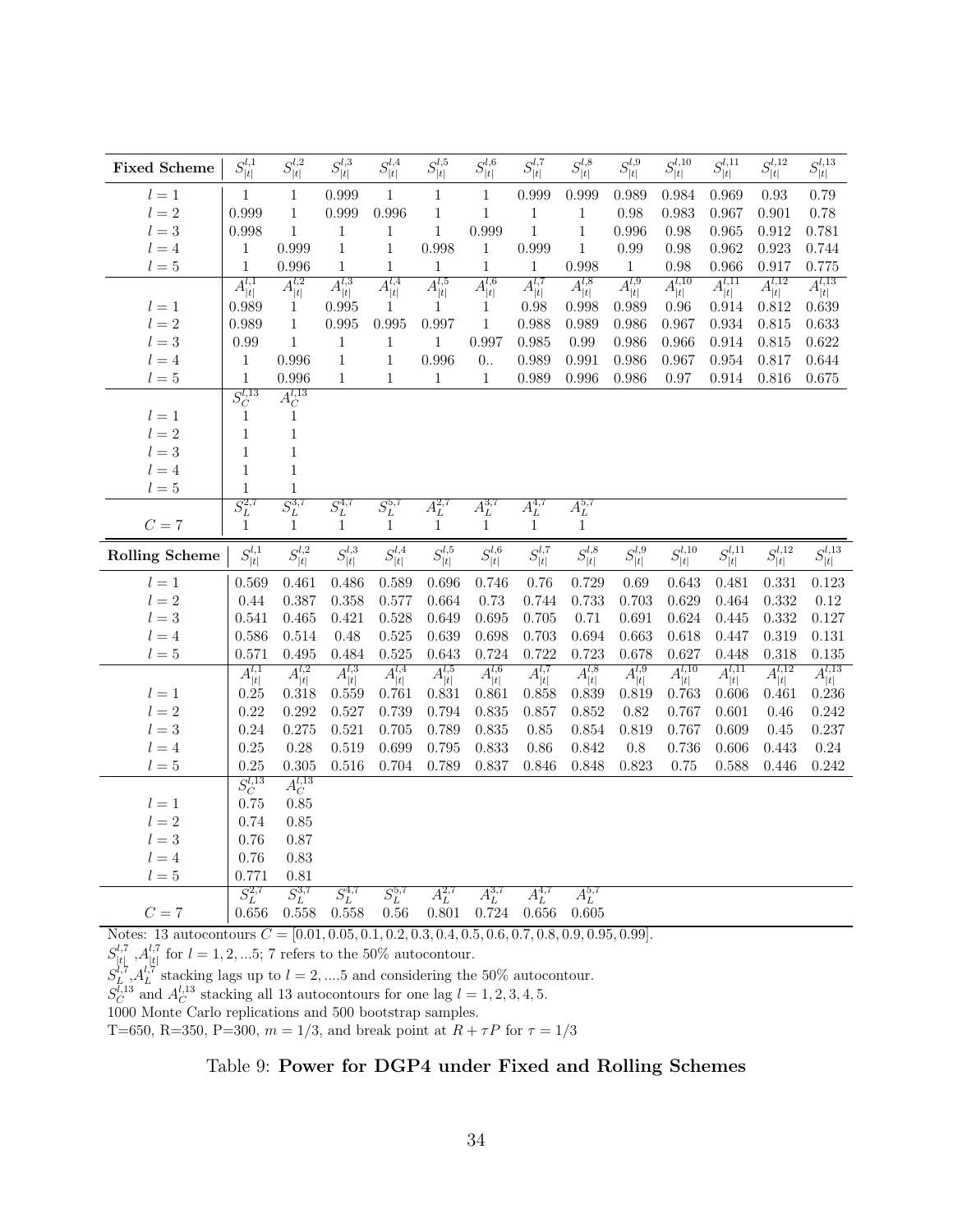| <b>Fixed Scheme</b>   | $S^{l,1}_{\vert t \vert}$ | $S^{l,2}_{\vert t \vert}$ | $S^{l,3}_{\vert t \vert}$ | $S^{l,4}_{\vert t \vert}$ | $S^{l,5}_{\vert t \vert}$           | $S^{l,6}_{\vert t \vert}$ | $S^{l,7}_{\vert t \vert}$ | $S^{l,8}_{\vert t \vert}$ | $S^{l,9}_{\vert t \vert}$ | $S_{\vert t\vert}^{l,10}$  | $S^{l,11}_{\vert t \vert}$     | $S^{l,12}_{\vert t \vert}$ | $S^{l,13}_{\vert t \vert}$ |
|-----------------------|---------------------------|---------------------------|---------------------------|---------------------------|-------------------------------------|---------------------------|---------------------------|---------------------------|---------------------------|----------------------------|--------------------------------|----------------------------|----------------------------|
| $l=1$                 | 0.017                     | 0.529                     | 0.523                     | 0.471                     | 0.268                               | 0.002                     | 0.008                     | 0.045                     | 0.136                     | 0.091                      | 0.085                          | 0.031                      | 0.0001                     |
| $l=2\,$               | 0.015                     | 0.285                     | 0.55                      | 0.434                     | 0.481                               | 0.002                     | 0.005                     | 0.041                     | 0.157                     | 0.086                      | 0.09                           | 0.027                      | 0.0001                     |
| $l=3$                 | 0.028                     | 0.584                     | 0.614                     | 0.651                     | 0.419                               | 0.006                     | 0.005                     | 0.03                      | 0.049                     | 0.088                      | 0.073                          | 0.013                      | 0.0001                     |
| $l=4$                 | 0.013                     | 0.104                     | 0.807                     | 0.285                     | 0.209                               | 0.009                     | 0.003                     | 0.027                     | 0.098                     | 0.088                      | 0.069                          | 0.012                      | 0.0001                     |
| $l=5$                 | 0.031                     | 0.221                     | 0.212                     | 0.302                     | 0.206                               | 0.009                     | 0.006                     | 0.034                     | 0.103                     | 0.088                      | 0.057                          | 0.006                      | 0.0001                     |
|                       | $A_{ t }^{l,1}$           | $A^{l,2}_{ t }$           | $A^{l,3}_{ t }$           | $A^{l,4}_{ t }$           | $A^{l,5}_{ t }$                     | $A^{l,6}_{ t }$           | $A^{l,7}_{ t }$           | $A^{l,8}_{ t }$           | $A^{l,9}_{ t }$           | $A^{l,10}_{ t }$           | $A^{l,11}_{ t }$               | $A^{l,12}_{ t }$           | $A^{l,13}_{ t }$           |
| $l=1$                 | 0.342                     | 0.671                     | 0.759                     | 0.405                     | 0.163                               | 0.042                     | 0.013                     | 0.248                     | 0.243                     | 0.243                      | $0.412\,$                      | 0.199                      | 0.042                      |
| $l=2$                 | 0.335                     | 0.453                     | 0.621                     | 0.352                     | 0.972                               | 0.043                     | 0.022                     | 0.336                     | 0.297                     | 0.223                      | 0.332                          | 0.25                       | $0.04\,$                   |
| $l=3$                 | 0.494                     | 0.579                     | 0.316                     | 0.567                     | 0.309                               | 0.041                     | 0.016                     | 0.216                     | 0.225                     | 0.235                      | 0.359                          | 0.197                      | 0.049                      |
| $l=4$                 | 0.338                     | 0.348                     | 0.764                     | 0.319                     | 0.152                               | 0.033                     | 0.024                     | 0.144                     | 0.264                     | 0.223                      | 0.327                          | 0.226                      | $\,0.042\,$                |
| $l=5$                 | 0.138                     | 0.595                     | 0.637                     | 0.238                     | 0.142                               | 0.032                     | 0.024                     | 0.218                     | 0.273                     | 0.222                      | 0.308                          | 0.184                      | 0.042                      |
|                       | $S_C^{l,13}$              | $A_C^{l,13}$              |                           |                           |                                     |                           |                           |                           |                           |                            |                                |                            |                            |
| $l=1$                 | 0.004                     | 0.022                     |                           |                           |                                     |                           |                           |                           |                           |                            |                                |                            |                            |
| $l=2$                 | 0.001                     | 0.019                     |                           |                           |                                     |                           |                           |                           |                           |                            |                                |                            |                            |
| $l=3$                 | 0.003                     | 0.016                     |                           |                           |                                     |                           |                           |                           |                           |                            |                                |                            |                            |
| $l=4$                 | 0.001                     | 0.025                     |                           |                           |                                     |                           |                           |                           |                           |                            |                                |                            |                            |
| $l=5$                 | 0.001                     | 0.025                     |                           |                           |                                     |                           |                           |                           |                           |                            |                                |                            |                            |
|                       | $S_L^{2,7}$               | $S_L^{3,7}$               | $S_L^{4,7}$               | $S_L^{5,7}$               | $A_L^{2,7}$                         | $A_L^{3,7}$               | $A_L^{4,7}$               | $A_L^{5,7}$               |                           |                            |                                |                            |                            |
| $C=7$                 | 0.006                     | 0.009                     | 0.012                     | 0.01                      | 0.027                               | 0.018                     | 0.027                     | 0.029                     |                           |                            |                                |                            |                            |
|                       |                           |                           |                           |                           |                                     |                           |                           |                           |                           |                            |                                |                            |                            |
| <b>Rolling Scheme</b> | $S^{l,1}_{\vert t \vert}$ | $S^{l,2}_{\vert t \vert}$ | $S^{l,3}_{\vert t \vert}$ | $S^{l,4}_{\vert t \vert}$ |                                     | $S^{l,6}_{\vert t \vert}$ | $S^{l,7}_{\vert t \vert}$ | $S^{l,8}_{\vert t\vert}$  | $S^{l,9}_{\vert t \vert}$ | $S^{l,10}_{\vert t \vert}$ | $\overline{S^{l,11}_+}$<br>  t | $S_{ t }^{l,12}$           | $S^{l,13}_{\vert t \vert}$ |
| $l=1$                 | 0.528                     | 0.46                      | 0.843                     | 0.472                     | $\overline{S^{l,5}_{ t }}$<br>0.142 | 0.002                     | 0.001                     | 0.007                     | 0.008                     | 0.093                      | 0.281                          | 0.026                      | 0.0002                     |
| $l=2$                 | 0.258                     | 0.35                      | 0.58                      | 0.251                     | 0.229                               | 0.007                     | 0.004                     | 0.009                     | 0.002                     | 0.081                      | 0.24                           | 0.024                      | 0.0003                     |
| $l=3$                 | 0.559                     | $0.31\,$                  | 0.741                     | 0.437                     | 0.16                                | $0.002\,$                 | 0.001                     | 0.002                     | $0.002\,$                 | 0.066                      | 0.288                          | 0.013                      | 0.0003                     |
| $l = 4$               | 0.38                      | 0.31                      | 0.479                     | 0.463                     | 0.17                                | 0.001                     | 0.001                     | 0.003                     | 0.008                     | 0.088                      | 0.275                          | 0.021                      | 0.0002                     |
| $l=5$                 | 0.285                     | 0.249                     | 0.297                     | 0.225                     | 0.12                                | 0.007                     | 0.001                     | 0.003                     | 0.003                     | 0.063                      | 0.327                          | 0.019                      | 0.0002                     |
|                       |                           |                           |                           |                           |                                     |                           |                           |                           |                           |                            |                                |                            |                            |
| $l=1$                 | $A_{ t }^{l,1}$<br>0.789  | $A^{l,2}_{ t }$<br>0.801  | $A^{l,3}_{ t }$<br>0.853  | $A_{ t }^{l,4}$<br>0.656  | $A^{l,5}_{ t }$<br>0.143            | $A^{l,6}_{ t }$<br>0.001  | $A_{ t }^{l,7}$<br>0.023  | $A^{l,8}_{ t }$<br>0.033  | $A^{l,9}_{ t }$<br>0.032  | $A^{l,10}_{ t }$<br>0.145  | $A_{ t }^{l,11}$<br>0.297      | $A^{l,12}_{ t }$<br>0.271  | $A^{l,13}_{ t }$<br>0.024  |
| $l=2$                 | 0.267                     | 0.55                      | 0.812                     | 0.244                     | 0.568                               | 0.002                     | 0.018                     | 0.024                     | 0.045                     | 0.127                      | 0.283                          | 0.337                      | 0.037                      |
| $l=3$                 | 0.751                     | 0.918                     | 0.923                     | 0.723                     | 0.144                               | 0.007                     | 0.015                     | 0.032                     | 0.047                     | 0.114                      | 0.288                          | 0.24                       | 0.023                      |
| $l=4$                 | 0.358                     | 0.476                     | 0.575                     | 0.448                     | 0.108                               | 0.001                     | 0.015                     | 0.031                     | 0.031                     | 0.142                      | 0.313                          | 0.271                      | 0.034                      |
| $l=5$                 | 0.305                     | 0.655                     | 0.576                     | 0.251                     | 0.129                               | 0.009                     | 0.018                     | 0.031                     | 0.039                     | 0.13                       | 0.286                          | 0.288                      | $\,0.033\,$                |
|                       | $S_C^{l,13}$              | $A_C^{l,13}$              |                           |                           |                                     |                           |                           |                           |                           |                            |                                |                            |                            |
| $l=1$                 | 0.001                     | 0.009                     |                           |                           |                                     |                           |                           |                           |                           |                            |                                |                            |                            |
| $l=2$                 | 0.0003                    | 0.004                     |                           |                           |                                     |                           |                           |                           |                           |                            |                                |                            |                            |
| $l=3$                 | 0.0003                    | 0.01                      |                           |                           |                                     |                           |                           |                           |                           |                            |                                |                            |                            |
| $l=4$                 | 0.0003                    | 0.005                     |                           |                           |                                     |                           |                           |                           |                           |                            |                                |                            |                            |
| $l=5$                 | 0.002                     | 0.004                     |                           |                           |                                     |                           |                           |                           |                           |                            |                                |                            |                            |
|                       | $S_L^{2,7}$               | $S_L^{3,7}$               | $S_L^{4,7}$               | $S_L^{5,7}$               | $A_L^{2,7}$                         | $A_L^{3,7}$               | $\overline{A_L^{4,7}}$    | $A_L^{5,7}$               |                           |                            |                                |                            |                            |

<span id="page-36-0"></span>Tables: Phillips Curve

 $S_{|t|}^{l,7}, A_{|t|}^{l,7}$  for  $l = 1, 2, ...5$ ; 7 refers to the 50% autocontour.

 $S_L^{l,7} A_L^{l,7}$  stacking lags up to  $l = 2, ..., 5$  and considering the 50% autocontour.

 $S_C^{l,13}$  and  $A_C^{l,13}$  stacking all 13 autocontours for one lag  $l = 1, 2, 3, 4, 5$ .

500 bootstrap samples. T=649, R=360, P=289,  $m = 0.69$ 

Table 10: Bootstrapped P-values: Linear Phillips Curve (Fixed and Rolling Schemes)